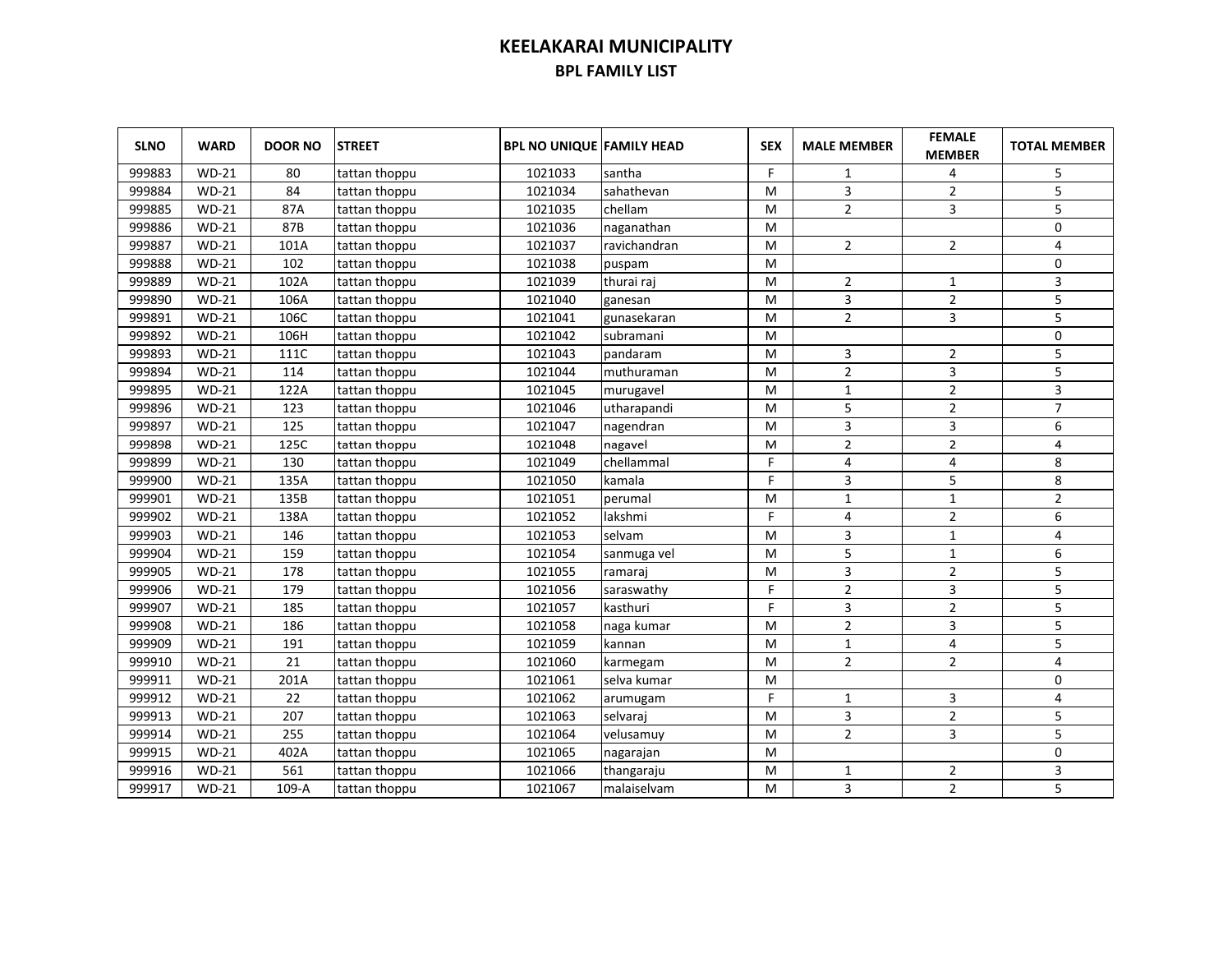| <b>SLNO</b> | <b>WARD</b>  | <b>DOOR NO</b> | <b>STREET</b> | <b>BPL NO UNIQUE FAMILY HEAD</b> |                           | <b>SEX</b> | <b>MALE MEMBER</b> | <b>FEMALE</b><br><b>MEMBER</b> | <b>TOTAL MEMBER</b>     |
|-------------|--------------|----------------|---------------|----------------------------------|---------------------------|------------|--------------------|--------------------------------|-------------------------|
| 999918      | <b>WD-21</b> | 55B            | thatanthoppu  | 1021068                          | Kalil rajman              | м          | 2                  | 1                              | 3                       |
| 999919      | <b>WD-21</b> | 57A            | thatanthoppu  | 1021069                          | majmuthu nachiyar         | F.         | $\overline{2}$     | $\overline{2}$                 | 4                       |
| 999920      | $WD-21$      | 59             | thatanthoppu  | 1021070                          | Uthai yathula kathar seen | м          | $\overline{2}$     | 5                              | $\overline{7}$          |
| 999921      | <b>WD-21</b> | 63A            | thatanthoppu  | 1021071                          | Mohamed maideen           | м          | $\mathbf{1}$       | 4                              | 5                       |
| 999922      | $WD-21$      | 64A            | thatanthoppu  | 1021072                          | Sakkariya beevi           | F          | $\mathbf{1}$       | 4                              | 5                       |
| 999923      | $WD-21$      | 65             | thatanthoppu  | 1021073                          | Naina mohamed             | M          | $\overline{2}$     | $\mathbf{1}$                   | $\overline{\mathbf{3}}$ |
| 999924      | $WD-21$      | 67             | thatanthoppu  | 1021074                          | Seyed raviyathummal       | F          | $\overline{2}$     | $\overline{2}$                 | $\overline{4}$          |
| 999925      | $WD-21$      | 67A            | thatanthoppu  | 1021075                          | Hasain abdul harim        | M          | $\overline{2}$     | 5                              | $\overline{7}$          |
| 999926      | $WD-21$      | 75             | thatanthoppu  | 1021076                          | Mohamed ibrahim umma      | F.         | $\overline{2}$     | 5                              | $\overline{7}$          |
| 999927      | $WD-21$      | 76             | thatanthoppu  | 1021077                          | iakubar kani              | M          | $\overline{2}$     | $\overline{2}$                 | 4                       |
| 999928      | $WD-21$      | 80             | thatanthoppu  | 1021078                          | Habeeb mohamed sathak     | м          | $\overline{2}$     | 5                              | $\overline{7}$          |
| 999929      | $WD-21$      | 110A           | thatanthoppu  | 1021079                          | kamal batcha              | M          | $\overline{2}$     | $\overline{2}$                 | 4                       |
| 999930      | $WD-21$      | 47A            | thatanthoppu  | 1021080                          | Seyad ravuthammal         | F          | 2                  | 5                              | $\overline{7}$          |
| 999931      | $WD-21$      | 54             | thatanthoppu  | 1021081                          | Meera mukaideen           | м          | $\overline{2}$     | 5                              | $\overline{7}$          |
| 999932      | $WD-21$      | 71             | thatanthoppu  | 1021082                          | mohamed rabik khan        | M          | $\overline{2}$     | $\overline{2}$                 | 4                       |
| 999933      | $WD-21$      | 3A             | thatanthoppu  | 1021083                          | Salim                     | M          | $\overline{2}$     | 5                              | $\overline{7}$          |
| 999934      | $WD-21$      | 10A            | thatanthoppu  | 1021084                          | Jeenatha beevi            | F          | $\mathbf{2}$       | $\mathbf 1$                    | 3                       |
| 999935      | $WD-21$      | 10A            | thatanthoppu  | 1021085                          | Kathyatha kuran           | F          | $\overline{2}$     | $\overline{2}$                 | 4                       |
| 999936      | $WD-21$      | $16-1$         | thatanthoppu  | 1021086                          | Ariba                     | F          | $\overline{2}$     | 5                              | $\overline{7}$          |
| 999937      | $WD-21$      | 33A            | thatanthoppu  | 1021087                          | Seeni ibrahim             | м          | $\overline{2}$     | 5                              | $\overline{7}$          |
| 999938      | $WD-21$      | 36             | thatanthoppu  | 1021088                          | Nukul hak                 | M          | $\overline{2}$     | $\overline{2}$                 | 4                       |
| 999939      | $WD-21$      | 51             | thatanthoppu  | 1021089                          | subaitha beevi            | F.         | 2                  | 5                              | $\overline{7}$          |
| 999940      | $WD-21$      | 91             | thatanthoppu  | 1021090                          | rasina                    | F          | $\overline{2}$     | $\overline{2}$                 | $\overline{4}$          |
| 999941      | $WD-21$      | 91             | thatanthoppu  | 1021091                          | mathar sahib              | M          | $\overline{2}$     | 5                              | $\overline{7}$          |
| 999942      | $WD-21$      | 116            | thatanthoppu  | 1021092                          | aysha beevi               | F          | 2                  | 5                              | $\overline{7}$          |
| 999943      | $WD-21$      | 120            | thatanthoppu  | 1021093                          | baritha beevi             | F.         | $\overline{2}$     | $\overline{2}$                 | $\overline{4}$          |
| 999944      | $WD-21$      | 123            | thatanthoppu  | 1021094                          | rahmath john beevi        | F          | $\overline{2}$     | 5                              | $\overline{7}$          |
| 999945      | $WD-21$      | 123A           | thatanthoppu  | 1021095                          | mohaideen                 | M          | $\overline{2}$     | $\mathbf{1}$                   | 3                       |
| 999946      | $WD-21$      | 124            | thatanthoppu  | 1021096                          | sahul hameed              | M          | $\overline{2}$     | $\overline{2}$                 | $\overline{4}$          |
| 999947      | $WD-21$      | 132            | thatanthoppu  | 1021097                          | mohamed husain            | M          | 2                  | 5                              | $\overline{7}$          |
| 999948      | $WD-21$      | 136            | thatanthoppu  | 1021098                          | johara ummal              | F          | $\overline{2}$     | 5                              | $\overline{7}$          |
| 999949      | $WD-21$      | 137            | thatanthoppu  | 1021099                          | jabarullah                | M          | 2                  | $\overline{2}$                 | 4                       |
| 999950      | $WD-21$      | 186            | thatanthoppu  | 1021100                          | saaitha banu              | F          | 2                  | 5                              | $\overline{7}$          |
| 999951      | <b>WD-20</b> | 386A           | north street  | 1020038                          | ravichandran              | M          | 3                  | 3                              | 6                       |
| 999952      | <b>WD-20</b> | 48             | vannar street | 1020039                          | abdul kani                | M          | 5                  |                                | 5                       |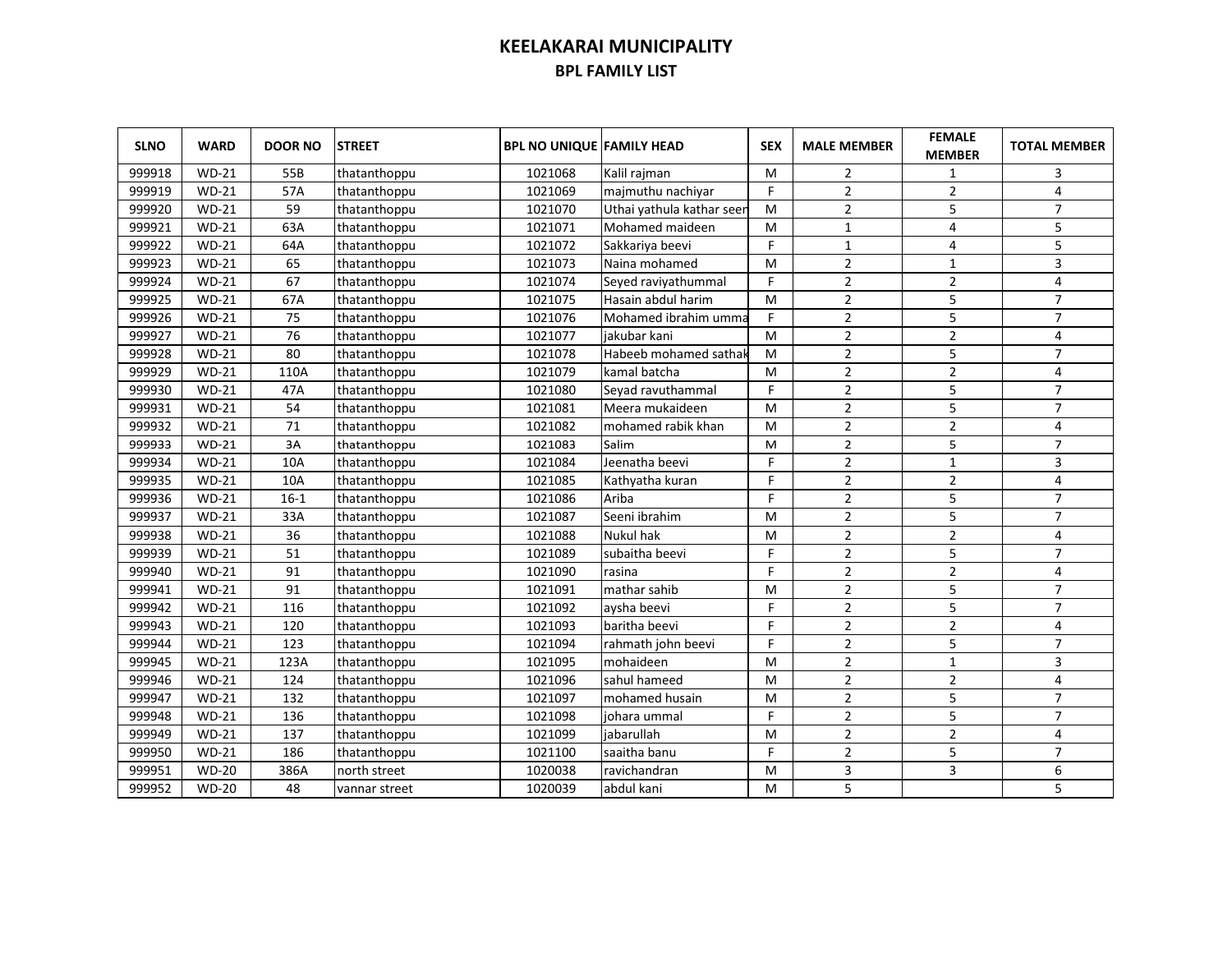| <b>SLNO</b> | <b>WARD</b>  | <b>DOOR NO</b> | <b>STREET</b>    | <b>BPL NO UNIQUE FAMILY HEAD</b> |                        | <b>SEX</b> | <b>MALE MEMBER</b> | <b>FEMALE</b><br><b>MEMBER</b> | <b>TOTAL MEMBER</b> |
|-------------|--------------|----------------|------------------|----------------------------------|------------------------|------------|--------------------|--------------------------------|---------------------|
| 999953      | <b>WD-20</b> | 62             | vannar street    | 1020040                          | Hithaiyathula          | м          | 2                  | 1                              | 3                   |
| 999954      | <b>WD-20</b> | 69T-105        | vannar street    | 1020041                          | Abdul rathib           | M          | $\overline{2}$     | $\overline{2}$                 | 4                   |
| 999955      | <b>WD-20</b> | 17             | vannar street    | 1020042                          | Sinnathabbi            | м          | $\overline{2}$     | $\mathbf{1}$                   | 3                   |
| 999956      | <b>WD-20</b> | 71             | vannar street    | 1020043                          | Hameed abudul kathar   | M          | 2                  | $\mathbf 2$                    | 4                   |
| 999957      | <b>WD-20</b> | 74             | vannar street    | 1020044                          | mohamed bavurudeen     | м          | 4                  | 3                              | $\overline{7}$      |
| 999958      | <b>WD-20</b> | 78             | vannar street    | 1020045                          | ismath inun            | м          | $\mathbf{1}$       | $\mathbf{1}$                   | $\mathbf 2$         |
| 999959      | <b>WD-20</b> | 19/305         | vannar street    | 1020046                          | Sulathan seyed ibrahim | M          | 3                  | 4                              | $\overline{7}$      |
| 999960      | <b>WD-20</b> | 118            | vannar street    | 1020047                          | Ahamed abthahir        | м          | 4                  | $\overline{2}$                 | 6                   |
| 999961      | <b>WD-20</b> | 146            | sayakkara street | 1020048                          | Sulthan thul karunai   | M          | 5                  |                                | 5                   |
| 999962      | <b>WD-20</b> | 146A           | sayakkara street | 1020049                          | Sahir usain            | м          | $\overline{2}$     | 1                              | 3                   |
| 999963      | <b>WD-20</b> | 473            | sayakkara street | 1020050                          | Sulthan                | M          | $\overline{2}$     | $\overline{2}$                 | $\overline{4}$      |
| 999964      | <b>WD-20</b> | 150            | north street     | 1020051                          | Abinayamal             | F          | 3                  | 3                              | 6                   |
| 999965      | <b>WD-20</b> | 3              | north street     | 1020052                          | Balu                   | м          | $\overline{2}$     | $\mathbf 1$                    | 3                   |
| 999966      | <b>WD-20</b> | 16             | north street     | 1020053                          | Sayed hameetha beevi   | F          | $\overline{2}$     | $\overline{2}$                 | 4                   |
| 999967      | <b>WD-20</b> | 19             | north street     | 1020054                          | Seeni mohamed          | м          | $\overline{2}$     | 5                              | $\overline{7}$      |
| 999968      | <b>WD-20</b> | 19C            | north street     | 1020055                          | Rajendharan            | M          | $\mathbf{1}$       | 4                              | 5                   |
| 999969      | <b>WD-20</b> | 25             | north street     | 1020056                          | Murugesan              | M          | $\mathbf{1}$       | 4                              | 5                   |
| 999970      | <b>WD-20</b> | 4              | north street     | 1020057                          | Ashan abdul hathar     | M          | $\overline{2}$     | $\mathbf{1}$                   | 3                   |
| 999971      | <b>WD-20</b> | 8              | north street     | 1020058                          | Hajakrunaikamaludeen   | M          | $\overline{2}$     | $\overline{2}$                 | 4                   |
| 999972      | <b>WD-20</b> | 11             | north street     | 1020059                          | Amir kaja mohamed      | M          | $\overline{2}$     | 5                              | $\overline{7}$      |
| 999973      | <b>WD-20</b> | 15A            | north street     | 1020060                          | Jajanulabudeen         | м          | $\overline{2}$     | 5                              | $\overline{7}$      |
| 999974      | <b>WD-20</b> | 16A            | north street     | 1020061                          | Kani umma              | F.         | $\overline{2}$     | $\overline{2}$                 | 4                   |
| 999975      | $WD-20$      | 20A            | north street     | 1020062                          | Mohame usain           | M          | $\overline{2}$     | 5                              | $\overline{7}$      |
| 999976      | <b>WD-20</b> | 22             | north street     | 1020063                          | Kammal batcha          | M          | $\overline{2}$     | $\mathbf{1}$                   | 3                   |
| 999977      | <b>WD-20</b> | $25 - 13$      | sayakara street  | 1020064                          | Seyad all fathima      | F          | $\overline{2}$     | $\overline{2}$                 | $\overline{4}$      |
| 999978      | <b>WD-20</b> | $28-1$         | north street     | 1020065                          | Mohamed ali fathima    | F          | $\overline{2}$     | 5                              | $\overline{7}$      |
| 999979      | <b>WD-20</b> | 29             | north street     | 1020066                          | Mohame ismayil         | M          | $\mathbf{1}$       | 4                              | 5                   |
| 999980      | <b>WD-20</b> | 31A            | north street     | 1020067                          | Hamed ibrahim          | M          | $\mathbf{1}$       | 4                              | 5                   |
| 999981      | <b>WD-20</b> | 36             | north street     | 1020068                          | Sakarban beevi         | F          | $\overline{2}$     | $\mathbf{1}$                   | 3                   |
| 999982      | <b>WD-20</b> | 43             | north street     | 1020069                          | Kalil rahuman          | M          | $\overline{2}$     | $\overline{2}$                 | 4                   |
| 999983      | <b>WD-20</b> | 45A            | north street     | 1020070                          | Kahim                  | M          | $\overline{2}$     | 5                              | $\overline{7}$      |
| 999984      | <b>WD-20</b> | 53             | north street     | 1020071                          | Mohamed rakib          | M          | $\overline{2}$     | 5                              | $\overline{7}$      |
| 999985      | <b>WD-20</b> | 55             | north street     | 1020072                          | Seyed abdul kabeer     | M          | $\overline{2}$     | $\overline{2}$                 | 4                   |
| 999986      | <b>WD-20</b> | 55             | north street     | 1020073                          | Fathima banu           | F          | $\overline{2}$     | 5                              | $\overline{7}$      |
| 999987      | $WD-21$      | 62             | dhattanththoopu  | 1021001                          | muneeshwari            | F          | $\mathbf{1}$       | 3                              | 4                   |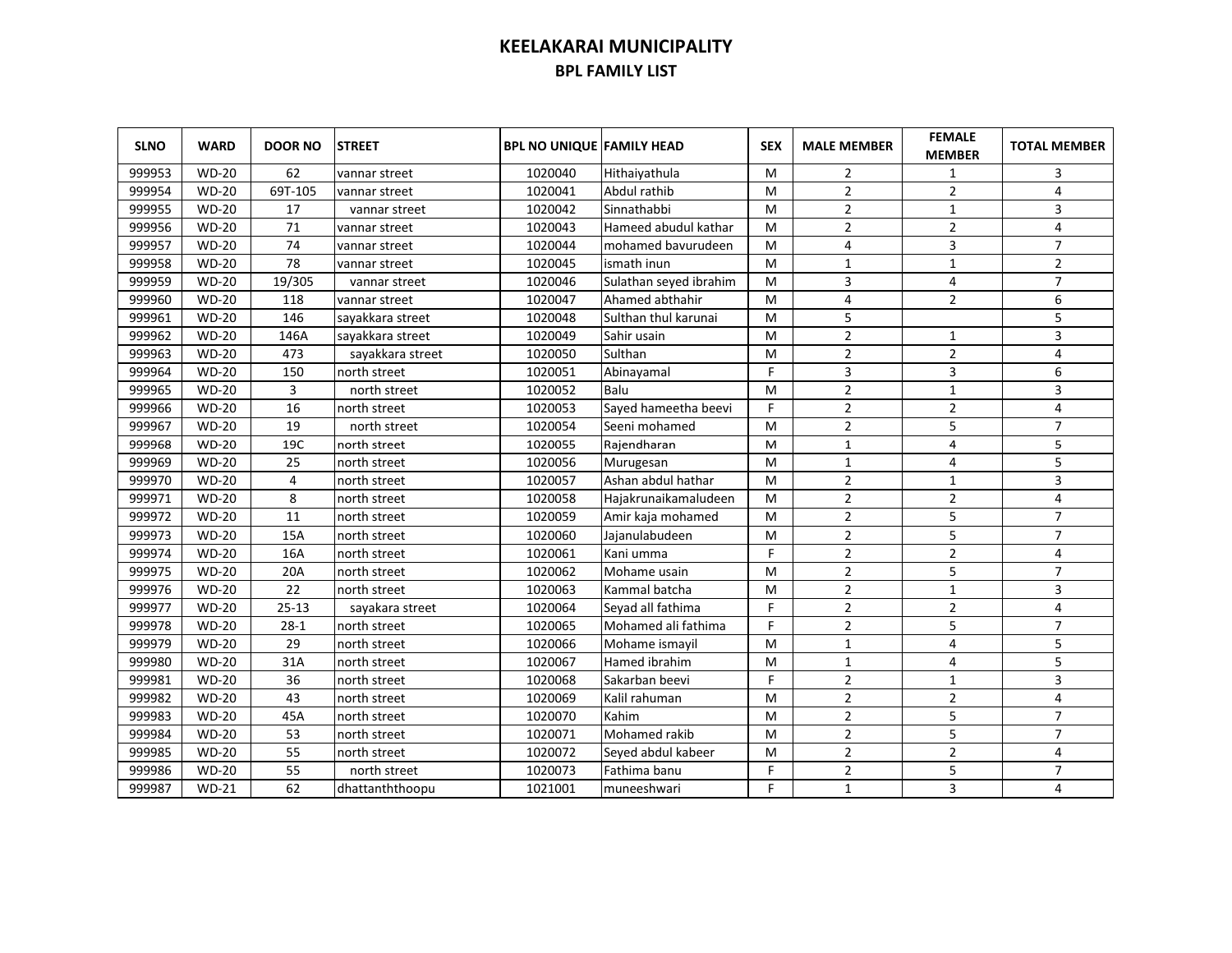| <b>SLNO</b> | <b>WARD</b>  | <b>DOOR NO</b> | <b>STREET</b>   | <b>BPL NO UNIQUE FAMILY HEAD</b> |                    | <b>SEX</b> | <b>MALE MEMBER</b> | <b>FEMALE</b><br><b>MEMBER</b> | <b>TOTAL MEMBER</b>     |
|-------------|--------------|----------------|-----------------|----------------------------------|--------------------|------------|--------------------|--------------------------------|-------------------------|
| 999988      | $WD-21$      | 73 A           | dhattanththoopu | 1021002                          | murugesan          | M          | 5                  | 1                              | 6                       |
| 999989      | $WD-21$      | 74             | dhattanththoopu | 1021003                          | saravanan          | M          | 4                  | 3                              | $\overline{7}$          |
| 999990      | $WD-21$      | 75             | dhattanththoopu | 1021004                          | pandi              | M          | $\overline{2}$     | 3                              | 5                       |
| 999991      | $WD-21$      | 88             | dhattanththoopu | 1021005                          | irulandi           | M          | $\mathbf{1}$       | 4                              | 5                       |
| 999992      | $WD-21$      | 88A            | dhattanththoopu | 1021006                          | irulandi           | м          | $\overline{2}$     | $\overline{2}$                 | $\overline{\mathbf{4}}$ |
| 999993      | $WD-21$      | 99             | dhattanththoopu | 1021007                          | arumugam           | м          | 3                  | $\mathbf 2$                    | 5                       |
| 999994      | $WD-21$      | 156            | dhattanththoopu | 1021009                          | muniasamy          | м          | 4                  | $1\,$                          | 5                       |
| 999995      | $WD-21$      | 158            | dhattanththoopu | 1021010                          | pichai             | M          | $\overline{2}$     | $\overline{2}$                 | $\overline{4}$          |
| 999996      | $WD-21$      | 165            | dhattanththoopu | 1021011                          | sendhil            | M          | $\overline{2}$     | 3                              | 5                       |
| 999997      | $WD-21$      | 166            | dhattanththoopu | 1021012                          | murugesan          | M          | 4                  | $\overline{2}$                 | 6                       |
| 999998      | $WD-21$      | 191A           | dhattanththoopu | 1021013                          | kamala             | F          | $\mathbf{1}$       |                                | $\mathbf{1}$            |
| 999999      | $WD-21$      | 302            | tattan thoppu   | 1021014                          | marakatha valli    | F.         | $\overline{2}$     | $\overline{2}$                 | 4                       |
| 1000000     | $WD-21$      | 15             | tattan thoppu   | 1021015                          | ramalingam         | M          | 4                  | 4                              | 8                       |
| 1000001     | $WD-21$      | 38a            | tattan thoppu   | 1021016                          | jeya raj           | M          | 3                  | 5                              | 8                       |
| 1000002     | $WD-21$      | 42a            | tattan thoppu   | 1021017                          | athaiathan         | M          | $\mathbf 1$        | $\mathbf{1}$                   | $\overline{2}$          |
| 1000003     | $WD-21$      | 42C            | tattan thoppu   | 1021018                          | kumaran            | M          | 4                  | $\overline{2}$                 | 6                       |
| 1000004     | $WD-21$      | 47E            | tattan thoppu   | 1021019                          | seellaya           | M          | 3                  | $\mathbf{1}$                   | 4                       |
| 1000005     | $WD-21$      | 50A            | tattan thoppu   | 1021020                          | chandira sekaran   | M          | 5                  | $\mathbf{1}$                   | 6                       |
| 1000006     | $WD-21$      | 56B            | tattan thoppu   | 1021021                          | ravichandran       | M          |                    |                                | 0                       |
| 1000007     | $WD-21$      | 57             | tattan thoppu   | 1021022                          | kannan             | M          | 3                  | 2                              | 5                       |
| 1000008     | $WD-21$      | 57A            | tattan thoppu   | 1021023                          | karnan mari        | M          | $\overline{2}$     | 3                              | 5                       |
| 1000009     | $WD-21$      | 58             | tattan thoppu   | 1021024                          | palkani            | M          | 3                  | $\overline{2}$                 | 5                       |
| 1000010     | $WD-21$      | 61             | tattan thoppu   | 1021025                          | Imuruka selvan     | M          | $\overline{2}$     | 3                              | 5                       |
| 1000011     | $WD-21$      | 62A            | tattan thoppu   | 1021026                          | ulagammal          | F          | 2                  | $\mathbf{1}$                   | 3                       |
| 1000012     | $WD-21$      | 64             | tattan thoppu   | 1021027                          | pon raj            | M          | 3                  | $\overline{2}$                 | 5                       |
| 1000013     | $WD-21$      | 64B            | tattan thoppu   | 1021028                          | vijayammal         | M          | $\overline{2}$     | 3                              | 5                       |
| 1000014     | $WD-21$      | 66             | tattan thoppu   | 1021029                          | chinna thambi      | M          | 3                  | $\overline{2}$                 | 5                       |
| 1000015     | $WD-21$      | 66A            | tattan thoppu   | 1021030                          | paskaran           | M          | $\overline{2}$     | 3                              | 5                       |
| 1000016     | $WD-21$      | 68             | tattan thoppu   | 1021031                          | periya samy        | M          | 3                  | $\overline{2}$                 | 5                       |
| 1000017     | $WD-21$      | 70             | tattan thoppu   | 1021032                          | subu raman         | M          | $\overline{2}$     | 3                              | 5                       |
| 1000018     | <b>WD-19</b> | 13A            | north street    | 1019019                          | habebathul hajitha | M          | 4                  | 4                              | 8                       |
| 1000019     | <b>WD-19</b> | 15B            | north street    | 1019020                          | syed ali fathima   | F          | 3                  | 5                              | 8                       |
| 1000020     | <b>WD-19</b> | 13B            | north street    | 1019021                          | syed rabiya ummal  | F          | $\mathbf{1}$       | $\mathbf{1}$                   | $\overline{2}$          |
| 1000021     | WD-19        | 255            | north street    | 1019022                          | velusamuy          | M          | 4                  | $\overline{2}$                 | 6                       |
| 1000022     | <b>WD-19</b> | 402A           | north street    | 1019023                          | nagarajan          | M          | 3                  | $\mathbf{1}$                   | 4                       |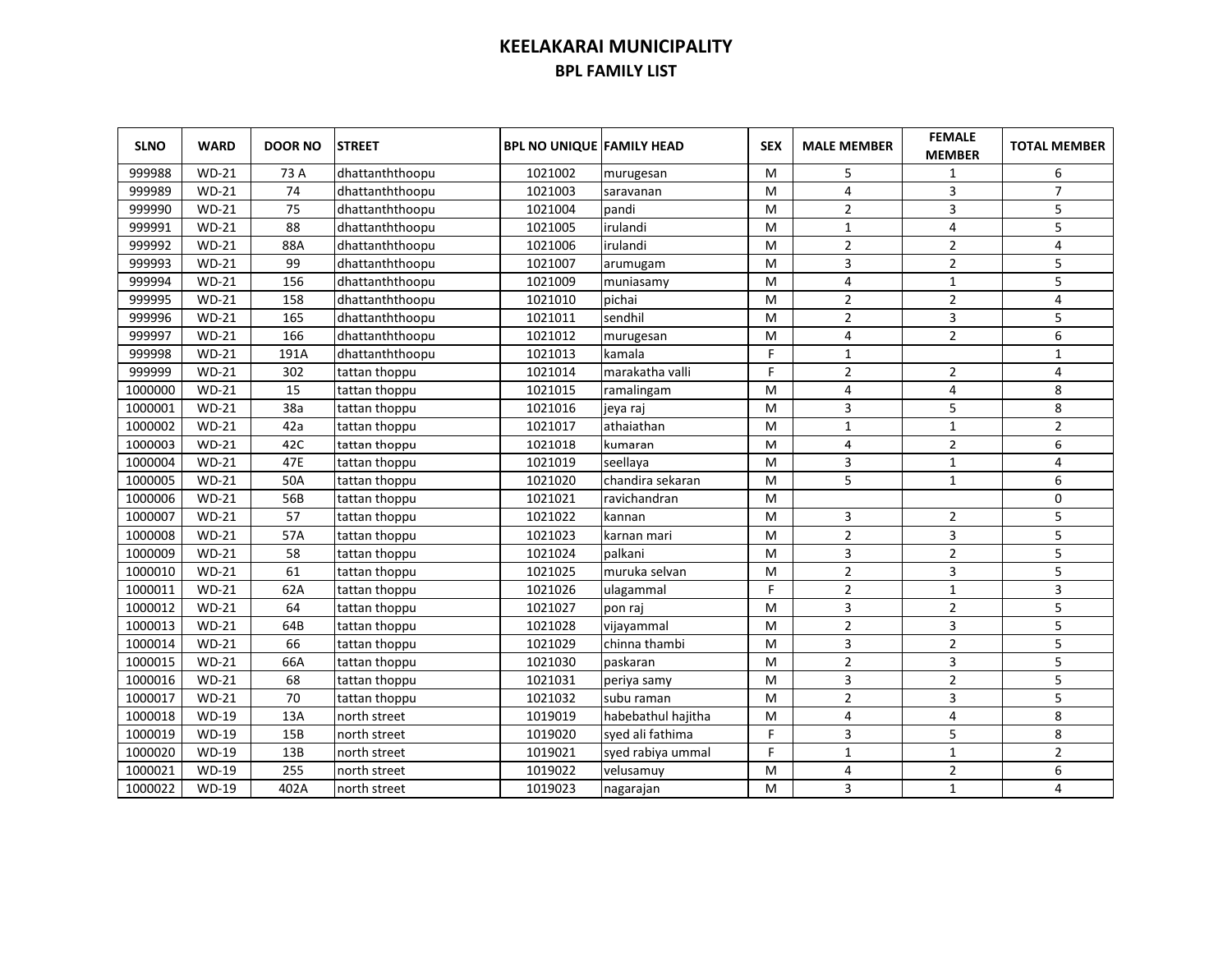| <b>SLNO</b> | <b>WARD</b>  | <b>DOOR NO</b>  | <b>STREET</b> | <b>BPL NO UNIQUE FAMILY HEAD</b> |                | <b>SEX</b> | <b>MALE MEMBER</b> | <b>FEMALE</b><br><b>MEMBER</b> | <b>TOTAL MEMBER</b> |
|-------------|--------------|-----------------|---------------|----------------------------------|----------------|------------|--------------------|--------------------------------|---------------------|
| 1000023     | <b>WD-19</b> | 561             | north street  | 1019024                          | thangaraju     | м          | 5                  | 1                              | 6                   |
| 1000024     | <b>WD-19</b> | 109-A           | north street  | 1019025                          | malaiselvam    | M          | 5                  | $\overline{2}$                 | $\overline{7}$      |
| 1000025     | <b>WD-19</b> | 61              | north street  | 1019026                          | murugan        | м          | 3                  | 3                              | 6                   |
| 1000026     | <b>WD-19</b> | 64              | north street  | 1019027                          | jeyaraman      | M          | $\overline{2}$     | $\overline{2}$                 | 4                   |
| 1000027     | <b>WD-19</b> | 70              | north street  | 1019028                          | serthu raja    | м          | 4                  | $\overline{4}$                 | 8                   |
| 1000028     | WD-19        | 9               | north street  | 1019029                          | vijaya sekaran | M          | 3                  | 5                              | 8                   |
| 1000029     | WD-19        | 9 1             | north street  | 1019030                          | ilangovan      | м          | $\mathbf{1}$       | $\mathbf 1$                    | $\overline{2}$      |
| 1000030     | WD-19        | 10              | north street  | 1019031                          | selvam         | м          | $\overline{4}$     | $\overline{2}$                 | 6                   |
| 1000031     | <b>WD-19</b> | 20              | north street  | 1019032                          | pandi          | M          | 3                  | $\mathbf{1}$                   | 4                   |
| 1000032     | <b>WD-19</b> | 38              | north street  | 1019033                          | ramanathan     | M          | 5                  | $\mathbf{1}$                   | 6                   |
| 1000033     | <b>WD-19</b> | 40              | north street  | 1019034                          | malai selvam   | M          | 4                  | 5                              | 9                   |
| 1000034     | <b>WD-19</b> | 51              | north street  | 1019035                          | subramanian    | M          | 5                  | $\overline{2}$                 | $\overline{7}$      |
| 1000035     | <b>WD-19</b> | 53              | north street  | 1019036                          | nagethran      | м          | $\overline{2}$     | $\mathbf{1}$                   | 3                   |
| 1000036     | <b>WD-19</b> | 135             | north street  | 1019037                          | minuyaraj      | M          | $\overline{2}$     | $\overline{2}$                 | 4                   |
| 1000037     | <b>WD-19</b> | 140             | north street  | 1019038                          | muniswari      | F          |                    |                                | $\mathbf 0$         |
| 1000038     | WD-19        | 181             | north street  | 1019039                          | murali         | M          | 4                  | 6                              | 10                  |
| 1000039     | WD-19        | 8               | north street  | 1019040                          | muniyandi      | M          | 3                  | $\mathbf{1}$                   | 4                   |
| 1000040     | WD-19        | 11              | north street  | 1019041                          | kesavan        | M          | $\mathbf{2}$       | $\mathbf{1}$                   | 3                   |
| 1000041     | <b>WD-19</b> | 47              | north street  | 1019042                          | mari           | M          | $\overline{2}$     | $\overline{2}$                 | 4                   |
| 1000042     | <b>WD-19</b> | 50 <sub>B</sub> | north street  | 1019043                          | arumugam       | м          |                    |                                | $\Omega$            |
| 1000043     | <b>WD-19</b> | 62              | north street  | 1019044                          | ramanathan     | M          | 4                  | 3                              | $\overline{7}$      |
| 1000044     | <b>WD-19</b> | 41B             | north street  | 1019045                          | veda muthu     | M          | $\mathbf{1}$       | $\mathbf{1}$                   | $\overline{2}$      |
| 1000045     | <b>WD-19</b> | 46              | north street  | 1019046                          | ramasamy       | M          | 3                  | 4                              | $\overline{7}$      |
| 1000046     | WD-19        | 47              | north street  | 1019047                          | sadayandci     | M          | 4                  | $\overline{2}$                 | 6                   |
| 1000047     | $WD-20$      | 12              | vannar street | 1020001                          | murali         | M          | 3                  | $\overline{2}$                 | 5                   |
| 1000048     | $WD-20$      | 39              | vannar street | 1020002                          | anandhan       | M          | $\overline{2}$     | $\overline{2}$                 | 4                   |
| 1000049     | $WD-20$      | 131             | vannar street | 1020003                          | sutharam       | M          | 4                  | 3                              | $\overline{7}$      |
| 1000050     | <b>WD-20</b> | $\mathbf{1}$    | vannar street | 1020004                          | ramalingam     | M          | $\overline{2}$     | 4                              | 6                   |
| 1000051     | <b>WD-20</b> | 6               | vannar street | 1020005                          | poomail        | F          | 4                  | 5                              | 9                   |
| 1000052     | <b>WD-20</b> | $\overline{7}$  | vannar street | 1020006                          | puridass       | M          | 3                  | $\mathbf{1}$                   | 4                   |
| 1000053     | <b>WD-20</b> | 9               | vannar street | 1020007                          | panchavarnam   | F          | 3                  | $\overline{2}$                 | 5                   |
| 1000054     | $WD-20$      | <b>9A</b>       | vannar street | 1020008                          | ponnaiya       | M          |                    |                                | $\mathbf 0$         |
| 1000055     | <b>WD-20</b> | 10B             | vannar street | 1020009                          | asai thambi    | M          | 3                  | $\overline{2}$                 | 5                   |
| 1000056     | <b>WD-20</b> | 13              | vannar street | 1020010                          | muruganantham  | M          | $\overline{2}$     | 3                              | 5                   |
| 1000057     | <b>WD-20</b> | 16              | vannar street | 1020011                          | puspa valli    | F          |                    |                                | 0                   |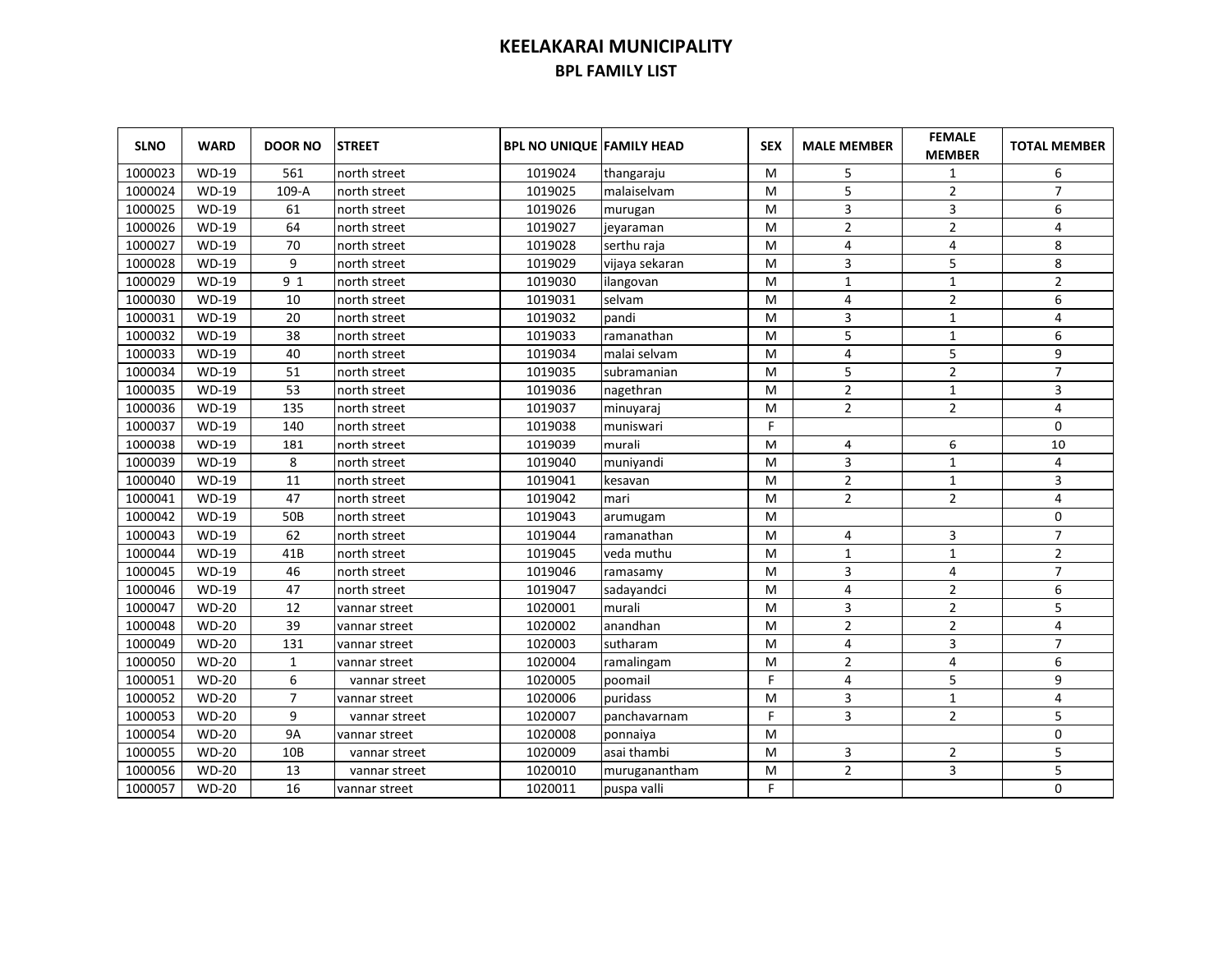| <b>SLNO</b> | <b>WARD</b>  | <b>DOOR NO</b> | <b>STREET</b>             | <b>BPL NO UNIQUE FAMILY HEAD</b> |                           | <b>SEX</b> | <b>MALE MEMBER</b> | <b>FEMALE</b><br><b>MEMBER</b> | <b>TOTAL MEMBER</b> |
|-------------|--------------|----------------|---------------------------|----------------------------------|---------------------------|------------|--------------------|--------------------------------|---------------------|
| 1000058     | <b>WD-20</b> | 18             | sayakara street           | 1020012                          | suramanian                | м          | 2                  | 1                              | 3                   |
| 1000059     | <b>WD-20</b> | 18B            | north street              | 1020013                          | mahenthran                | м          | 3                  | $\overline{2}$                 | 5                   |
| 1000060     | <b>WD-20</b> | 23             | north street              | 1020014                          | santhiran                 | M          | $\overline{2}$     | 3                              | 5                   |
| 1000061     | <b>WD-20</b> | 24             | north street              | 1020015                          | raja sulaiha              | F          | $\overline{2}$     | 4                              | 6                   |
| 1000062     | <b>WD-20</b> | 26             | north street              | 1020016                          | subbulakshmi              | F.         | $\mathbf{1}$       | 4                              | 5                   |
| 1000063     | <b>WD-20</b> | 27             | vannar street             | 1020017                          | rajiv                     | M          | 2                  | $\overline{2}$                 | 4                   |
| 1000064     | <b>WD-20</b> | 30             | north street              | 1020018                          | syed sulthan beevi        | F          | 3                  | 4                              | $\overline{7}$      |
| 1000065     | <b>WD-20</b> | $36 - 4$       | vannar street             | 1020019                          | jalaludeen                | м          |                    |                                | 0                   |
| 1000066     | <b>WD-20</b> | 432            | vallal seethakathi street | 1020020                          | balu                      | M          | $\overline{2}$     | 3                              | 5                   |
| 1000067     | <b>WD-20</b> | 47             | north street              | 1020021                          | seku thawood ammal        | F          | $\overline{2}$     | $1\,$                          | 3                   |
| 1000068     | <b>WD-20</b> | 54             | vallal seethakathi street | 1020022                          | kuruvammal                | м          | 4                  | 4                              | 8                   |
| 1000069     | <b>WD-20</b> | 65             | north street              | 1020023                          | mohamed aysha             | M          | 3                  | 4                              | $\overline{7}$      |
| 1000070     | <b>WD-20</b> | 94             | vannar street             | 1020024                          | ponnammmal                | F          | $\overline{2}$     | 4                              | 6                   |
| 1000071     | <b>WD-20</b> | 94             | north street              | 1020025                          | nanina mohamed            | M          | 3                  | 4                              | $\overline{7}$      |
| 1000072     | <b>WD-20</b> | 102            | north street              | 1020026                          | Ipahin ahamed             | M          |                    |                                | $\mathbf 0$         |
| 1000073     | <b>WD-20</b> | 115            | north street              | 1020027                          | avanthass                 | M          |                    |                                | $\mathbf 0$         |
| 1000074     | <b>WD-20</b> | 120            | north street              | 1020028                          | Iparook ummal             | F.         | 1                  | 2                              | 3                   |
| 1000075     | <b>WD-20</b> | 135            | north street              | 1020029                          | iemila beevi              | F          | $\mathbf{1}$       | $\overline{2}$                 | 3                   |
| 1000076     | <b>WD-20</b> | 159            | north street              | 1020030                          | mohamed nishar            | M          | 2                  | 2                              | 4                   |
| 1000077     | <b>WD-20</b> | 160            | north street              | 1020031                          | paitha beevi              | F.         | $\overline{2}$     | 4                              | 6                   |
| 1000078     | <b>WD-20</b> | 170            | north street              | 1020032                          | mohamed sathak ibrahim    | F.         |                    | 3                              | 3                   |
| 1000079     | <b>WD-20</b> | 175            | north street              | 1020033                          | mohamed mariam beevi      | F          | $\mathbf{1}$       | $\mathbf{1}$                   | $\overline{2}$      |
| 1000080     | <b>WD-20</b> | 176            | north street              | 1020034                          | sithi abitha begam        | F          | 5                  | $\overline{2}$                 | $\overline{7}$      |
| 1000081     | $WD-20$      | 178            | north street              | 1020035                          | sithi rabika              | M          | $\overline{2}$     | $\overline{2}$                 | 4                   |
| 1000082     | <b>WD-20</b> | 188            | north street              | 1020036                          | buhari                    | M          | $\overline{2}$     | 4                              | 6                   |
| 1000083     | <b>WD-20</b> | 268            | north street              | 1020037                          | sheik mohamed dawood      | F          | 5                  | $\overline{2}$                 | $\overline{7}$      |
| 1000084     | $WD-17$      | 55B            | south street              | 1017042                          | Kalil rajman              | M          | 3                  | $\overline{2}$                 | 5                   |
| 1000085     | $WD-17$      | 57A            | south street              | 1017043                          | majmuthu nachiyar         | F          | 3                  | $\mathbf{1}$                   | 4                   |
| 1000086     | $WD-17$      | 59             | south street              | 1017044                          | Uthai yathula kathar seen | M          |                    |                                | $\Omega$            |
| 1000087     | $WD-17$      | 63A            | south street              | 1017045                          | Mohamed maideen           | M          | 3                  | 3                              | 6                   |
| 1000088     | $WD-17$      | 64A            | south street              | 1017046                          | Sakkariya beevi           | F          | 4                  | 4                              | 8                   |
| 1000089     | $WD-17$      | 65             | south street              | 1017047                          | Naina mohamed             | M          | 1                  | 2                              | 3                   |
| 1000090     | <b>WD-17</b> | 67             | south street              | 1017048                          | Seyed raviyathummal       | F          | 5                  | 3                              | 8                   |
| 1000091     | <b>WD-17</b> | 67A            | south street              | 1017049                          | Hasain abdul harim        | M          | 5                  | 3                              | 8                   |
| 1000092     | <b>WD-17</b> | 75             | south street              | 1017050                          | Mohamed ibrahim umma      | F.         | $\mathbf{1}$       | 3                              | 4                   |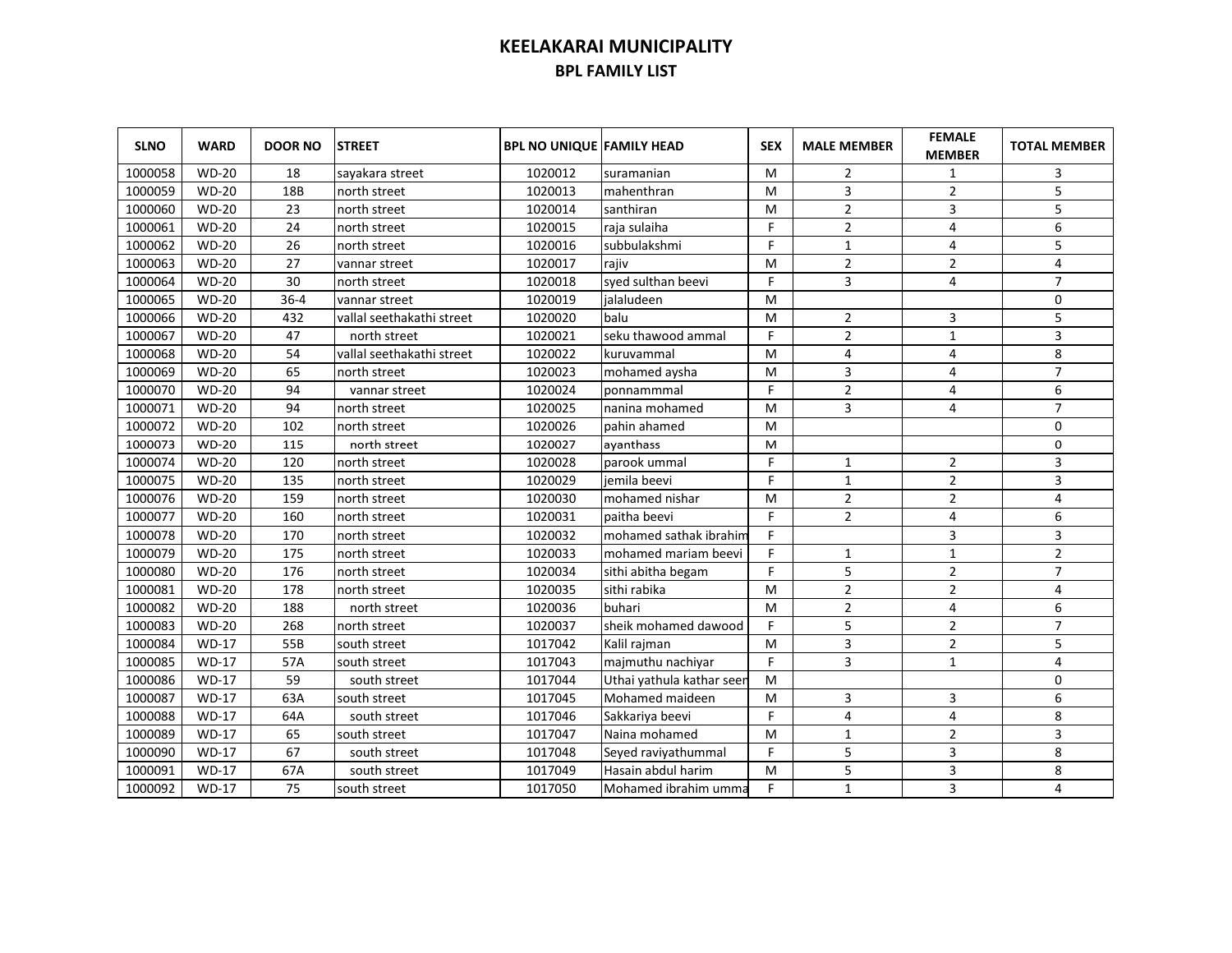| <b>SLNO</b> | <b>WARD</b>  | <b>DOOR NO</b> | <b>STREET</b>           | <b>BPL NO UNIQUE FAMILY HEAD</b> |                        | <b>SEX</b> | <b>MALE MEMBER</b> | <b>FEMALE</b><br><b>MEMBER</b> | <b>TOTAL MEMBER</b> |
|-------------|--------------|----------------|-------------------------|----------------------------------|------------------------|------------|--------------------|--------------------------------|---------------------|
| 1000093     | <b>WD-17</b> | 76             | south street            | 1017051                          | iakubar kani           | м          | 4                  | 4                              | 8                   |
| 1000094     | WD-17        | 80             | south street            | 1017052                          | Habeeb mohamed sathak  | м          | 4                  | 1                              | 5                   |
| 1000095     | WD-17        | 223A           | sokkanatha kovil street | 1017053                          | saithan beevi          | F          | 1                  | $\mathbf{1}$                   | $\overline{2}$      |
| 1000096     | <b>WD-17</b> | 237            | south street            | 1017054                          | kani naina mohamed     | M          | 4                  | $\mathbf 2$                    | 6                   |
| 1000097     | $WD-17$      | 239            | south street            | 1017055                          | maithuoon beevi        | F          | 3                  | $\mathbf 1$                    | $\pmb{4}$           |
| 1000098     | <b>WD-17</b> | 260            | south street            | 1017056                          | abdul asis             | M          | 5                  | $\mathbf{1}$                   | 6                   |
| 1000099     | WD-17        | 261            | south street            | 1017057                          | mankujan beevi         | F          | $\overline{2}$     |                                | $\overline{2}$      |
| 1000100     | <b>WD-17</b> | 280            | south street            | 1017058                          | sulthan ibrahim        | M          | $\overline{2}$     | 1                              | 3                   |
| 1000101     | <b>WD-17</b> | 375            | south street            | 1017059                          | nagendran              | м          | $\overline{2}$     | $\overline{2}$                 | 4                   |
| 1000102     | <b>WD-17</b> | 39             | south street            | 1017060                          | balasubramanian        | м          | 3                  |                                | 3                   |
| 1000103     | <b>WD-17</b> | 11B            | south street            | 1017061                          | selvam                 | м          | $\mathbf{1}$       |                                | $\mathbf{1}$        |
| 1000104     | <b>WD-17</b> | 28             | south street            | 1017062                          | fathima beevi          | F.         | 5                  | $\overline{2}$                 | $\overline{7}$      |
| 1000105     | <b>WD-17</b> | 20             | south street            | 1017063                          | umar farook            | M          | 3                  | 3                              | 6                   |
| 1000106     | <b>WD-17</b> | 31             | south street            | 1017064                          | chellam                | M          | $\overline{2}$     | $\overline{2}$                 | 4                   |
| 1000107     | <b>WD-17</b> | 23             | south street            | 1017065                          | balu                   | м          | 4                  | 4                              | 8                   |
| 1000108     | <b>WD-17</b> | 13B            | south street            | 1017066                          | ahamed rafiya          | F.         | 3                  | 5                              | 8                   |
| 1000109     | <b>WD-17</b> | 37B            | south street            | 1017067                          | rajasekaran            | M          | $\mathbf{1}$       | $\mathbf{1}$                   | $\overline{2}$      |
| 1000110     | <b>WD-18</b> | 31             | naduth theru            | 1018001                          | mohamed varusai fathim | F.         | $\mathbf{1}$       | $\mathbf{1}$                   | $\overline{2}$      |
| 1000111     | <b>WD-18</b> | 110A           | midel street            | 1018002                          | kamal batcha           | M          | 6                  | 5                              | 11                  |
| 1000112     | <b>WD-18</b> | 47A            | midel street            | 1018003                          | Seyad ravuthammal      | F          | $\overline{2}$     | 3                              | 5                   |
| 1000113     | <b>WD-18</b> | 54             | midel street            | 1018004                          | mukaideen Meera umm    | M          |                    |                                | $\mathbf 0$         |
| 1000114     | <b>WD-18</b> | 71             | midel street            | 1018005                          | mohamed rabik          | M          | 3                  | 4                              | $\overline{7}$      |
| 1000115     | <b>WD-18</b> | 3A             | south street            | 1018006                          | Salim                  | M          | 5                  | $\overline{3}$                 | 8                   |
| 1000116     | <b>WD-18</b> | 10A            | south street            | 1018007                          | Jeenatha beevi         | F.         | $\mathbf{1}$       | 3                              | 4                   |
| 1000117     | <b>WD-18</b> | 10A            | south street            | 1018008                          | Kathyatha kuran        | F          |                    |                                | 0                   |
| 1000118     | <b>WD-18</b> | $\mathbf{1}$   | south street            | 1018009                          | Syed Ariba             | F          | $\mathbf{1}$       | $\mathbf{1}$                   | $\overline{2}$      |
| 1000119     | <b>WD-18</b> | 33A            | south street            | 1018010                          | Seeni ibrahim          | M          | 5                  | 3                              | 8                   |
| 1000120     | $WD-18$      | 36             | south street            | 1018011                          | Nukul hak              | M          | $\mathbf{1}$       | $\overline{3}$                 | 4                   |
| 1000121     | $WD-18$      | 36C            | middle street           | 1018012                          | syed sathik            | M          | 4                  | $\overline{2}$                 | 6                   |
| 1000122     | <b>WD-18</b> | 29A            | middle street           | 1018013                          | muthunatchiyar         | F          | 3                  | $\mathbf{1}$                   | 4                   |
| 1000123     | <b>WD-18</b> | 33             | south street            | 1018014                          | mohammed mariyam bee   | F          | 5                  | $\mathbf{1}$                   | 6                   |
| 1000124     | <b>WD-18</b> | 50             | south street            | 1018015                          | anwarsha               | M          | 5                  | $\overline{2}$                 | $\overline{7}$      |
| 1000125     | <b>WD-18</b> | 197            | south street            | 1018016                          | mansoortheen           | M          | 3                  | 3                              | 6                   |
| 1000126     | <b>WD-18</b> | 36             | south street            | 1018017                          | syed mohamed           | M          | $\overline{2}$     | $\overline{2}$                 | 4                   |
| 1000127     | <b>WD-18</b> | 178            | south street            | 1018018                          | syed sulaiha beevi'    | F          | 4                  | 4                              | 8                   |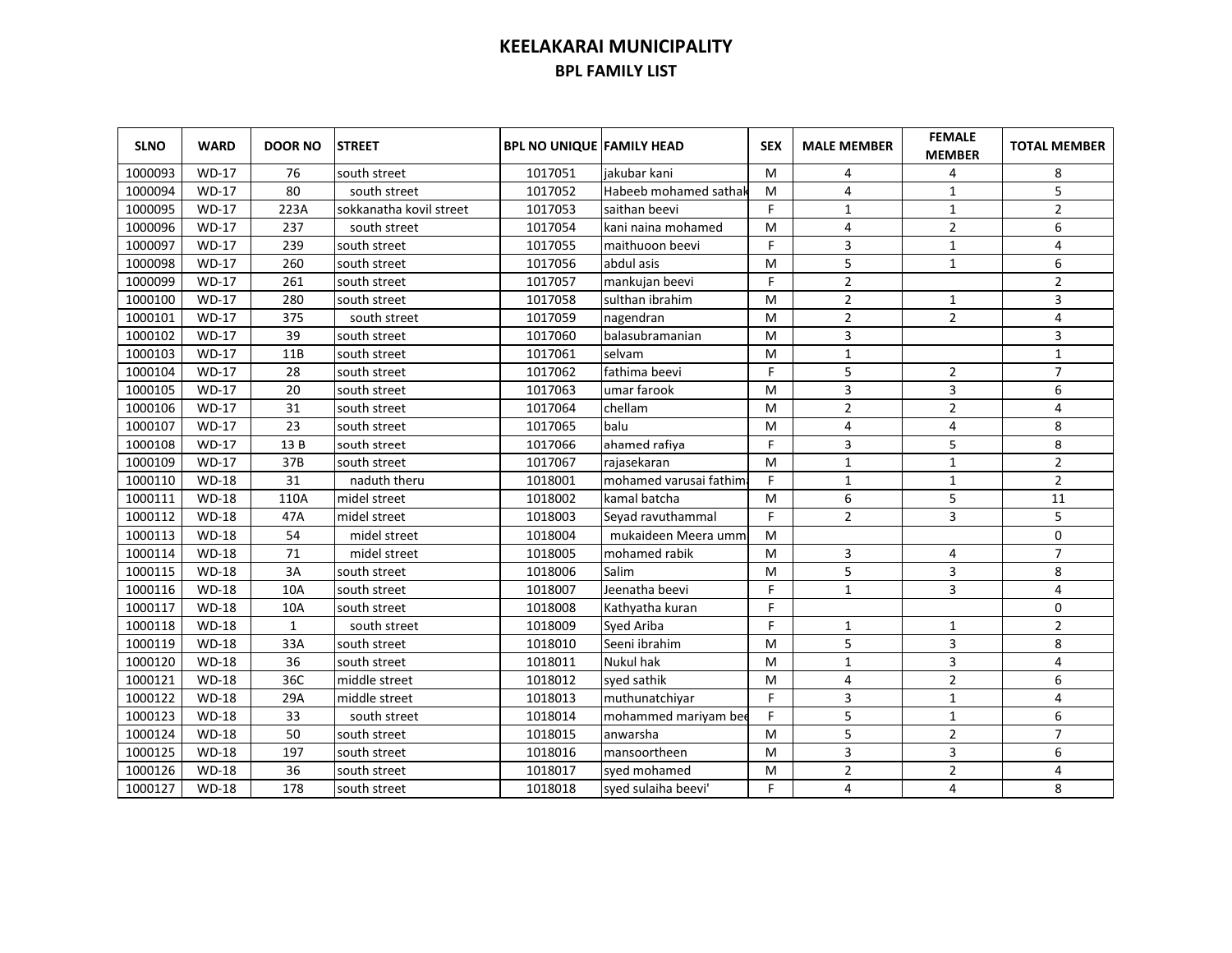| <b>SLNO</b> | <b>WARD</b>  | <b>DOOR NO</b> | <b>STREET</b> | <b>BPL NO UNIQUE FAMILY HEAD</b> |                        | <b>SEX</b> | <b>MALE MEMBER</b> | <b>FEMALE</b><br><b>MEMBER</b> | <b>TOTAL MEMBER</b> |
|-------------|--------------|----------------|---------------|----------------------------------|------------------------|------------|--------------------|--------------------------------|---------------------|
| 1000128     | <b>WD-18</b> | 1              | south street  | 1018019                          | mohamed kasim          | м          | 3                  | 5                              | 8                   |
| 1000129     | <b>WD-18</b> | 46             | south street  | 1018020                          | inul ibrahim           | м          | $\mathbf{1}$       | $1\,$                          | $\overline{2}$      |
| 1000130     | WD-19        | 51             | north street  | 1019001                          | subaitha beevi         | F          | 5                  | 3                              | 8                   |
| 1000131     | <b>WD-19</b> | 91             | north street  | 1019002                          | rasina                 | F          | $\mathbf{1}$       | 3                              | 4                   |
| 1000132     | WD-19        | 91             | north street  | 1019003                          | mathar sahib           | м          | $\overline{2}$     | $\overline{2}$                 | 4                   |
| 1000133     | WD-19        | 116            | north street  | 1019004                          | aysha beevi            | F          | 1                  | $\mathbf{1}$                   | $\overline{2}$      |
| 1000134     | WD-19        | 120            | north street  | 1019005                          | baritha beevi          | F          | 4                  | 4                              | 8                   |
| 1000135     | WD-19        | 123            | north street  | 1019006                          | rahmath john beevi     | F          | 5                  | 3                              | 8                   |
| 1000136     | WD-19        | 123A           | north street  | 1019007                          | mohaideen              | M          | $\mathbf{1}$       | $\overline{2}$                 | 3                   |
| 1000137     | WD-19        | 124            | north street  | 1019008                          | sahul hameed           | M          | 5                  | 3                              | 8                   |
| 1000138     | WD-19        | 132            | north street  | 1019009                          | mohamed husain         | M          | $\mathbf{1}$       | 4                              | 5                   |
| 1000139     | WD-19        | 136            | north street  | 1019010                          | johara ummal           | F          | 5                  | 3                              | 8                   |
| 1000140     | <b>WD-19</b> | 137            | north street  | 1019011                          | iabarullah             | M          | $\mathbf{1}$       | 3                              | 4                   |
| 1000141     | <b>WD-19</b> | 186            | north street  | 1019012                          | saaitha banu           | F          | 5                  | $\mathbf{1}$                   | 6                   |
| 1000142     | WD-19        | 355            | north street  | 1019013                          | thahira fathima        | F.         | $\mathbf{1}$       | 3                              | 4                   |
| 1000143     | WD-19        | 43             | north street  | 1019048                          | rasina beevi           | F          | $\overline{4}$     | $\overline{2}$                 | 6                   |
| 1000144     | WD-19        | 15             | north street  | 1019014                          | sheik sathak thambi    | м          | 3                  | $\mathbf{1}$                   | 4                   |
| 1000145     | WD-19        | 41             | north street  | 1019015                          | sulthan syed karunai   | M          | 5                  | $\mathbf{1}$                   | 6                   |
| 1000146     | WD-19        | 30             | north street  | 1019016                          | noorul kithaya         | F          | 5                  | $\overline{2}$                 | $\overline{7}$      |
| 1000147     | WD-19        | <b>7A</b>      | north street  | 1019017                          | sethu sikkanthar beevi | M          | 3                  | 3                              | 6                   |
| 1000148     | WD-19        | 11             | north street  | 1019018                          | ahamed ibrahim         | F          | $\overline{2}$     | $\overline{2}$                 | 4                   |
| 1000149     | WD-16        | $41 - 7$       | puthukudi     | 1016035                          | Mohamed ibrahim        | M          | 5                  | $\overline{2}$                 | $\overline{7}$      |
| 1000150     | $WD-16$      | 41C-2          | puthukudi     | 1016036                          | Abdul salam            | M          | 4                  | 3                              | $\overline{7}$      |
| 1000151     | WD-16        |                | puthukudi     | 1016037                          | Asarudeen              | M          | $\overline{2}$     | $\mathbf{1}$                   | 3                   |
| 1000152     | WD-16        | $41 - 6 - 31$  | puthukudi     | 1016038                          | Sathak abdul           | M          | 3                  | $\overline{2}$                 | 5                   |
| 1000153     | WD-16        | 41-T7          | puthukudi     | 1016039                          | Harun                  | M          | 4                  | 6                              | 10                  |
| 1000154     | <b>WD-16</b> | 41-T18         | puthukudi     | 1016040                          | Han sakib              | M          |                    | $\mathbf{1}$                   | $\mathbf{1}$        |
| 1000155     | <b>WD-16</b> | 41-T21         | puthukudi     | 1016041                          | Thul harunai basa      | M          | 5                  | 4                              | 9                   |
| 1000156     | <b>WD-16</b> | 41-T17         | puthukudi     | 1016042                          | Seeni mohamed          | M          | 5                  | $\overline{2}$                 | $\overline{7}$      |
| 1000157     | WD-16        | 41-T15         | puthukudi     | 1016043                          | Meera sahib            | M          | $\mathbf{1}$       | 3                              | 4                   |
| 1000158     | WD-16        | 44             | puthukudi     | 1016044                          | Tajdeen                | M          | $\overline{2}$     | 5                              | $\overline{7}$      |
| 1000159     | WD-16        | 51             | puthukudi     | 1016045                          | Seyad nivasdeen        | M          | 3                  | 4                              | $\overline{7}$      |
| 1000160     | WD-16        | 52             | puthukudi     | 1016046                          | Sentha sagul hamethu   | M          | $\mathbf{1}$       | 3                              | 4                   |
| 1000161     | WD-16        | 63             | puthukudi     | 1016047                          | Sagorhameethu          | M          | 3                  | 4                              | $\overline{7}$      |
| 1000162     | WD-16        | 64A            | puthukudi     | 1016048                          | Muthuthabu usain       | M          | $\overline{2}$     | 2                              | 4                   |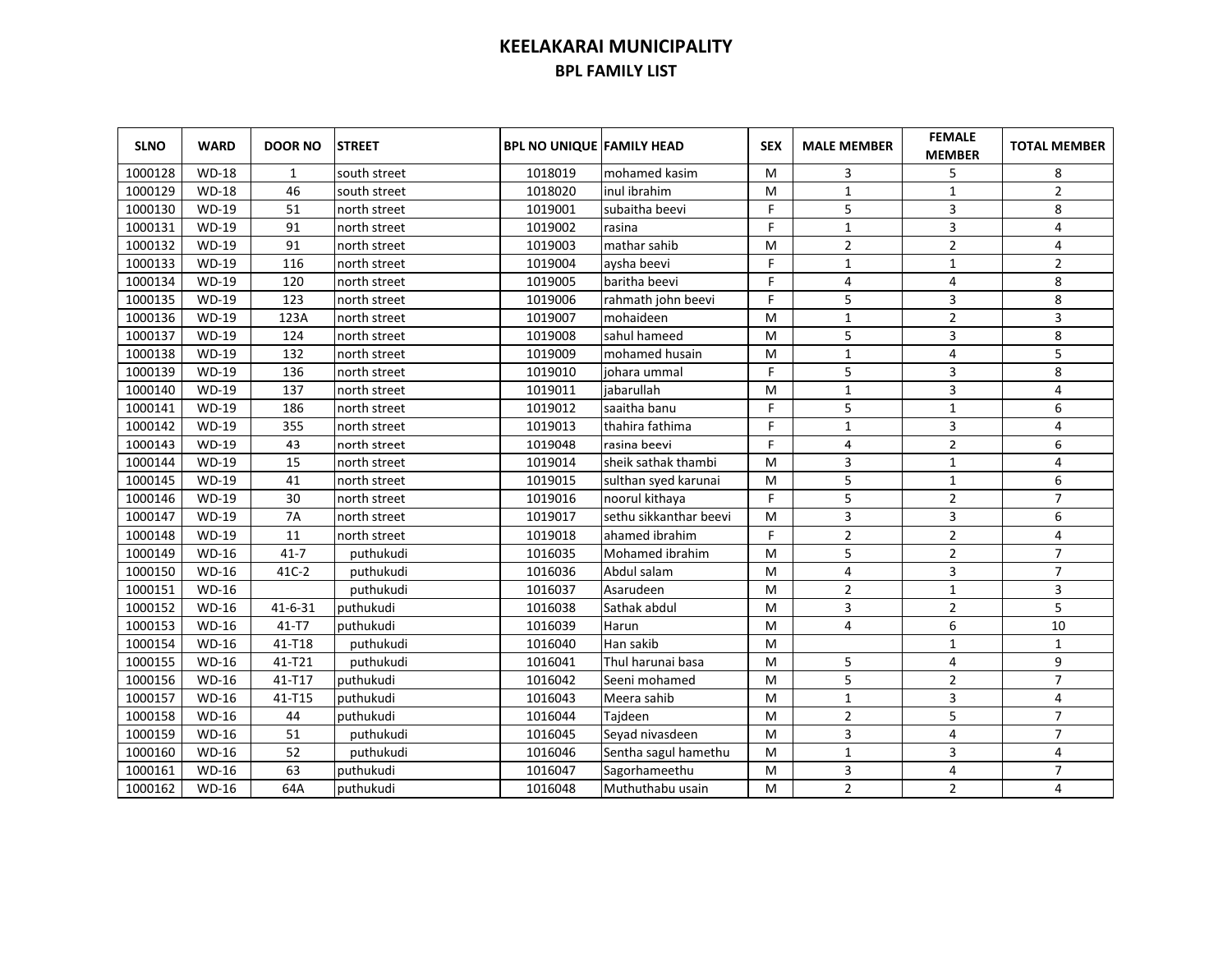| <b>SLNO</b> | <b>WARD</b>        | <b>DOOR NO</b> | <b>STREET</b>           | <b>BPL NO UNIQUE FAMILY HEAD</b> |                         | <b>SEX</b> | <b>MALE MEMBER</b> | <b>FEMALE</b><br><b>MEMBER</b> | <b>TOTAL MEMBER</b> |
|-------------|--------------------|----------------|-------------------------|----------------------------------|-------------------------|------------|--------------------|--------------------------------|---------------------|
| 1000163     | <b>WD-16</b>       | 62             | puthukudi               | 1016049                          | Hithaiyathula           | M          | 1                  | $\overline{2}$                 | 3                   |
| 1000164     | <b>WD-16</b>       | 69T-105        | puthukudi               | 1016050                          | Abdul rathib            | M          | 1                  | 4                              | 5                   |
| 1000165     | <b>WD-16</b>       | 70             | puthukudi               | 1016051                          | Sinnathabbi             | M          | 1                  | $\mathbf{1}$                   | $\overline{2}$      |
| 1000166     | <b>WD-16</b>       | 71             | puthukudi               | 1016052                          | Hameed abudul kathar    | M          | 3                  | 4                              | $\overline{7}$      |
| 1000167     | <b>WD-16</b>       | 74             | puthukudi               | 1016053                          | mohamed bavurudeen      | M          | 3                  | 4                              | $\overline{7}$      |
| 1000168     | WD-16              | 78             | puthukudi               | 1016054                          | ismath inun             | M          | 5                  | $\overline{2}$                 | $\overline{7}$      |
| 1000169     | WD-16              | 80             | puthukudi               | 1016055                          | Sulathan seyed ibrahim  | M          | $\mathbf{1}$       | 3                              | 4                   |
| 1000170     | WD-16              | 118            | puthukudi               | 1016056                          | Ahamed abthahir         | M          | 3                  | 3                              | 6                   |
| 1000171     | <b>WD-16</b>       | 218            | puthukudi               | 1016057                          | noorjahan beevi         | F.         | 4                  | 4                              | 8                   |
| 1000172     | <b>WD-16</b>       | 220A           | puthukudi               | 1016058                          | hajitha beevi           | F.         | 3                  | 5                              | 8                   |
| 1000173     | $WD-17$            | 144A           | north street            | 1017001                          | Birose banu             | M          | 3                  | $\overline{2}$                 | 5                   |
| 1000174     | $WD-17$            | 148            | north street            | 1017002                          | nizar                   | M          | 4                  | 3                              | $\overline{7}$      |
| 1000175     | $WD-17$            | 151            | north street            | 1017003                          | gulam thaskim           | M          | 3                  | $\mathbf{1}$                   | 4                   |
| 1000176     | <b>WD-17</b>       | 21X            | sokkanathar koil street | 1017004                          | sarsvathi ammal         | F          | $\mathbf{1}$       | 3                              | 4                   |
| 1000177     | <b>WD-17</b>       | 21H            | sokkanathar koil street | 1017005                          | bala subramiyan         | М          | $\overline{2}$     | 3                              | 5                   |
| 1000178     | <b>WD-17</b>       | 34             | sokkanathar koil street | 1017006                          | nagarasan               | M          | $\overline{2}$     | $\overline{2}$                 | 4                   |
| 1000179     | <b>WD-17</b>       | 35             | sokkanathar koil street | 1017007                          | parvathi                | F          | 1                  | $\overline{2}$                 | 3                   |
| 1000180     | $WD-17$            | 38             | sokkanathar koil street | 1017008                          | mohamed mohaideen       | M          | $\mathbf{1}$       | $\overline{2}$                 | 3                   |
| 1000181     | $WD-17$            | 40             | sokkanathar koil street | 1017009                          | sahul hamed             | M          |                    |                                | $\mathbf 0$         |
| 1000182     | $WD-17$            | 10             | senkara street          | 1017010                          | syed mohamed bhuhari    | M          | 4                  | $\mathbf{1}$                   | 5                   |
| 1000183     | $WD-17$            | 13             | senkara street          | 1017011                          | sulthan thasthahir      | M          | $\overline{2}$     | 3                              | 5                   |
| 1000184     | $\overline{WD-17}$ | 14             | senkara street          | 1017012                          | pangajam                | F          | $\overline{2}$     | $\overline{2}$                 | 4                   |
| 1000185     | <b>WD-17</b>       | 16             | senkara street          | 1017013                          | luirthu meri            | F          | $\mathbf{1}$       | $\overline{2}$                 | 3                   |
| 1000186     | $\overline{WD-17}$ | 37             | south street            | 1017014                          | faruk                   | M          | 4                  | $\overline{2}$                 | 6                   |
| 1000187     | $\overline{WD-17}$ | 41             | south street            | 1017015                          | nabisathul thashia bevi | F          | $\mathbf{1}$       | $\mathbf{1}$                   | $\overline{2}$      |
| 1000188     | <b>WD-17</b>       | 146            | north street            | 1017016                          | Sulthan thul karunai    | M          | $\overline{2}$     | 3                              | 5                   |
| 1000189     | <b>WD-17</b>       | 146A           | north street            | 1017017                          | Sahir usain             | M          | 3                  | $\mathbf{1}$                   | 4                   |
| 1000190     | $WD-17$            | 149            | north street            | 1017018                          | Sulthan                 | M          |                    | $\overline{4}$                 | 4                   |
| 1000191     | $WD-17$            | 150            | north street            | 1017019                          | Abinayamal              | F          | $\mathbf{1}$       | $\overline{2}$                 | 3                   |
| 1000192     | $WD-17$            | 3              | sokanatha kovil street  | 1017020                          | Balu                    | M          |                    | 5                              | 5                   |
| 1000193     | $WD-17$            | 16             | sokanatha kovil street  | 1017021                          | Sayed hameetha beevi    | F          | 3                  |                                | 3                   |
| 1000194     | <b>WD-17</b>       | 19             | sokanatha kovil street  | 1017022                          | Seeni mohamed           | M          |                    | $\overline{2}$                 | $\overline{2}$      |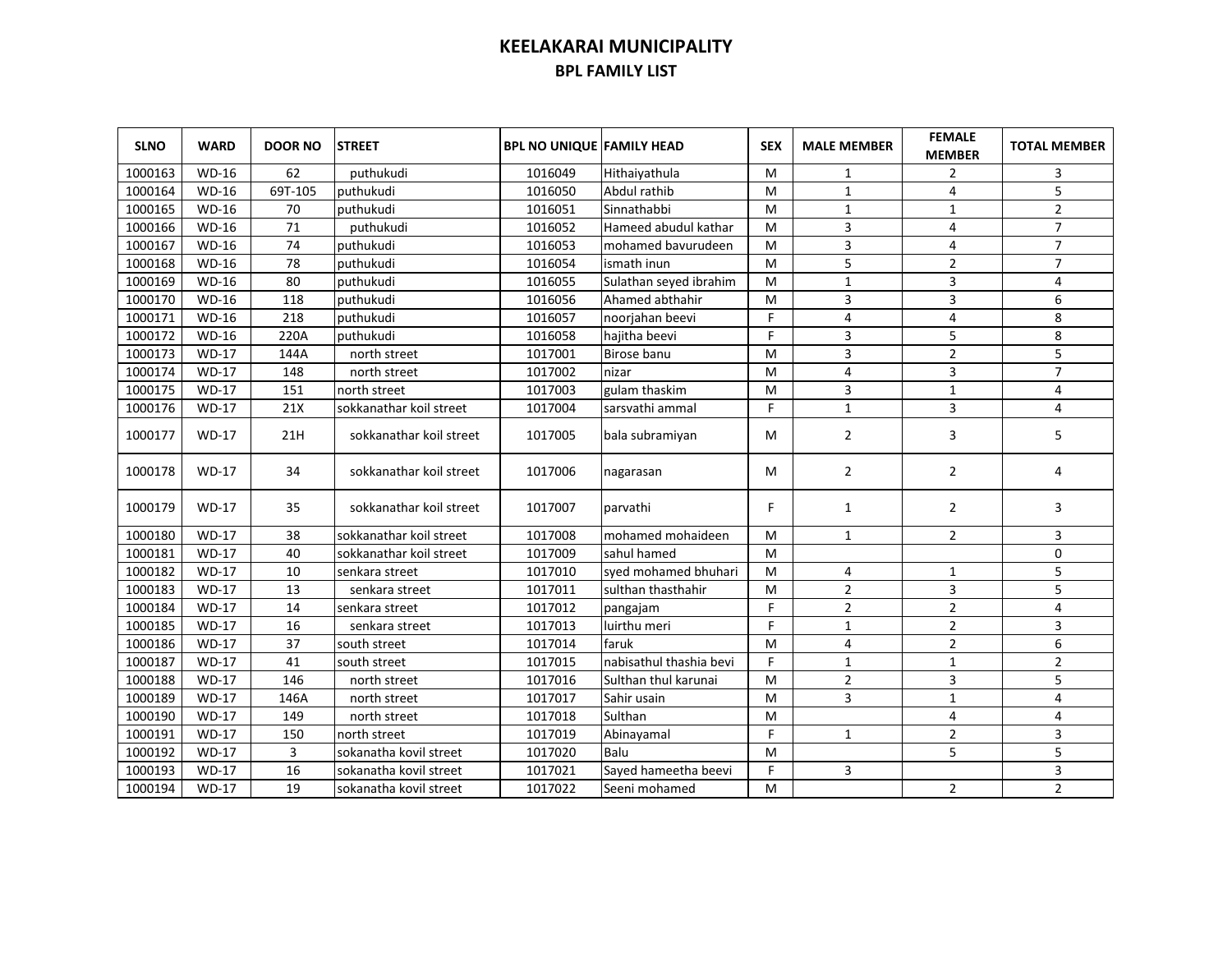| <b>SLNO</b> | <b>WARD</b>  | <b>DOOR NO</b> | <b>STREET</b>           | <b>BPL NO UNIQUE FAMILY HEAD</b> |                       | <b>SEX</b> | <b>MALE MEMBER</b> | <b>FEMALE</b><br><b>MEMBER</b> | <b>TOTAL MEMBER</b> |
|-------------|--------------|----------------|-------------------------|----------------------------------|-----------------------|------------|--------------------|--------------------------------|---------------------|
| 1000195     | <b>WD-17</b> | 19C            | sokanatha kovil street  | 1017023                          | Rajendharan           | м          | $\overline{2}$     | 1                              | 3                   |
| 1000196     | <b>WD-17</b> | 25             | sokanatha kovil street  | 1017024                          | Murugesan             | M          | $\overline{2}$     | $\mathbf{1}$                   | 3                   |
| 1000197     | <b>WD-17</b> | 4              | south street            | 1017025                          | Ashan abdul hathar    | м          | $\overline{2}$     | 3                              | 5                   |
| 1000198     | <b>WD-17</b> | 8              | south street            | 1017026                          | Hajakrunaikamaludeen  | M          | 1                  | 3                              | 4                   |
| 1000199     | <b>WD-17</b> | 11             | south street            | 1017027                          | Amir kaja mohamed     | м          | 3                  |                                | 3                   |
| 1000200     | <b>WD-17</b> | 15A            | south street            | 1017028                          | Jajanulabudeen        | M          |                    | 3                              | 3                   |
| 1000201     | $WD-17$      | 16A            | south street            | 1017029                          | Kani umma             | F          | 1                  | 3                              | 4                   |
| 1000202     | $WD-17$      | 20A            | south street            | 1017030                          | Mohame usain          | M          | 5                  | 3                              | 8                   |
| 1000203     | <b>WD-17</b> | 22             | south street            | 1017031                          | Kammal batcha         | M          | $\mathbf{1}$       | 3                              | 4                   |
| 1000204     | $WD-17$      | 25             | south street            | 1017032                          | Seyad all fathima     | F          |                    |                                | 0                   |
| 1000205     | WD-17        | $28-1$         | south street            | 1017033                          | Mohamed ali fathima   | F          | 3                  | 4                              | $\overline{7}$      |
| 1000206     | $WD-17$      | 29             | south street            | 1017034                          | Mohame ismayil        | M          | $\overline{2}$     | 4                              | 6                   |
| 1000207     | $WD-17$      | 31A            | south street            | 1017035                          | Hamed ibrahim         | M          |                    |                                | 0                   |
| 1000208     | $WD-17$      | 36             | south street            | 1017036                          | Sakarban beevi        | F          | 4                  | $\overline{2}$                 | 6                   |
| 1000209     | $WD-17$      | 43             | south street            | 1017037                          | Kalil rahuman         | M          | 5                  | 3                              | 8                   |
| 1000210     | <b>WD-17</b> | 45A            | south street            | 1017038                          | Kahim                 | M          | $\mathbf{1}$       | $\overline{3}$                 | 4                   |
| 1000211     | $WD-17$      | 53             | south street            | 1017039                          | Mohamed rakib         | M          | $\overline{2}$     | $\overline{2}$                 | 4                   |
| 1000212     | $WD-17$      | 55             | south street            | 1017040                          | Seyed abdul kabeer    | M          |                    |                                | 0                   |
| 1000213     | $WD-17$      | 55             | south street            | 1017041                          | Fathima banu          | F          | 3                  | 4                              | $\overline{7}$      |
| 1000214     | $WD-15$      | $\overline{4}$ | sokkanathar koil street | 1015001                          | ajmal shaib           | M          | $\overline{2}$     | 3                              | 5                   |
| 1000215     | $WD-15$      | 10             | mela street             | 1015002                          | muthu krishnan        | M          | 3                  | $\overline{2}$                 | 5                   |
| 1000216     | $WD-15$      | 12,66          | sokka ahamed street     | 1015003                          | muniyandi             | M          | $\mathbf{1}$       | $\overline{3}$                 | 4                   |
| 1000217     | $WD-15$      | 3457           | sokka ahamed street     | 1015004                          | thuraikanu ammal      | F          | $\mathbf{1}$       | $\overline{\mathbf{4}}$        | 5                   |
| 1000218     | $WD-15$      | 36B            | sokka ahamed street     | 1015005                          | pandi                 | M          | $\overline{2}$     | $\overline{3}$                 | 5                   |
| 1000219     | <b>WD-15</b> | 64             | sokka ahamed street     | 1015006                          | anvar patcha          | M          | $\overline{2}$     | $\overline{2}$                 | 4                   |
| 1000220     | $WD-15$      | 64A            | sokka ahamed street     | 1015007                          | muthumari             | F          | $\overline{2}$     | 4                              | 6                   |
| 1000221     | <b>WD-15</b> | 652            | sokka ahamed street     | 1015008                          | vijenran              | M          | $\overline{2}$     | $\overline{2}$                 | 4                   |
| 1000222     | <b>WD-15</b> | 20a            | west street             | 1015009                          | Panchavarnam          | M          | 5                  | $\mathbf{1}$                   | 6                   |
| 1000223     | <b>WD-15</b> | $\overline{2}$ | koka ahamed street      | 1015010                          | Mohamed seyed fathima | F.         |                    |                                | 0                   |
| 1000224     | <b>WD-15</b> | 8215           | koka ahamed street      | 1015011                          | Karunai beevi         | F          |                    |                                | 0                   |
| 1000225     | <b>WD-15</b> | 21 1 1         | koka ahamed street      | 1015012                          | Kasu meera sahib      | M          |                    |                                | 0                   |
| 1000226     | <b>WD-15</b> | 26 8           | koka ahamed street      | 1015013                          | Sagkur hameethu       | M          |                    |                                | 0                   |
| 1000227     | <b>WD-15</b> | 36 163         | koka ahamed street      | 1015014                          | Sethukarasu           | M          | 4                  | $\overline{2}$                 | 6                   |
| 1000228     | <b>WD-15</b> | 38-151         | koka ahamed street      | 1015015                          | Kamarudeen            | M          |                    | $\overline{2}$                 | $\overline{2}$      |
| 1000229     | $WD-15$      | 39-141         | koka ahamed street      | 1015016                          | Ummal habeeba         | M          | 5                  | $\overline{2}$                 | $\overline{7}$      |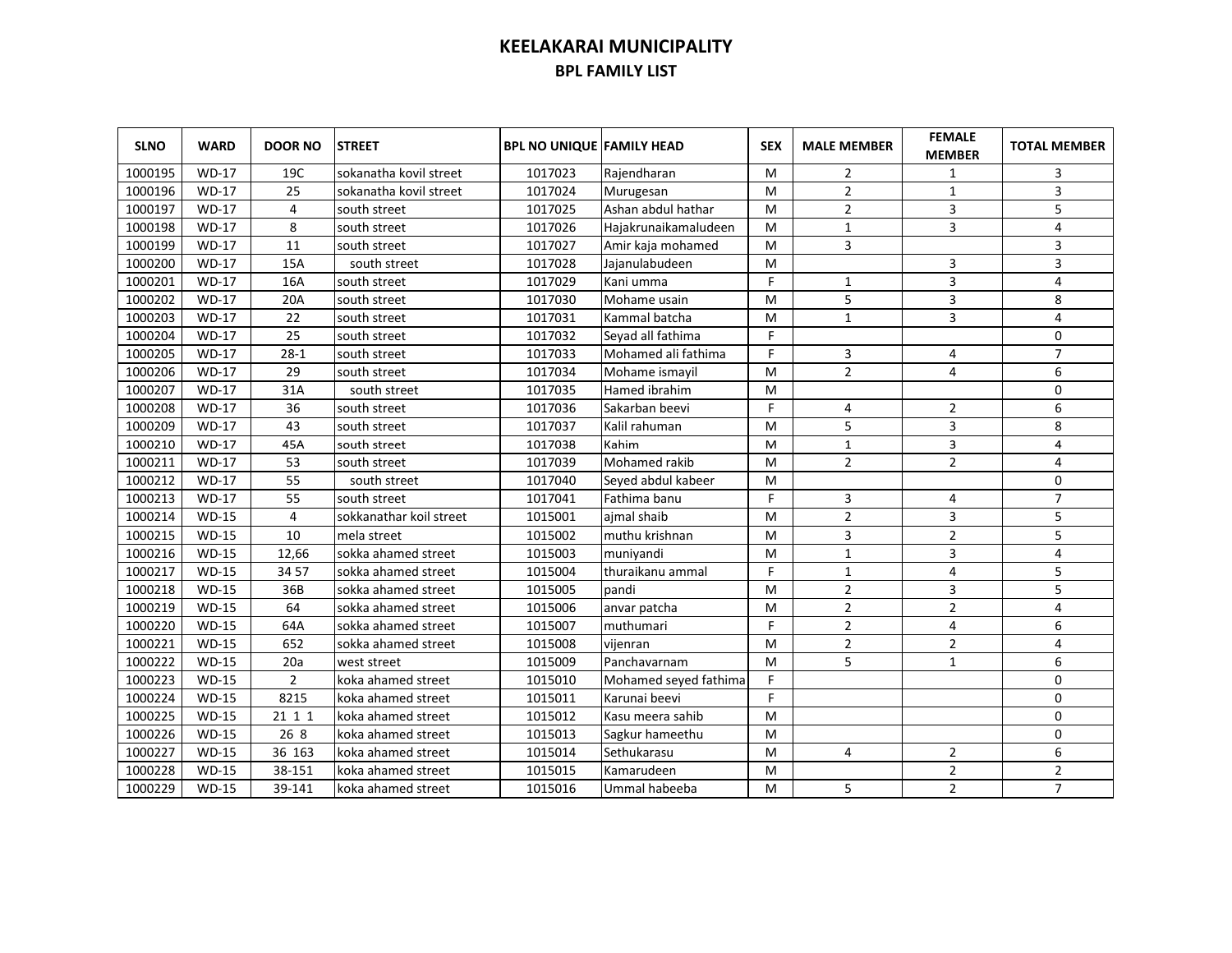| <b>SLNO</b> | <b>WARD</b>  | <b>DOOR NO</b> | <b>STREET</b>      | <b>BPL NO UNIQUE FAMILY HEAD</b> |                        | <b>SEX</b> | <b>MALE MEMBER</b> | <b>FEMALE</b><br><b>MEMBER</b> | <b>TOTAL MEMBER</b> |
|-------------|--------------|----------------|--------------------|----------------------------------|------------------------|------------|--------------------|--------------------------------|---------------------|
| 1000230     | <b>WD-15</b> | 66K-10         | koka ahamed street | 1015017                          | Rabiyathul habeba      | F.         | 3                  | 3                              | 6                   |
| 1000231     | $WD-15$      | 67             | koka ahamed street | 1015018                          | Abdul machith          | M          | $\overline{2}$     | $\overline{2}$                 | 4                   |
| 1000232     | $WD-15$      | 71             | koka ahamed street | 1015019                          | Muniyasamy             | M          | 4                  | 4                              | 8                   |
| 1000233     | <b>WD-15</b> | 33-66K         | koka ahamed street | 1015020                          | Ahamed thaibu          | м          | 3                  | 5                              | 8                   |
| 1000234     | <b>WD-15</b> | 66K-15 95      | koka ahamed street | 1015021                          | Sayed abdul kathar     | M          | $1\,$              | $\mathbf{1}$                   | $\overline{2}$      |
| 1000235     | $WD-15$      | 102B           | koka ahamed street | 1015022                          | Rajendharan            | м          | 4                  | $\overline{2}$                 | 6                   |
| 1000236     | <b>WD-15</b> | 39             | koka ahamed street | 1015023                          | balasubramanian        | м          | $\mathbf{1}$       |                                | $\mathbf{1}$        |
| 1000237     | <b>WD-15</b> | 11B            | koka ahamed street | 1015024                          | selvam                 | M          | $\overline{2}$     | $\mathbf{1}$                   | 3                   |
| 1000238     | <b>WD-15</b> | 28             | koka ahamed street | 1015025                          | sitha mathar sahib     | M          | $\overline{2}$     | $\overline{2}$                 | 4                   |
| 1000239     | <b>WD-15</b> | 100F           | koka ahamed street | 1015026                          | saivin beevi           | F.         |                    |                                | 0                   |
| 1000240     | <b>WD-15</b> | 107B           | koka ahamed street | 1015027                          | vajigar nisha          | F          | $\mathbf{1}$       | $\overline{2}$                 | 3                   |
| 1000241     | $WD-15$      | 116            | koka ahamed street | 1015028                          | syed mohamed           | F          | 5                  | $\overline{2}$                 | $\overline{7}$      |
| 1000242     | <b>WD-15</b> | 211            | koka ahamed street | 1015029                          | lowra haba             | F          | 3                  | 3                              | 6                   |
| 1000243     | <b>WD-15</b> | 216            | koka ahamed street | 1015030                          | abu bakar najiya       | F          | $\overline{2}$     | $\overline{2}$                 | 4                   |
| 1000244     | <b>WD-16</b> | 3              | puthu kudi         | 1016001                          | sved ahamed            | м          | $\overline{2}$     | 4                              | 6                   |
| 1000245     | <b>WD-16</b> | $\overline{7}$ | puthu kudi         | 1016002                          | mohamed musthfa        | M          | $\mathbf{1}$       | $\overline{2}$                 | 3                   |
| 1000246     | <b>WD-16</b> | 18             | puthu kudi         | 1016003                          | naina mohamed          | M          | 3                  | $\overline{2}$                 | 5                   |
| 1000247     | <b>WD-16</b> | 20             | puthu kudi         | 1016004                          | mathar shahibu         | M          | $\overline{2}$     | $\overline{2}$                 | 4                   |
| 1000248     | <b>WD-16</b> | 25             | puthu kudi         | 1016005                          | naina mohamed          | M          | 4                  | $\mathbf{1}$                   | 5                   |
| 1000249     | <b>WD-16</b> | 31             | puthu kudi         | 1016006                          | sabira bevi            | F          | 3                  | 3                              | 6                   |
| 1000250     | <b>WD-16</b> | 32             | puthu kudi         | 1016007                          | abdul rashak           | M          | 3                  | 4                              | $\overline{7}$      |
| 1000251     | <b>WD-16</b> | 35             | puthu kudi         | 1016008                          | kalil rahman           | M          | $\mathbf{1}$       | 4                              | 5                   |
| 1000252     | <b>WD-16</b> | 41             | puthu kudi         | 1016009                          | sikanthar batcha       | M          | 5                  | 3                              | 8                   |
| 1000253     | <b>WD-16</b> | $41 - 22$      | puthu kudi         | 1016010                          | sulthan ibrahim        | M          | 4                  | 4                              | 8                   |
| 1000254     | <b>WD-16</b> | 41B            | puthu kudi         | 1016011                          | anvar                  | M          | $\overline{2}$     | 3                              | 5                   |
| 1000255     | <b>WD-16</b> | $41 - 5$       | puthu kudi         | 1016012                          | kabir                  | M          | $\overline{2}$     | 3                              | 5                   |
| 1000256     | <b>WD-16</b> | $41 - 16$      | puthu kudi         | 1016013                          | mohamed hanifa         | M          | 3                  | 4                              | $\overline{7}$      |
| 1000257     | <b>WD-16</b> | 41A            | puthu kudi         | 1016014                          | saribu                 | M          | $\overline{2}$     | $\mathbf{1}$                   | 3                   |
| 1000258     | <b>WD-16</b> | 41-D13         | puthu kudi         | 1016015                          | mohamed sathak thambi  | M          | $\mathbf{1}$       | $\mathbf{1}$                   | $\overline{2}$      |
| 1000259     | <b>WD-16</b> | 41-23D         | puthu kudi         | 1016016                          | abdul javaar           | M          | 3                  | $\mathbf{1}$                   | 4                   |
| 1000260     | <b>WD-16</b> | $41-D24$       | puthu kudi         | 1016017                          | mohaideen abdul kathar | M          | 3                  | $\overline{2}$                 | 5                   |
| 1000261     | <b>WD-16</b> | 41-D22         | puthu kudi         | 1016018                          | meithin                | M          | $\mathbf{1}$       | $\mathbf{1}$                   | $\overline{2}$      |
| 1000262     | <b>WD-16</b> | 42A            | puthu kudi         | 1016019                          | muhamed ismail         | M          | $\overline{2}$     | $\mathbf{1}$                   | 3                   |
| 1000263     | <b>WD-16</b> | 42C            | puthu kudi         | 1016020                          | pichai ravuthar        | M          | 4                  | $\overline{2}$                 | 6                   |
| 1000264     | <b>WD-16</b> | 48F            | puthu kudi         | 1016021                          | abdul munaf            | M          | $\overline{2}$     | 3                              | 5                   |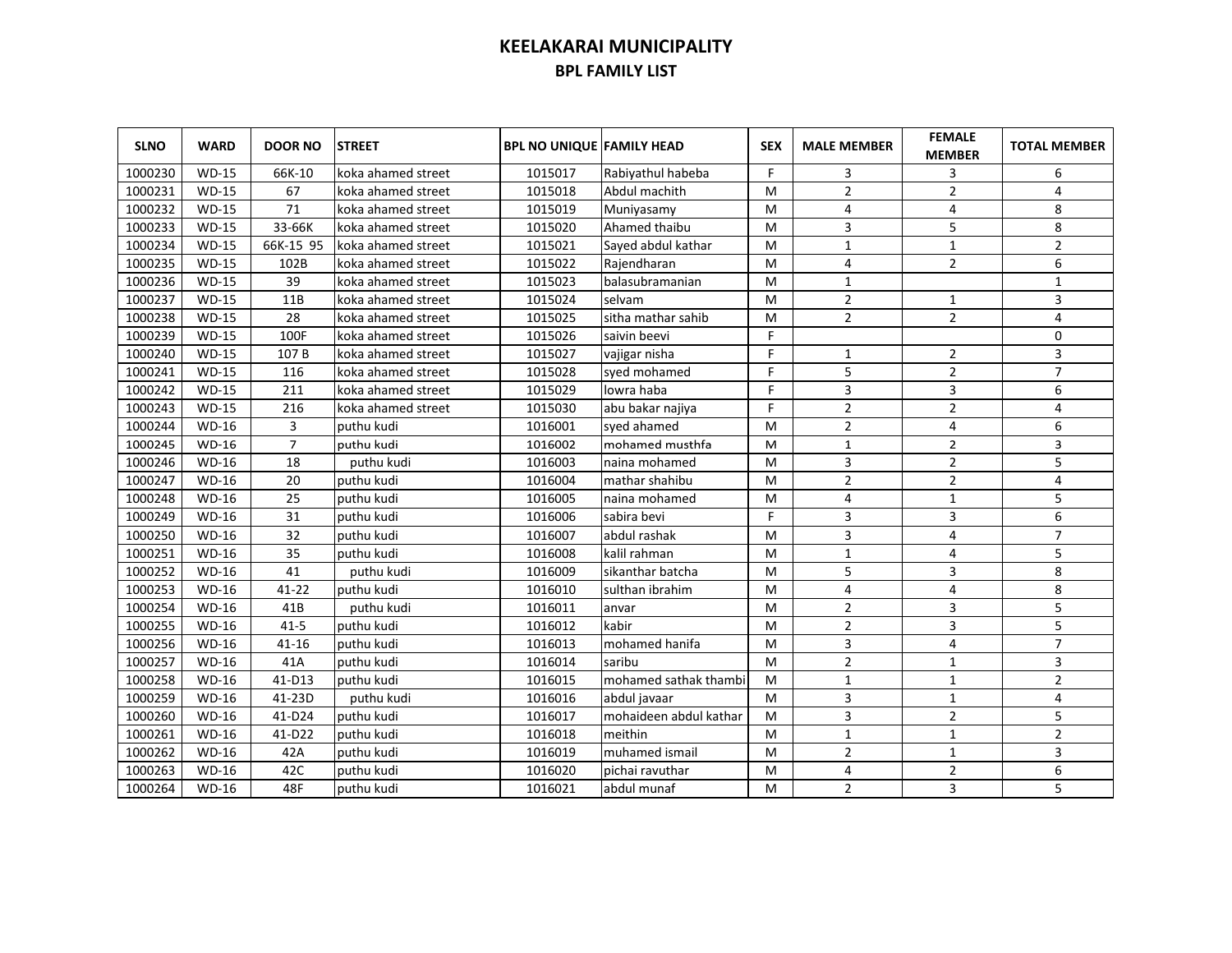| <b>SLNO</b> | <b>WARD</b>  | <b>DOOR NO</b> | <b>STREET</b>             | <b>BPL NO UNIQUE FAMILY HEAD</b> |                       | <b>SEX</b> | <b>MALE MEMBER</b> | <b>FEMALE</b><br><b>MEMBER</b> | <b>TOTAL MEMBER</b>     |
|-------------|--------------|----------------|---------------------------|----------------------------------|-----------------------|------------|--------------------|--------------------------------|-------------------------|
| 1000265     | <b>WD-16</b> | 68             | puthu kudi                | 1016022                          | ismail sahib          | м          | 1                  | 3                              | 4                       |
| 1000266     | <b>WD-16</b> | 70 D 102       | puthu kudi                | 1016023                          | muhamed sara ammal    | F          | 4                  | 6                              | 10                      |
| 1000267     | WD-16        | 3A             | puthukudi                 | 1016024                          | Mohamed yasim         | M          | 3                  | $\mathbf{1}$                   | 4                       |
| 1000268     | <b>WD-16</b> | 5              | puthukudi                 | 1016025                          | Shek mohaideen        | м          | 5                  | $\mathbf 1$                    | 6                       |
| 1000269     | WD-16        | 6              | puthukudi                 | 1016026                          | Mohaideen yesdeen     | м          | $\overline{2}$     | $\mathbf 1$                    | 3                       |
| 1000270     | WD-16        | 27A            | puthukudi                 | 1016027                          | Seyed sulthan beevi   | м          | $\overline{3}$     | 3                              | 6                       |
| 1000271     | WD-16        | 25             | puthukudi                 | 1016028                          | Ibrakim               | м          | $\mathbf{1}$       | $\overline{2}$                 | 3                       |
| 1000272     | WD-16        | 31A            | puthukudi                 | 1016029                          | Kajathay allaydeen    | M          | $1\,$              | 3                              | $\overline{\mathbf{4}}$ |
| 1000273     | <b>WD-16</b> | 33             | puthukudi                 | 1016030                          | Barunaga              | м          | 6                  | 4                              | 10                      |
| 1000274     | <b>WD-16</b> | 35-58          | puthukudi                 | 1016031                          | Abdul raguman         | М          | $\overline{2}$     | $\overline{2}$                 | 4                       |
| 1000275     | <b>WD-16</b> | 40C            | puthukudi                 | 1016032                          | Nooru mohamed         | M          | 4                  | 3                              | $\overline{7}$          |
| 1000276     | <b>WD-16</b> | 41             | puthukudi                 | 1016033                          | Ibrakim               | M          | 3                  | $\mathbf{1}$                   | 4                       |
| 1000277     | <b>WD-16</b> | 41-187         | puthukudi                 | 1016034                          | Mohamed muhaideen     | M          | $\overline{2}$     | 3                              | 5                       |
| 1000278     | $WD-13$      | 30A            | pannatar streer           | 1013030                          | anbu rose             | F.         | $\overline{2}$     | $\overline{2}$                 | 4                       |
| 1000279     | $WD-13$      | 34             | pannatar streer           | 1013031                          | asiyal                | F.         |                    | 3                              | 3                       |
| 1000280     | $WD-13$      | 28             | pannatar streer           | 1013032                          | peter                 | M          | 4                  | $\mathbf 1$                    | 5                       |
| 1000281     | $WD-13$      | 16             | pannatar streer           | 1013033                          | anthony samy          | M          | 4                  | $\overline{2}$                 | 6                       |
| 1000282     | $WD-13$      | 45             | pannatar streer           | 1013034                          | perkmass              | F          | $\mathbf{1}$       | $\overline{2}$                 | 3                       |
| 1000283     | $WD-13$      | 41             | pannatar streer           | 1013035                          | arockiya mmal         | F.         | $\mathbf{1}$       | $\mathbf{1}$                   | $\overline{2}$          |
| 1000284     | $WD-13$      | 22             | pannatar streer           | 1013036                          | mariya singam         | F          | 3                  | $\overline{2}$                 | 5                       |
| 1000285     | $WD-13$      | 25             | pannatar streer           | 1013037                          | iruthayameri          | F          | 3                  | $\mathbf{1}$                   | 4                       |
| 1000286     | $WD-13$      | 25A            | pannatar streer           | 1013038                          | anthonyammal          | F.         | 5                  | $\overline{2}$                 | $\overline{7}$          |
| 1000287     | $WD-13$      | 16             | pannatar streer           | 1013039                          | julians               | F          | 3                  | $\mathbf{1}$                   | 4                       |
| 1000288     | $WD-13$      | 43             | pannatar streer           | 1013040                          | iohnsan               | M          | 3                  | $\mathbf{1}$                   | 4                       |
| 1000289     | $WD-13$      | 16             | pannatar streer           | 1013041                          | arputhasamy           | M          | 3                  | $\mathbf{1}$                   | 4                       |
| 1000290     | $WD-13$      | 40             | pannatar streer           | 1013042                          | kilamend              | M          | 5                  | $\mathbf{1}$                   | 6                       |
| 1000291     | $WD-13$      | 1A             | pannatar streer           | 1013043                          | mariya                | F.         |                    |                                | $\mathbf 0$             |
| 1000292     | $WD-13$      | 4B             | pannatar streer           | 1013044                          | mariyammal            | F.         | $\mathbf{1}$       | $\overline{2}$                 | 3                       |
| 1000293     | $WD-13$      | $\overline{2}$ | pannatar streer           | 1013045                          | viyakula santhiyagu   | M          | 5                  | 5                              | 10                      |
| 1000294     | $WD-13$      | 20             | pannatar streer           | 1013046                          | viyakuammal           | F.         |                    | $\overline{2}$                 | $\overline{2}$          |
| 1000295     | $WD-13$      | 48A            | pannatar streer           | 1013047                          | arul raj              | M          | $\overline{2}$     | $\mathbf{1}$                   | 3                       |
| 1000296     | $WD-13$      | 53             | SANKU VETTI STREET        | 1013048                          | <b>JANUMU SULAIHA</b> | F          | $\mathbf{1}$       | $\overline{2}$                 | 3                       |
| 1000297     | $WD-13$      | 53A            | <b>SANKU VETTI STREET</b> | 1013049                          | amina beevi           | F          | $\mathbf{1}$       | 3                              | 4                       |
| 1000298     | $WD-13$      | 42             | SANKU VETTI STREET        | 1013050                          | hameed beer           | M          |                    |                                | $\mathbf 0$             |
| 1000299     | $WD-13$      | 57             | SANKU VETTI STREET        | 1013051                          | hamathu baretha       | F.         | $\overline{2}$     | $\overline{2}$                 | 4                       |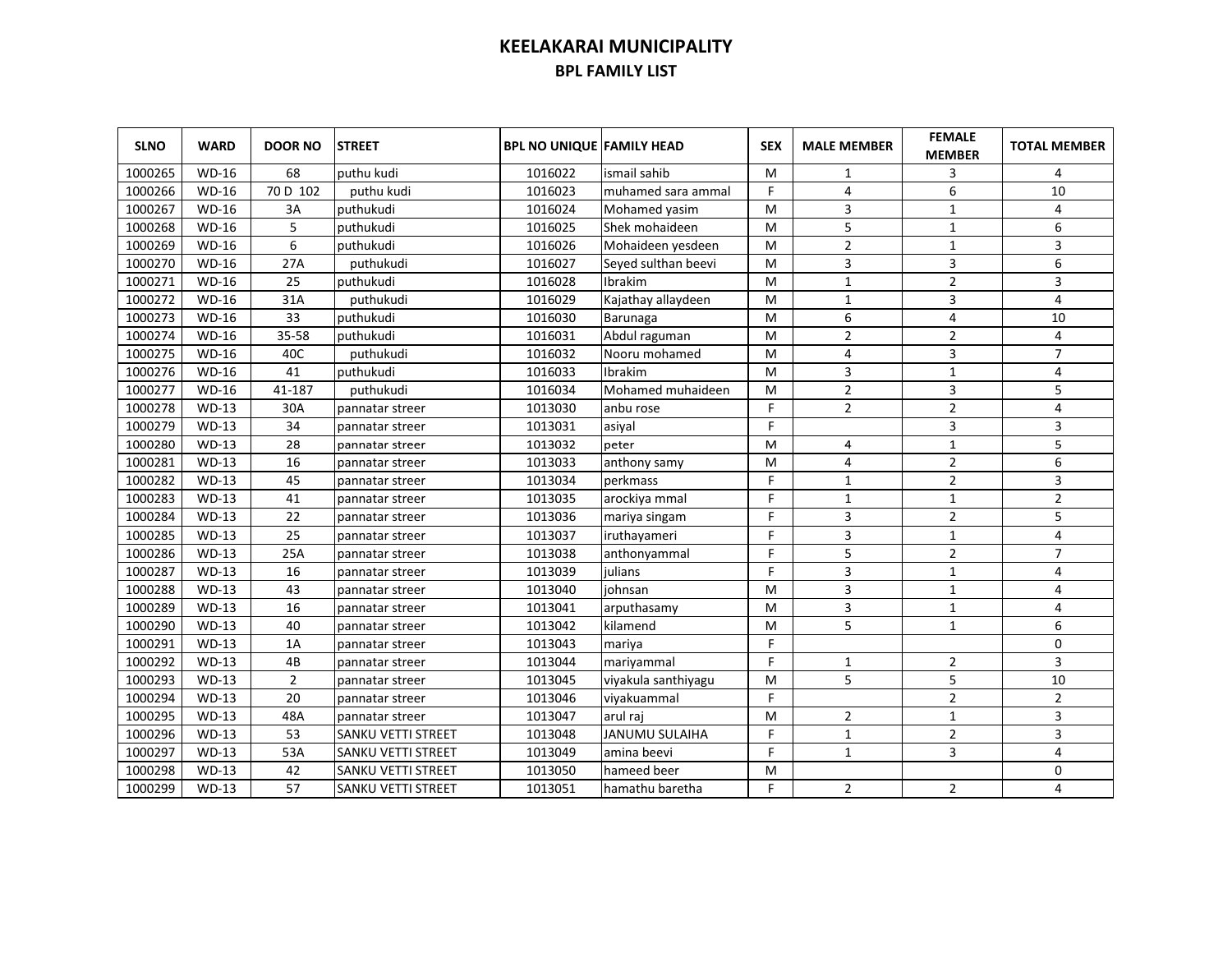| <b>SLNO</b> | <b>WARD</b>  | <b>DOOR NO</b> | <b>STREET</b>                  | <b>BPL NO UNIQUE FAMILY HEAD</b> |                      | <b>SEX</b> | <b>MALE MEMBER</b> | <b>FEMALE</b><br><b>MEMBER</b> | <b>TOTAL MEMBER</b> |
|-------------|--------------|----------------|--------------------------------|----------------------------------|----------------------|------------|--------------------|--------------------------------|---------------------|
| 1000300     | <b>WD-13</b> | 150            | SANKU VETTI STREET             | 1013052                          | jakten brito         | F.         | 5                  | $\overline{2}$                 | $\overline{7}$      |
| 1000301     | <b>WD-13</b> | 24             | pannatar street                | 1013053                          | babu                 | M          | $\mathbf{1}$       | $\overline{2}$                 | 3                   |
| 1000302     | $WD-13$      | 5              | pannatar street                | 1013054                          | santhiyaku meri      | F          |                    |                                | 0                   |
| 1000303     | <b>WD-13</b> | 6              | pannatar street                | 1013055                          | arul raj             | M          |                    | $\overline{2}$                 | $\overline{2}$      |
| 1000304     | $WD-13$      | 15             | pannatar street                | 1013056                          | mariya jeba malai    | м          | $\overline{2}$     | 3                              | 5                   |
| 1000305     | $WD-13$      | $\mathbf{1}$   | pannatar street                | 1013057                          | pransis meri         | F.         |                    |                                | 0                   |
| 1000306     | $WD-13$      | 55             | sanku vetti street             | 1013058                          | iunul rofaya         | F          | $\mathbf{1}$       | $\mathbf{1}$                   | $\overline{2}$      |
| 1000307     | $WD-13$      | 60             | sanku vetti street             | 1013059                          | sathakathul hameed   | м          | $\mathbf{2}$       | $\mathbf{2}$                   | 4                   |
| 1000308     | $WD-13$      | 58A            | sanku vetti street             | 1013060                          | mohamed sara ummal   | F.         | $\overline{2}$     | $\overline{2}$                 | 4                   |
| 1000309     | $WD-13$      | 59A            | sanku vetti street             | 1013061                          | sithi maraliya       | F          | $\overline{2}$     | $\mathbf{1}$                   | 3                   |
| 1000310     | $WD-14$      | 120            | CINNAPICAIMARIKA STREET        | 1014001                          | mohamed asker        | м          | 3                  | 3                              | 6                   |
| 1000311     | $WD-14$      | 71             | CINNAPICAIMARIKA STREET        | 1014002                          | <b>THASLIM</b>       | м          | $\overline{2}$     | $\overline{2}$                 | 4                   |
| 1000312     | $WD-14$      | 14             | CINNAPICAIMARIKA STREET        | 1014003                          | <b>HAIRUL RIBAYO</b> | F          | $\overline{4}$     | 4                              | 8                   |
| 1000313     | <b>WD-14</b> | 3              | CINNAPICAIMARIKA STREET        | 1014004                          | UMMUKANI UMMA        | F          | 3                  | 5                              | 8                   |
| 1000314     | $WD-14$      | 62             | CINNAPICAIMARIKA STREET        | 1014005                          | <b>SAHUL HAMED</b>   | м          | $\mathbf{1}$       | $\mathbf{1}$                   | $\overline{2}$      |
| 1000315     | $WD-14$      | 69             | E SA TANDAL STREET             | 1014006                          | Sowbar aisha         | F.         | 4                  | $\overline{2}$                 | 6                   |
| 1000316     | <b>WD-14</b> | 48             | thandappa street               | 1014007                          | Howbiba beevi        | F          | 3                  | $\mathbf{1}$                   | 4                   |
| 1000317     | $WD-14$      | 51A            | chinnapitchi marakka street    | 1014008                          | aysath fariha        | М          |                    |                                | $\mathbf 0$         |
| 1000318     | $WD-14$      | 51             | chinnapitchi marakka street    | 1014009                          | syed rabiya ummal    | F.         | $\overline{2}$     | 1                              | 3                   |
| 1000319     | $WD-14$      | 53A            | chinnapitchi marakka street    | 1014010                          | mohamed ali jinnah   | F.         |                    |                                | 0                   |
| 1000320     | $WD-14$      | 60             | chinnapitchi marakka<br>street | 1014011                          | Nakkiba              | M          | 3                  |                                | 3                   |
| 1000321     | <b>WD-14</b> | 64             | chinnapitchi marakka<br>street | 1014012                          | Sabiba beevi         | F.         | 4                  |                                | 4                   |
| 1000322     | <b>WD-14</b> | 64C            | chinnapitchi marakka street    | 1014013                          | karunai beevi        | М          | 1                  | 1                              | $\overline{2}$      |
| 1000323     | <b>WD-14</b> | 64A            | ithandal street                | 1014014                          | rani ummal           | F          | $\overline{2}$     | $\overline{2}$                 | 4                   |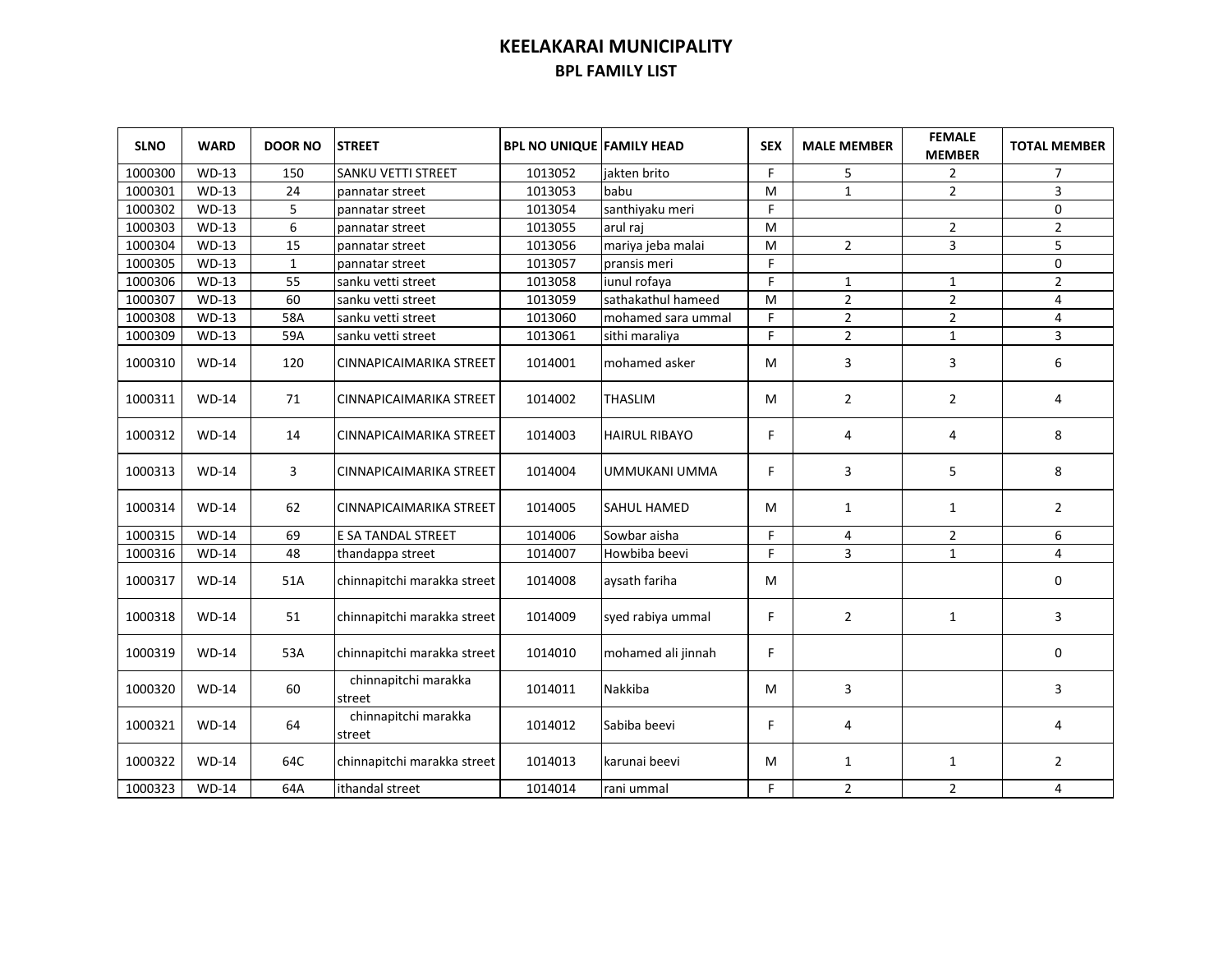| <b>SLNO</b> | <b>WARD</b>         | <b>DOOR NO</b>  | <b>STREET</b>            | <b>BPL NO UNIQUE FAMILY HEAD</b> |                        | <b>SEX</b> | <b>MALE MEMBER</b> | <b>FEMALE</b><br><b>MEMBER</b> | <b>TOTAL MEMBER</b> |
|-------------|---------------------|-----------------|--------------------------|----------------------------------|------------------------|------------|--------------------|--------------------------------|---------------------|
| 1000324     | <b>WD-14</b>        | 66              | ithandal street          | 1014015                          | natchiya kani          | F          | 5                  | $\overline{2}$                 | 7                   |
| 1000325     | <b>WD-14</b>        | 72B             | ithandal street          | 1014016                          | mohamed ibrahim umma   | F          | 3                  | 3                              | 6                   |
| 1000326     | <b>WD-14</b>        | 76              | ithandal street          | 1014017                          | Pethama Beevi          | M          | $\overline{2}$     | $\overline{2}$                 | 4                   |
| 1000327     | <b>WD-14</b>        | 100F            | ithandal street          | 1014018                          | saivin beevi           | F          | 4                  | 4                              | 8                   |
| 1000328     | <b>WD-14</b>        | 107B            | ithandal street          | 1014019                          | vajigar nisha          | F          | 3                  | 5                              | 8                   |
| 1000329     | $WD-14$             | 116             | ithandal street          | 1014020                          | syed mohamed           | F          | $\mathbf{1}$       | $\mathbf 1$                    | $\mathbf 2$         |
| 1000330     | $WD-14$             | 211             | ithandal street          | 1014021                          | lowra haba             | F          | $\overline{4}$     | $\overline{2}$                 | 6                   |
| 1000331     | $WD-14$             | 216             | ithandal street          | 1014022                          | abu bakar najiya       | F          | 3                  | $\mathbf{1}$                   | $\overline{4}$      |
| 1000332     | <b>WD-14</b>        | 218             | ithandal street          | 1014023                          | noorjahan beevi        | F          | 5                  | $\mathbf{1}$                   | 6                   |
| 1000333     | <b>WD-14</b>        | 220A            | ithandal street          | 1014024                          | hajitha beevi          | F          | $\overline{2}$     | $\mathbf{1}$                   | 3                   |
| 1000334     | <b>WD-14</b>        | 223A            | ithandal street          | 1014025                          | saithan beevi          | F          | $\overline{2}$     | $\overline{2}$                 | $\overline{4}$      |
| 1000335     | <b>WD-14</b>        | 237             | ithandal street          | 1014026                          | kani naina mohamed     | M          | $\overline{2}$     |                                | $\overline{2}$      |
| 1000336     | <b>WD-14</b>        | 239             | koka ahamed street       | 1014027                          | maithuoon beevi        | F          | $\overline{2}$     | 1                              | 3                   |
| 1000337     | <b>WD-14</b>        | 260             | chinnapattalammal street | 1014028                          | abdul asis             | м          | 1                  | 3                              | 4                   |
| 1000338     | $\overline{WD}$ -14 | 261             | mella street             | 1014029                          | mankujan beevi         | F          | 3                  | 3                              | 6                   |
| 1000339     | $WD-14$             | 280             | mella street             | 1014030                          | sulthan ibrahim        | M          |                    |                                | 0                   |
| 1000340     | $WD-14$             | 375             | mella street             | 1014031                          | nagendran              | м          | $\mathbf{1}$       | $\mathbf{1}$                   | $\overline{2}$      |
| 1000341     | $WD-12$             | 92 <sub>D</sub> | salai street             | 1012011                          | abu bakkar             | M          | 5                  | $\mathbf{1}$                   | 6                   |
| 1000342     | $WD-12$             | 9               | middle street            | 1012012                          | syed uthuman sahib     | M          | 5                  | $\overline{2}$                 | $\overline{7}$      |
| 1000343     | $WD-12$             | 24              | middle street            | 1012013                          | mohamed marial         | F.         | 3                  | 3                              | 6                   |
| 1000344     | $WD-12$             | 33              | salai street             | 1012014                          | sulaiman ameena beevi  | F          | $\overline{2}$     | $\overline{2}$                 | 4                   |
| 1000345     | $WD-12$             | 67              | salai street             | 1012015                          | taj nisha begam        | F          | 4                  | 4                              | 8                   |
| 1000346     | $WD-12$             | 69              | salai street             | 1012016                          | sathakathullah         | M          | 3                  | 5                              | 8                   |
| 1000347     | $WD-12$             | 82              | salai street             | 1012017                          | sulthan                | M          | $\mathbf{1}$       | $\mathbf{1}$                   | $\overline{2}$      |
| 1000348     | $WD-12$             | 67B             | salai street             | 1012018                          | mohamed abdul rasak    | M          | 4                  | $\overline{2}$                 | 6                   |
| 1000349     | $WD-12$             | 14B             | salai street             | 1012019                          | mohamed usain          | M          | 3                  | $\mathbf{1}$                   | 4                   |
| 1000350     | $WD-12$             | 33              | salai street             | 1012020                          | asiyathul bowsiya      | F          | 5                  | $\mathbf{1}$                   | 6                   |
| 1000351     | $WD-12$             | 21A             | salai street             | 1012021                          | nasar ali              | M          | 5                  | $\overline{2}$                 | $\overline{7}$      |
| 1000352     | $WD-12$             | 12              | salai street             | 1012022                          | <b>Imuthameenammal</b> | F          | 3                  | 3                              | 6                   |
| 1000353     | $WD-12$             | 82              | salai street             | 1012023                          | mohamed syed ummal     | F          | $\overline{2}$     | $\overline{2}$                 | 4                   |
| 1000354     | $WD-12$             | 87              | salai street             | 1012024                          | beer mohamed           | M          | 4                  | 4                              | 8                   |
| 1000355     | $WD-12$             | 14              | salai street             | 1012025                          | hajira beevi           | F          | 3                  | 5                              | 8                   |
| 1000356     | $WD-12$             | 33              | salai street             | 1012026                          | mohamed mariam         | F          | $\mathbf{1}$       | $\mathbf{1}$                   | $\overline{2}$      |
| 1000357     | $WD-12$             | 13              | salai street             | 1012027                          | mohamed iqbal          | M          | 4                  | $\overline{2}$                 | 6                   |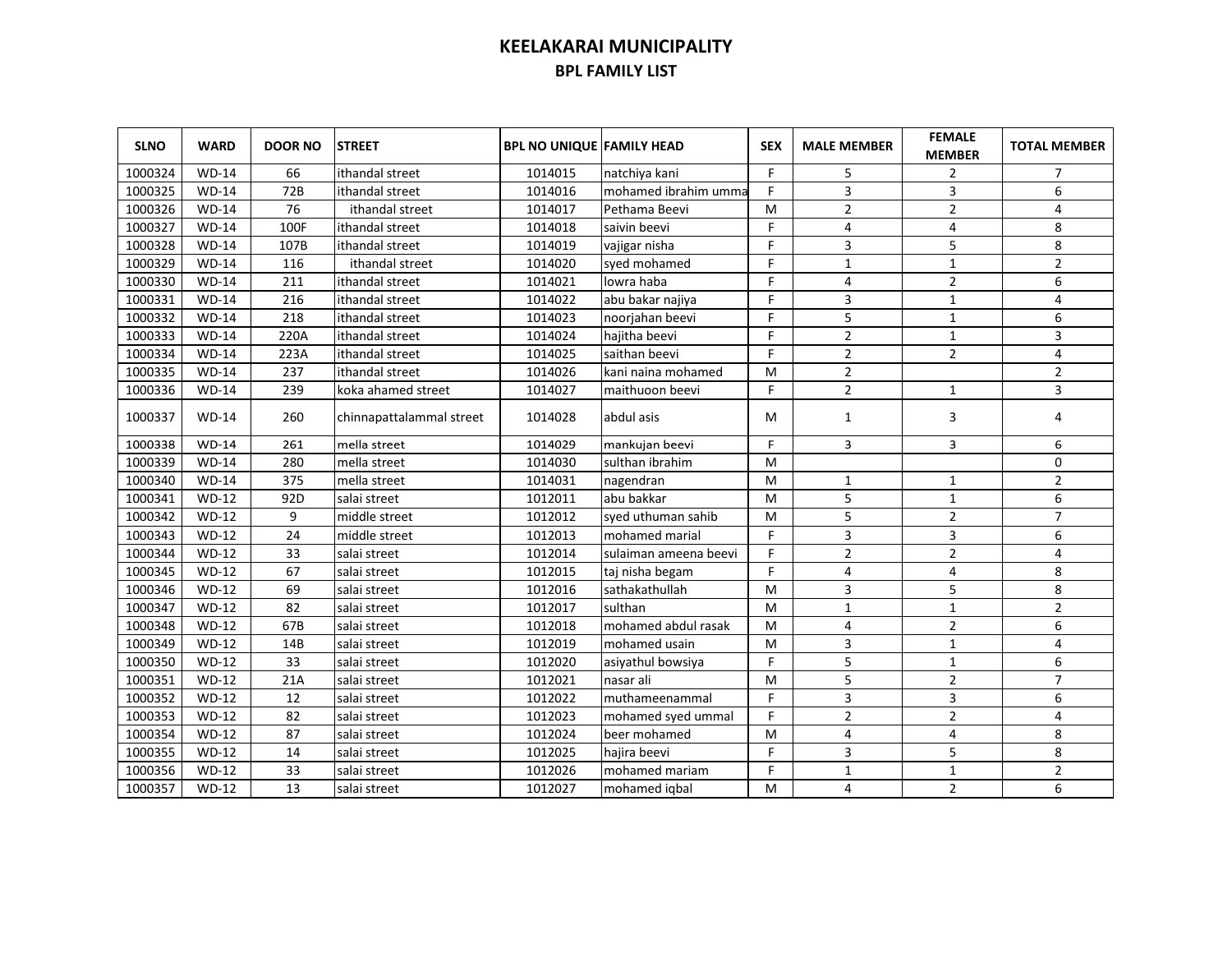| <b>SLNO</b> | <b>WARD</b> | <b>DOOR NO</b> | <b>STREET</b>      | <b>BPL NO UNIQUE FAMILY HEAD</b> |                         | <b>SEX</b> | <b>MALE MEMBER</b> | <b>FEMALE</b><br><b>MEMBER</b> | <b>TOTAL MEMBER</b> |
|-------------|-------------|----------------|--------------------|----------------------------------|-------------------------|------------|--------------------|--------------------------------|---------------------|
| 1000358     | $WD-12$     | 136            | salai street       | 1012028                          | mohaideen var sahib     | M          | 3                  | 1                              | 4                   |
| 1000359     | $WD-12$     | 52             | salai street       | 1012029                          | syed hameetha           | F          | 5                  | $\mathbf{1}$                   | 6                   |
| 1000360     | $WD-12$     | 23             | middle street      | 1012030                          | faritha beevi           | F.         | 5                  | $\overline{2}$                 | $\overline{7}$      |
| 1000361     | $WD-12$     | 28             | middle street      | 1012031                          | rasitha beevi           | F.         | 3                  | 3                              | 6                   |
| 1000362     | $WD-12$     | 50             | middle street      | 1012032                          | hajarathul kubura       | F          | $\overline{2}$     | $\overline{2}$                 | $\overline{4}$      |
| 1000363     | $WD-12$     | 42             | south street       | 1012033                          | faritha beevi           | F          | $\overline{4}$     | 4                              | 8                   |
| 1000364     | $WD-12$     | 42B            | south street       | 1012034                          | yusuf sulaiha           | F          | 3                  | 5                              | 8                   |
| 1000365     | $WD-12$     | 136            | salai street       | 1012035                          | raihana                 | F          | $\mathbf{1}$       | $\mathbf{1}$                   | $\overline{2}$      |
| 1000366     | $WD-12$     | 12             | salai street       | 1012036                          | mohamed sathakathul the | м          | 4                  | $\overline{2}$                 | 6                   |
| 1000367     | $WD-12$     | 15B            | salai street       | 1012037                          | mohamed meera sahib     | м          | 3                  | $\mathbf{1}$                   | 4                   |
| 1000368     | $WD-12$     | 23             | nadar kadai street | 1012038                          | mohamed riyas khan      | M          | 5                  | $\mathbf{1}$                   | 6                   |
| 1000369     | $WD-12$     | 14             | salai street       | 1012042                          | seeni hamsa             | F          | 5                  | $\mathbf{1}$                   | 6                   |
| 1000370     | $WD-12$     | 13             | salai street       | 1012043                          | mohamed aysha ummal     | M          | 3                  | 3                              | 6                   |
| 1000371     | $WD-12$     | 92C            | salai street       | 1012044                          | syed rafiya             | F          |                    | 3                              | 3                   |
| 1000372     | $WD-12$     | 137            | salai street       | 1012045                          | mohamed Ibrahim         | F          | $\mathbf{1}$       | $\mathbf{1}$                   | $\overline{2}$      |
| 1000373     | $WD-12$     | 102B           | salai street       | 1012046                          | kulam maideen           | M          | 4                  | $1\,$                          | 5                   |
| 1000374     | $WD-12$     | 12             | salai street       | 1012047                          | hasan abdul kadar       | м          |                    |                                | 0                   |
| 1000375     | $WD-12$     | 35             | salai street       | 1012039                          | mohamed mathina beevi   | м          |                    | $\mathbf{1}$                   | $\mathbf{1}$        |
| 1000376     | $WD-12$     | 25             | salai street       | 1012040                          | hasina beevi            | M          | $\overline{2}$     | 3                              | 5                   |
| 1000377     | $WD-12$     | 22             | south street       | 1012041                          | larans                  | F          | $\mathbf{1}$       | $\overline{2}$                 | 3                   |
| 1000378     | $WD-13$     | 10             | pannattarstreet    | 1013001                          | lmaria ubahari          | M          | 2                  | 3                              | 5                   |
| 1000379     | $WD-13$     | 9              | pannattarstreet    | 1013002                          | thirasori               | M          | 3                  | $\mathbf{1}$                   | 4                   |
| 1000380     | $WD-13$     | 40             | pannattarstreet    | 1013003                          | sesu                    | M          | 3                  | $\overline{2}$                 | 5                   |
| 1000381     | $WD-13$     | 39B            | pannattarstreet    | 1013004                          | amsaiyammal             | F          | $\overline{2}$     |                                | $\overline{2}$      |
| 1000382     | $WD-13$     | 6              | pannattarstreet    | 1013005                          | sesu meri               | M          | $\overline{2}$     | $\mathbf{1}$                   | 3                   |
| 1000383     | $WD-13$     | 14             | pannattarstreet    | 1013006                          | meri pusbam             | F          | $\overline{2}$     | $\overline{2}$                 | 4                   |
| 1000384     | $WD-13$     | 35             | pannattarstreet    | 1013007                          | arulanantham            | M          | 3                  |                                | 3                   |
| 1000385     | $WD-13$     | 10             | pannattarstreet    | 1013008                          | jeyam                   | F          | $\mathbf{1}$       | $\overline{2}$                 | 3                   |
| 1000386     | $WD-13$     | 41             | pannatar streer    | 1013009                          | mariyyal                | F          | 3                  | $\overline{2}$                 | 5                   |
| 1000387     | $WD-13$     | 18A            | pannatar streer    | 1013010                          | avarhin                 | M          | 5                  | $\overline{2}$                 | $\overline{7}$      |
| 1000388     | $WD-13$     | 19             | pannatar streer    | 1013011                          | stetel meti             | F          | 3                  | 3                              | 6                   |
| 1000389     | $WD-13$     | 16             | pannatar streer    | 1013012                          | arul silvaster          | M          | $\overline{2}$     | 2                              | 4                   |
| 1000390     | $WD-13$     | 38             | pannatar streer    | 1013013                          | anthony ammal           | F          | 4                  | 4                              | 8                   |
| 1000391     | $WD-13$     | 18A            | pannatar streer    | 1013014                          | palu prancees           | M          | 3                  | 5                              | 8                   |
| 1000392     | $WD-13$     | 32             | pannatar streer    | 1013015                          | yagapan pransis         | M          | $\mathbf{1}$       | $\mathbf{1}$                   | $\overline{2}$      |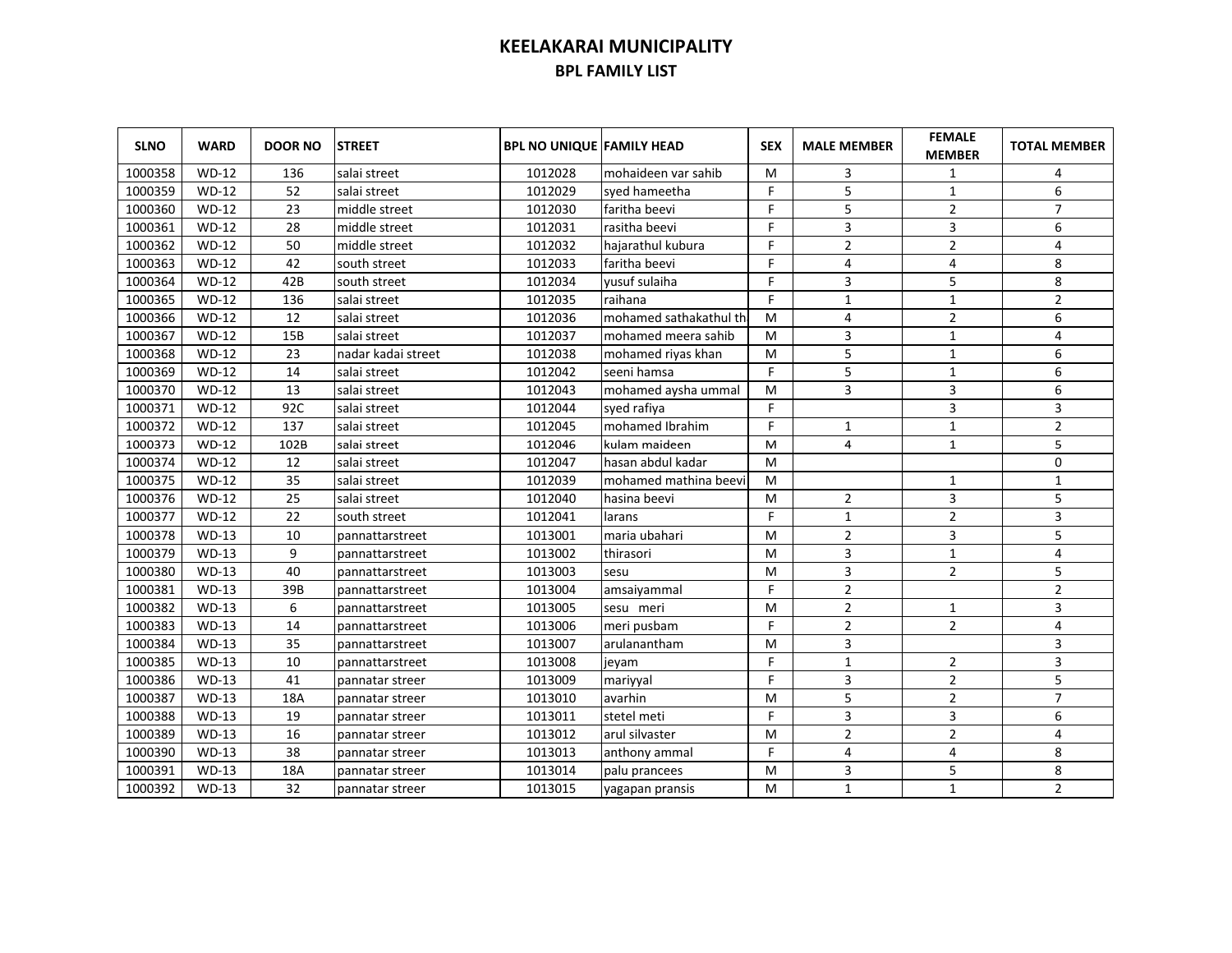| <b>SLNO</b> | <b>WARD</b>  | <b>DOOR NO</b> | <b>STREET</b>                      | <b>BPL NO UNIQUE FAMILY HEAD</b> |                      | <b>SEX</b> | <b>MALE MEMBER</b> | <b>FEMALE</b><br><b>MEMBER</b> | <b>TOTAL MEMBER</b> |
|-------------|--------------|----------------|------------------------------------|----------------------------------|----------------------|------------|--------------------|--------------------------------|---------------------|
| 1000393     | $WD-13$      | 41             | pannatar streer                    | 1013016                          | john kennady         | м          | 4                  | 2                              | 6                   |
| 1000394     | $WD-13$      | 29             | pannatar streer                    | 1013017                          | susai rayappan       | м          | 3                  | $\mathbf{1}$                   | 4                   |
| 1000395     | <b>WD-13</b> | 29             | pannatar streer                    | 1013018                          | robert               | м          | 5                  | $\mathbf{1}$                   | 6                   |
| 1000396     | <b>WD-13</b> | 28             | pannatar streer                    | 1013019                          | anthony rayan        | м          | $\mathbf{1}$       | 3                              | 4                   |
| 1000397     | $WD-13$      | 39             | pannatar streer                    | 1013020                          | kanikai              | м          | 1                  | $\mathbf{1}$                   | $\overline{2}$      |
| 1000398     | $WD-13$      | 13             | pannatar streer                    | 1013021                          | anthony pitchai      | M          | $\overline{2}$     | $\overline{2}$                 | 4                   |
| 1000399     | $WD-13$      | 40             | pannatar streer                    | 1013022                          | raji                 | M          | $\overline{2}$     | 4                              | 6                   |
| 1000400     | $WD-13$      | 32             | pannatar streer                    | 1013023                          | mariyadass           | M          |                    | $\mathbf{1}$                   | $\mathbf{1}$        |
| 1000401     | $WD-13$      | 31             | pannatar streer                    | 1013024                          | larulanantham        | м          |                    |                                | $\Omega$            |
| 1000402     | $WD-13$      | 39A            | pannatar streer                    | 1013025                          | arul dass            | м          | 1                  | 3                              | 4                   |
| 1000403     | $WD-13$      | 8              | pannatar streer                    | 1013026                          | rakshan              | M          | $\overline{2}$     | $\mathbf{1}$                   | 3                   |
| 1000404     | $WD-13$      | 39             | pannatar streer                    | 1013027                          | asirvatham           | M          | 3                  | $\overline{2}$                 | 5                   |
| 1000405     | $WD-13$      | 21             | pannatar streer                    | 1013028                          | sagayam              | M          | 3                  | $\mathbf{1}$                   | $\overline{4}$      |
| 1000406     | $WD-13$      | 30             | pannatar streer                    | 1013029                          | alugose              | F          | $\mathbf{1}$       |                                | $\mathbf{1}$        |
| 1000407     | $WD-11$      | 15A            | mathar ambalam street              | 1011033                          | sithar rameesh khan  | M          | 3                  | 3                              | 6                   |
| 1000408     | $WD-11$      | 39             | middle street                      | 1011034                          | syed ameena ummal    | F.         | $\overline{2}$     | $\overline{2}$                 | 4                   |
| 1000409     | $WD-11$      | 38             | middle street                      | 1011035                          | bowsiya              | F          | 4                  | 4                              | 8                   |
| 1000410     | $WD-11$      | 36             | middle street                      | 1011036                          | haja alavudeen       | M          | 3                  | 5                              | 8                   |
| 1000411     | $WD-11$      | 42             | middle street                      | 1011037                          | syed abuthahir       | M          | $\mathbf{1}$       | $\mathbf{1}$                   | $\overline{2}$      |
| 1000412     | $WD-11$      | 47             | middle street                      | 1011038                          | labu bakkar          | M          | 4                  | $\overline{2}$                 | 6                   |
| 1000413     | $WD-11$      | 35             | middle street                      | 1011039                          | habeeb natchiyar     | F          | 3                  | $\mathbf{1}$                   | 4                   |
| 1000414     | $WD-11$      | 6              | salai street                       | 1011040                          | jeya raj             | M          | 5                  | $\mathbf{1}$                   | 6                   |
| 1000415     | $WD-11$      | 22             | salai street                       | 1011041                          | mohamed asiya mariam | F          | 5                  | 2                              | $\overline{7}$      |
| 1000416     | $WD-11$      | 13C            | salai street                       | 1011042                          | iainul faritha       | F          | 3                  | 3                              | 6                   |
| 1000417     | $WD-11$      | 23             | salai street                       | 1011043                          | sithi mallika        | F          | $\overline{2}$     | $\overline{2}$                 | $\overline{4}$      |
| 1000418     | $WD-11$      | 175            | v c salai                          | 1011044                          | thirasin nisha beevi | F          | 4                  | 4                              | 8                   |
| 1000419     | $WD-11$      | $\overline{2}$ | nadar kadai street                 | 1011045                          | lusain alikan        | M          | 3                  | 5                              | 8                   |
| 1000420     | <b>WD-11</b> | 14             | nadar kadai street                 | 1011046                          | Inowsath ali         | M          | $\mathbf{1}$       | $\mathbf{1}$                   | $\overline{2}$      |
| 1000421     | $WD-11$      | 6              | nadar kadai street                 | 1011047                          | abdul hameed         | M          | 4                  | $\overline{2}$                 | 6                   |
| 1000422     | $WD-11$      | 13A            | nadar kadai street                 | 1011048                          | haithar ali          | M          | 3                  | $\mathbf{1}$                   | $\overline{4}$      |
| 1000423     | $WD-11$      | $\overline{7}$ | nadar kadai street                 | 1011049                          | raihana              | F          | 5                  | $\mathbf{1}$                   | 6                   |
| 1000424     | $WD-11$      | 375            | panakattu athi thiravida<br>street | 1011050                          | nagendran            | м          | $\overline{2}$     | 2                              | 4                   |
| 1000425     | <b>WD-11</b> | 39             | panakattu athi thiravida<br>street | 1011051                          | balasubramanian      | м          | $\overline{2}$     | 3                              | 5                   |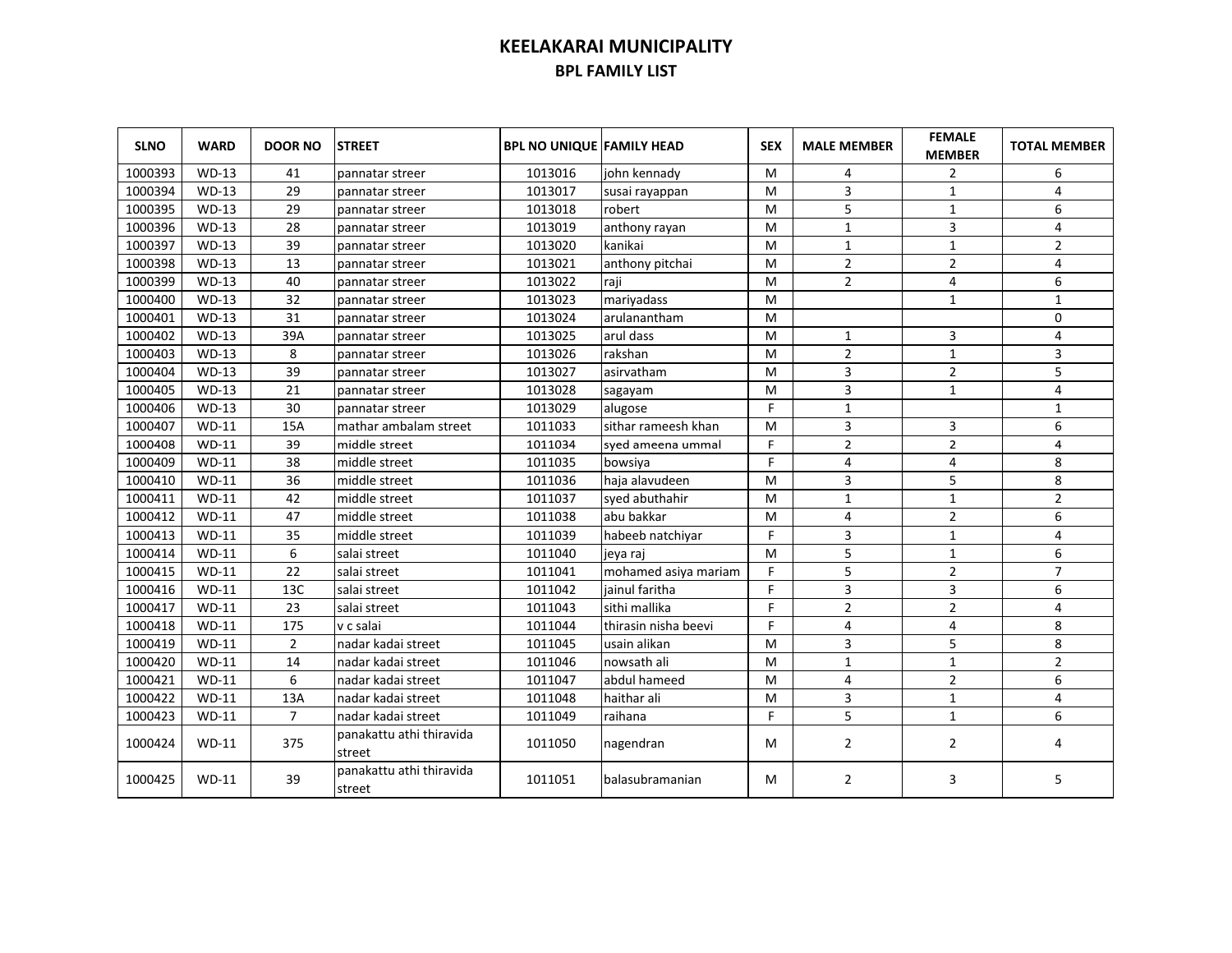| <b>SLNO</b> | <b>WARD</b>         | <b>DOOR NO</b> | <b>STREET</b>                       | <b>BPL NO UNIQUE FAMILY HEAD</b> |                      | <b>SEX</b> | <b>MALE MEMBER</b> | <b>FEMALE</b><br><b>MEMBER</b> | <b>TOTAL MEMBER</b> |
|-------------|---------------------|----------------|-------------------------------------|----------------------------------|----------------------|------------|--------------------|--------------------------------|---------------------|
| 1000426     | $WD-11$             | 11B            | panakattu athi thiravida<br>street  | 1011052                          | selvam               | М          |                    |                                | 0                   |
| 1000427     | $WD-11$             | 375            | panankattu athi thiravida<br>street | 1011053                          | nagendran            | м          | 1                  | 4                              | 5                   |
| 1000428     | $WD-11$             | 39             | panankattu athi thiravida<br>street | 1011054                          | balasubramanian      | м          | 1                  | 4                              | 5                   |
| 1000429     | $WD-11$             | 11B            | panankattu athi thiravida<br>street | 1011055                          | selvam               | м          | $\mathbf{1}$       | $\overline{2}$                 | 3                   |
| 1000430     | WD-11               | 28             | athilai steet                       | 1011056                          | fathima beevi        | F.         | 3                  | $\overline{2}$                 | 5                   |
| 1000431     | $WD-11$             | 20             | panakattu athi thiravida<br>street  | 1011057                          | umar farook          | М          |                    | $\overline{2}$                 | $\overline{2}$      |
| 1000432     | $WD-11$             | 31             | panakattu athi thiravida<br>street  | 1011058                          | chellam              | М          |                    |                                | $\mathbf 0$         |
| 1000433     | $WD-11$             | 23             | panakattu athi thiravida<br>street  | 1011059                          | balu                 | М          |                    | 3                              | 3                   |
| 1000434     | $WD-11$             | 13 B           | panakattu athi thiravida<br>street  | 1011060                          | ahamed rafiya        | F.         | $\mathbf{1}$       |                                | $\mathbf{1}$        |
| 1000435     | $WD-11$             | 37B            | panakattu athi thiravida<br>street  | 1011061                          | rajasekaran          | М          |                    |                                | 0                   |
| 1000436     | $WD-11$             | 36C            | panakattu athi thiravida<br>street  | 1011062                          | syed sathik          | М          | $\mathbf{1}$       |                                | $\mathbf{1}$        |
| 1000437     | $WD-11$             | 29A            | panakattu athi thiravida<br>street  | 1011063                          | muthunatchiyar       | F.         |                    |                                | $\mathbf 0$         |
| 1000438     | $WD-11$             | 33             | panakattu athi thiravida<br>street  | 1011064                          | mariyam beevi        | F.         |                    |                                | $\mathbf 0$         |
| 1000439     | $WD-11$             | 50             | vallal seethakathi street           | 1011065                          | anwarsha             | M          |                    |                                | 0                   |
| 1000440     | $WD-11$             | 197            | vallal seethakathi street           | 1011066                          | mansoortheen         | M          | $\mathbf{1}$       | 4                              | 5                   |
| 1000441     | $WD-11$             | 36             | vallal seethakathi street           | 1011067                          | syed mohamed         | M          |                    |                                | $\mathbf{0}$        |
| 1000442     | $\overline{WD}$ -11 | 178            | athilai steet                       | 1011068                          | syed sulaiha beevi'  | F.         |                    |                                | $\mathbf 0$         |
| 1000443     | $WD-11$             | $\mathbf{1}$   | athilai steet                       | 1011069                          | mohamed kasim        | M          | $\mathbf{1}$       | $\overline{2}$                 | 3                   |
| 1000444     | $WD-11$             | 46             | athilai steet                       | 1011070                          | inul ibrahim         | M          | $\mathbf{1}$       | 4                              | 5                   |
| 1000445     | $WD-11$             | 43             | athilai steet                       | 1011071                          | rasina beevi         | F          |                    |                                | $\mathbf 0$         |
| 1000446     | $WD-11$             | 15             | athilai steet                       | 1011072                          | sheik sathak thambi  | M          |                    |                                | $\mathbf 0$         |
| 1000447     | $WD-11$             | 41             | patchilai street                    | 1011073                          | sulthan syed karunai | M          | 3                  | $\overline{2}$                 | 5                   |
| 1000448     | $WD-11$             | 30             | patchilai street                    | 1011074                          | noorul kithaya       | F.         |                    | 4                              | 4                   |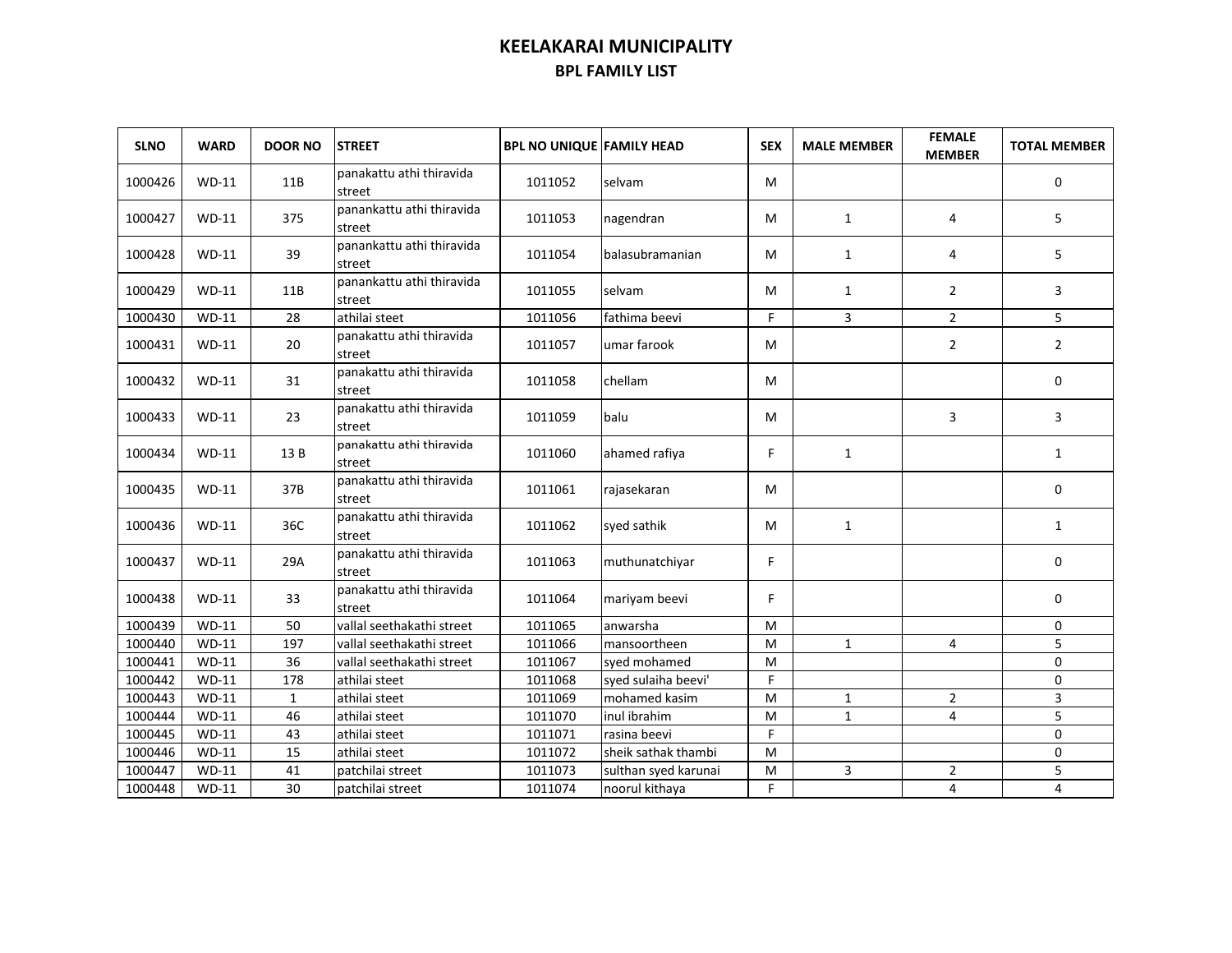| <b>SLNO</b> | <b>WARD</b>  | <b>DOOR NO</b>  | <b>STREET</b>                   | <b>BPL NO UNIQUE FAMILY HEAD</b> |                        | <b>SEX</b> | <b>MALE MEMBER</b> | <b>FEMALE</b><br><b>MEMBER</b> | <b>TOTAL MEMBER</b> |
|-------------|--------------|-----------------|---------------------------------|----------------------------------|------------------------|------------|--------------------|--------------------------------|---------------------|
| 1000449     | <b>WD-11</b> | <b>7A</b>       | mathar ambalam street           | 1011075                          | sethu sikkanthar beevi | M          |                    |                                | 0                   |
| 1000450     | $WD-11$      | 11              | mathar ambalam street           | 1011076                          | lahamed ibrahim        | F          | 3                  | $\overline{2}$                 | 5                   |
| 1000451     | $WD-11$      | 13A             | mathar ambalam street           | 1011077                          | habebathul hajitha     | M          | 3                  | $\overline{2}$                 | 5                   |
| 1000452     | $WD-11$      | 15B             | mathar ambalam street           | 1011078                          | syed ali fathima       | F          | $\overline{2}$     | 3                              | 5                   |
| 1000453     | $WD-11$      | 13B             | naina mohamed thandal<br>street | 1011079                          | syed rabiya ummal      | F.         | $\mathbf{1}$       | 5                              | 6                   |
| 1000454     | $WD-11$      | 4               | n m t street                    | 1011080                          | syed ibrahim           | F          | 4                  | 1                              | 5                   |
| 1000455     | $WD-11$      | $\mathbf{1}$    | middle street                   | 1011081                          | mohame igbal           | M          | 3                  | $\mathbf{1}$                   | 4                   |
| 1000456     | $WD-11$      | 33              | middle street                   | 1011082                          | mohaideen meeran natch | м          | 4                  | $\mathbf{1}$                   | 5                   |
| 1000457     | <b>WD-11</b> | 41              | middle street                   | 1011083                          | iaman hameed           | F.         | $\overline{2}$     | $\mathbf{1}$                   | 3                   |
| 1000458     | $WD-11$      | 43              | middle street                   | 1011084                          | sithi mallika          | M          | $\overline{2}$     | $\overline{2}$                 | 4                   |
| 1000459     | $WD-12$      | 80              | salai street                    | 1012001                          | kamal bhatcha          | м          | $\mathbf{1}$       | $\overline{2}$                 | 3                   |
| 1000460     | $WD-12$      | 4               | salai street                    | 1012002                          | mahaithun usain        | м          | $\overline{2}$     | $\overline{2}$                 | $\overline{4}$      |
| 1000461     | $WD-12$      | 11              | salai street                    | 1012003                          | syed ali fathima       | F          | 5                  | $\overline{2}$                 | $\overline{7}$      |
| 1000462     | $WD-12$      | 8               | salai street                    | 1012004                          | mariam beevi           | F.         | 3                  | 3                              | 6                   |
| 1000463     | $WD-12$      | 71B             | salai street                    | 1012005                          | baseer ahamed          | M          | $\overline{2}$     | $\overline{2}$                 | 4                   |
| 1000464     | $WD-12$      | 109A            | salai street                    | 1012006                          | anisha begam           | F.         | 4                  | 4                              | 8                   |
| 1000465     | $WD-12$      | 15              | salai street                    | 1012007                          | kuraisa                | F.         | 3                  | 5                              | 8                   |
| 1000466     | $WD-12$      | 95B             | salai street                    | 1012008                          | kuraisa beevi          | F.         | $\mathbf{1}$       | $\mathbf{1}$                   | $\overline{2}$      |
| 1000467     | $WD-12$      | 125             | salai street                    | 1012009                          | sithi mallika          | F          | 4                  | $\overline{2}$                 | 6                   |
| 1000468     | $WD-12$      | 136             | salai street                    | 1012010                          | najubudeen             | M          | 3                  | $\mathbf{1}$                   | 4                   |
| 1000469     | $WD-10$      | 64C             | saran street                    | 1010067                          | karunai beevi          | M          | $\mathbf{1}$       | 4                              | 5                   |
| 1000470     | $WD-10$      | 64A             | saran street                    | 1010068                          | rani ummal             | F          | $\overline{2}$     | $\overline{2}$                 | 4                   |
| 1000471     | $WD-10$      | 66              | saran street                    | 1010069                          | natchiya kani          | F          | $\mathbf{1}$       | $\overline{2}$                 | 3                   |
| 1000472     | $WD-10$      | $\overline{76}$ | saran street                    | 1010070                          | sitha mathar sahib     | M          |                    |                                | $\mathbf 0$         |
| 1000473     | $WD-10$      | 100F            | saran street                    | 1010071                          | saivin beevi           | F          | $\mathbf{1}$       | 4                              | 5                   |
| 1000474     | $WD-10$      | 107B            | saran street                    | 1010072                          | vajigar nisha          | F          | 4                  | $\overline{2}$                 | 6                   |
| 1000475     | $WD-10$      | 116             | saran street                    | 1010073                          | syed mohamed           | F          | 3                  | $\mathbf{1}$                   | 4                   |
| 1000476     | $WD-10$      | 211             | prabukal street                 | 1010074                          | lowra haba             | F          | $\overline{2}$     | $\overline{2}$                 | 4                   |
| 1000477     | $WD-10$      | 216             | prabukal street                 | 1010075                          | abu bakar najiya       | F          | $\mathbf{1}$       | $\overline{2}$                 | 3                   |
| 1000478     | $WD-10$      | 218             | prabukal street                 | 1010076                          | noorjahan beevi        | F          | $\overline{4}$     | $\mathbf{1}$                   | 5                   |
| 1000479     | $WD-10$      | 220A            | prabukal street                 | 1010077                          | hajitha beevi          | F          | $\overline{2}$     | 3                              | 5                   |
| 1000480     | $WD-10$      | 223A            | prabukal street                 | 1010078                          | saithan beevi          | F          | $\mathbf{1}$       | $\overline{2}$                 | 3                   |
| 1000481     | $WD-10$      | 237             | prabukal street                 | 1010079                          | kani naina mohamed     | M          | $\overline{2}$     | 4                              | 6                   |
| 1000482     | $WD-10$      | 239             | prabukal street                 | 1010080                          | maithuoon beevi        | F          | $\overline{2}$     | 2                              | 4                   |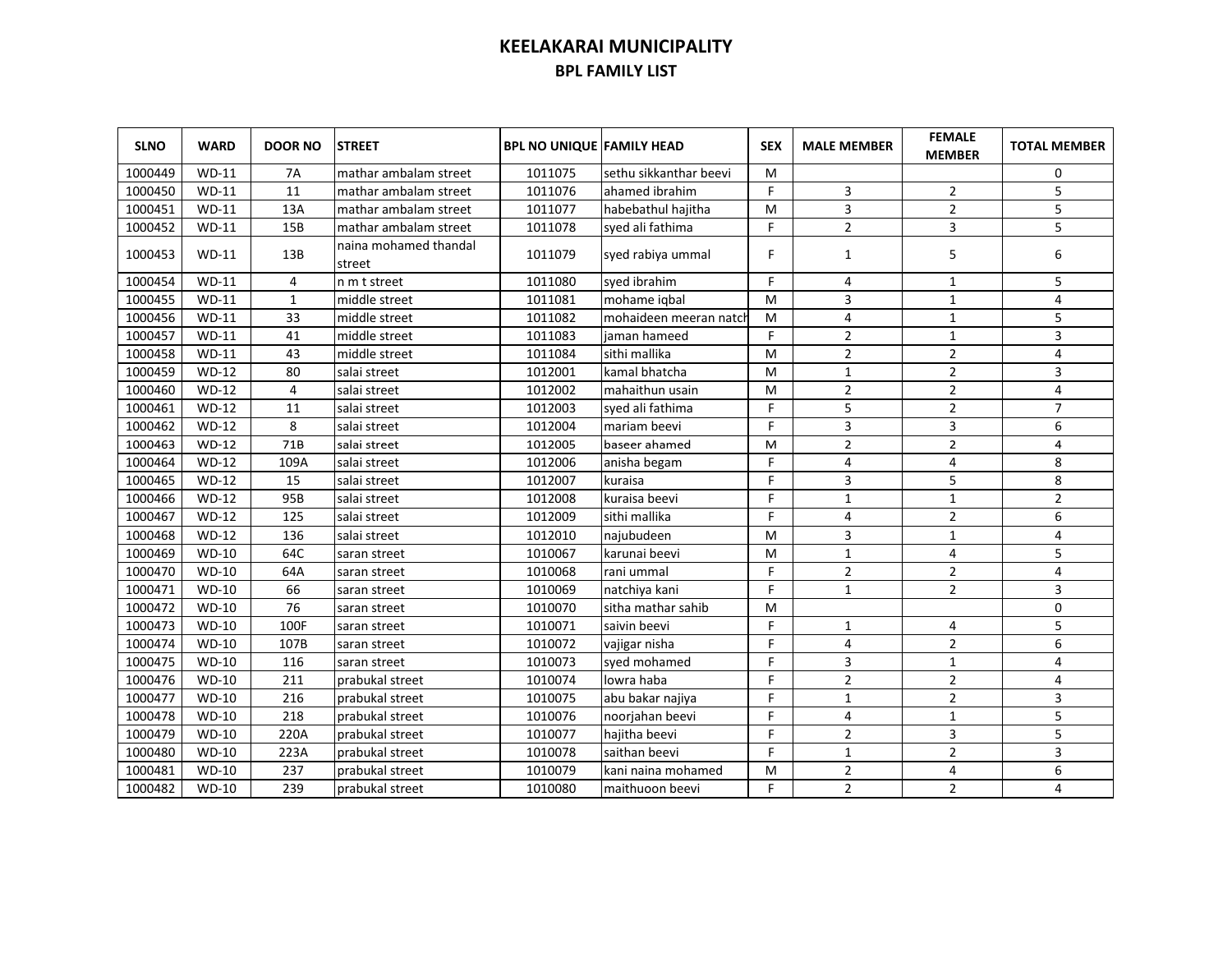| <b>SLNO</b> | <b>WARD</b>  | <b>DOOR NO</b> | <b>STREET</b>                    | <b>BPL NO UNIQUE FAMILY HEAD</b> |                    | <b>SEX</b> | <b>MALE MEMBER</b> | <b>FEMALE</b><br><b>MEMBER</b> | <b>TOTAL MEMBER</b>     |
|-------------|--------------|----------------|----------------------------------|----------------------------------|--------------------|------------|--------------------|--------------------------------|-------------------------|
| 1000483     | $WD-10$      | 260            | prabukal street                  | 1010081                          | abdul asis         | M          | $\overline{2}$     | 4                              | 6                       |
| 1000484     | $WD-10$      | 261            | saran street                     | 1010082                          | mankujan beevi     | F          | $\overline{4}$     | $\mathbf{1}$                   | 5                       |
| 1000485     | $WD-10$      | 280            | saran street                     | 1010083                          | sulthan ibrahim    | M          | $\overline{2}$     | $\overline{2}$                 | 4                       |
| 1000486     | $WD-10$      | 28             | saran street                     | 1010084                          | sitha mathar sahib | м          | $\mathbf{1}$       | 5                              | 6                       |
| 1000487     | $WD-10$      | 100F           | saran street                     | 1010085                          | saivin beevi       | F.         | $\overline{2}$     | $\overline{2}$                 | $\overline{4}$          |
| 1000488     | <b>WD-10</b> | 107B           | saran street                     | 1010086                          | vajigar nisha      | F          | 3                  | 4                              | $\overline{7}$          |
| 1000489     | WD-10        | 116            | saran street                     | 1010087                          | syed mohamed       | F          | $\overline{2}$     | $\overline{2}$                 | 4                       |
| 1000490     | <b>WD-10</b> | 211            | prabukal street                  | 1010088                          | lowra haba         | F          |                    | 4                              | 4                       |
| 1000491     | $WD-10$      | 216            | prabukal street                  | 1010089                          | abu bakar najiya   | Ë          | 1                  | $\overline{1}$                 | $\overline{2}$          |
| 1000492     | $WD-10$      | 218            | prabukal street                  | 1010090                          | noorjahan beevi    | F          | $\overline{2}$     | 3                              | 5                       |
| 1000493     | $WD-10$      | 220A           | prabukal street                  | 1010091                          | hajitha beevi      | F          | $\mathbf{1}$       | $\mathbf{1}$                   | $\overline{2}$          |
| 1000494     | $WD-10$      | 223A           | prabukal street                  | 1010092                          | saithan beevi      | F.         | $\mathbf{1}$       | 4                              | 5                       |
| 1000495     | $WD-10$      | 237            | prabukal street                  | 1010093                          | kani naina mohamed | M          | $\mathbf{1}$       | $\overline{2}$                 | $\overline{\mathbf{3}}$ |
| 1000496     | <b>WD-10</b> | 239            | prabukal street                  | 1010094                          | maithuoon beevi    | F.         | 3                  | $\overline{2}$                 | 5                       |
| 1000497     | $WD-10$      | 260            | prabukal street                  | 1010095                          | abdul asis         | M          | $\mathbf{1}$       | $\overline{2}$                 | 3                       |
| 1000498     | WD-10        | 261            | saran street                     | 1010096                          | mankujan beevi     | F.         | $\overline{2}$     | 3                              | 5                       |
| 1000499     | $WD-10$      | 280            | saran street                     | 1010097                          | sulthan ibrahim    | M          | 3                  | $\mathbf 2$                    | 5                       |
| 1000500     | $WD-11$      | $\overline{7}$ | salai street                     | 1011001                          | nagenthran         | M          | $\mathbf{1}$       | $\overline{2}$                 | 3                       |
| 1000501     | $WD-11$      | 6A             | panagatu athi thravida<br>street | 1011002                          | nallu              | М          |                    |                                | $\mathbf 0$             |
| 1000502     | $WD-11$      | 26             | panagatu athi thravida<br>street | 1011003                          | umayyar            | м          | $\mathbf{1}$       | $\overline{2}$                 | 3                       |
| 1000503     | $WD-11$      | 46             | panagatu athi thravida<br>street | 1011004                          | mohamed ahsan      | м          | 4                  | $\overline{2}$                 | 6                       |
| 1000504     | $WD-11$      | 34             | panagatu athi thravida<br>street | 1011005                          | arumai kani        | м          | 3                  | $\overline{2}$                 | 5                       |
| 1000505     | $WD-11$      | 25             | panagatu athi thravida<br>street | 1011006                          | muthuameenba       | F.         | 5                  | $\overline{2}$                 | $\overline{7}$          |
| 1000506     | $WD-11$      | 25A            | panagatu athi thravida<br>street | 1011007                          | serum kani         | м          |                    |                                | $\mathbf 0$             |
| 1000507     | $WD-11$      | 23             | panagatu athi thravida<br>street | 1011008                          | pal samy           | м          | $\overline{2}$     | $\mathbf{1}$                   | 3                       |
| 1000508     | $WD-11$      | 35             | panagatu athi thravida<br>street | 1011009                          | vijaya kumar       | м          | 1                  | 1                              | $\overline{2}$          |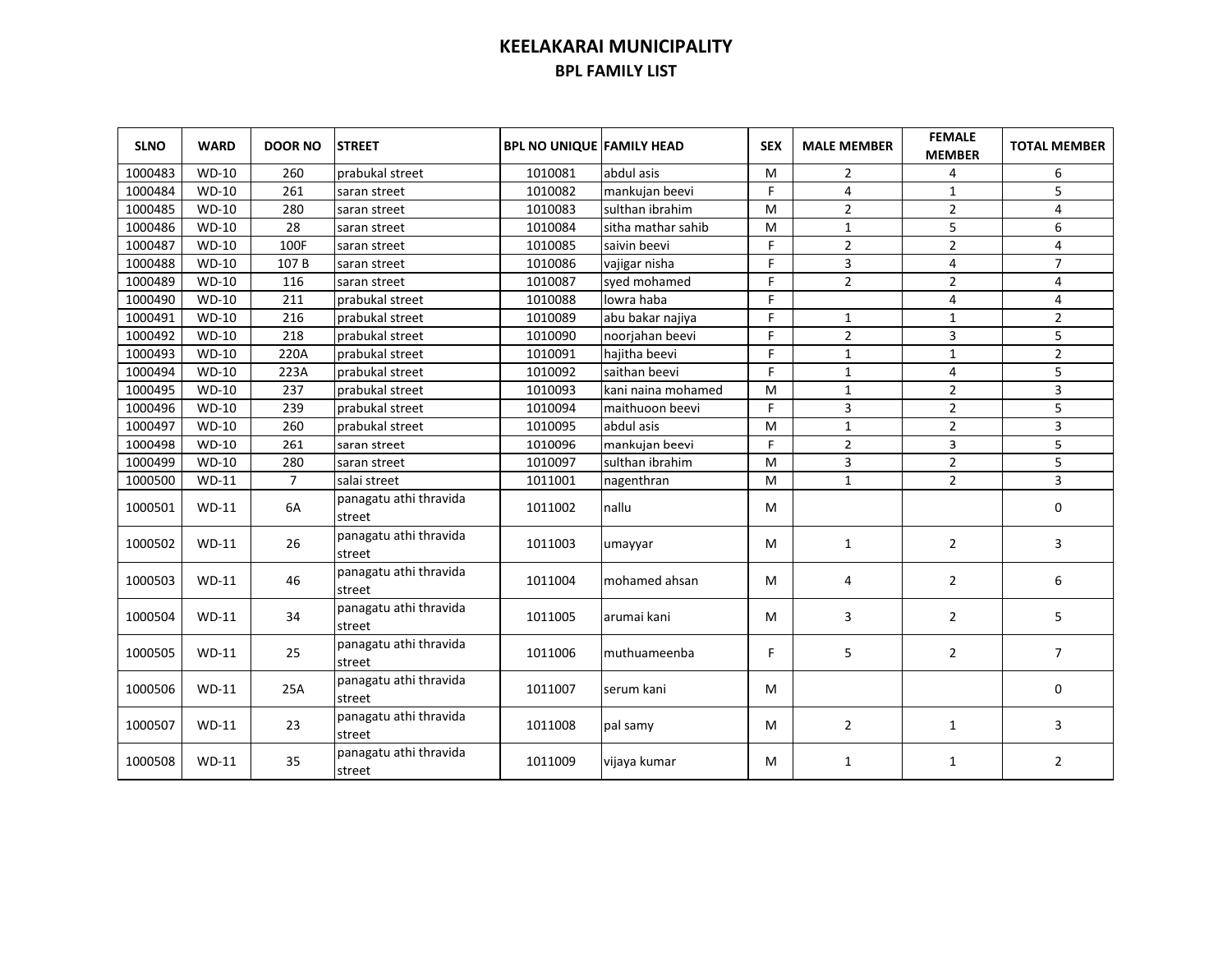| <b>SLNO</b> | <b>WARD</b>  | <b>DOOR NO</b> | <b>STREET</b>                    | <b>BPL NO UNIQUE FAMILY HEAD</b> |                        | <b>SEX</b> | <b>MALE MEMBER</b> | <b>FEMALE</b><br><b>MEMBER</b> | <b>TOTAL MEMBER</b> |
|-------------|--------------|----------------|----------------------------------|----------------------------------|------------------------|------------|--------------------|--------------------------------|---------------------|
| 1000509     | $WD-11$      | 38             | panagatu athi thravida<br>street | 1011010                          | thanalakshmi           | F.         | 3                  | $\mathbf{1}$                   | 4                   |
| 1000510     | $WD-11$      | 36             | panagatu athi thravida<br>street | 1011011                          | anusiya                | F.         | $\overline{2}$     | 1                              | 3                   |
| 1000511     | $WD-11$      | 51A            | panagatu athi thravida<br>street | 1011012                          | vijayan                | м          | 3                  | 1                              | 4                   |
| 1000512     | $WD-11$      | 42             | panagatu athi thravida<br>street | 1011013                          | asai thambi            | м          | $\mathbf{1}$       | 4                              | 5                   |
| 1000513     | $WD-11$      | 37A            | panagatu athi thravida<br>street | 1011014                          | tharumalingam          | м          | $\mathbf{1}$       | $\overline{2}$                 | 3                   |
| 1000514     | <b>WD-11</b> | 197A           | vallal seethakathi street        | 1011015                          | nasar usain            | м          | $\overline{2}$     | 3                              | 5                   |
| 1000515     | $WD-11$      | 174            | vallal seethakathi street        | 1011016                          | sahabutheen sahib      | M          |                    |                                | $\mathbf 0$         |
| 1000516     | $WD-11$      | 194            | vallal seethakathi street        | 1011017                          | karunai beevi          | F.         |                    |                                | $\mathbf 0$         |
| 1000517     | $WD-11$      | 53             | vallal seethakathi street        | 1011018                          | abdul rahman           | M          |                    |                                | $\mathbf 0$         |
| 1000518     | $WD-11$      | 31             | vallal seethakathi street        | 1011019                          | syed ibrahim sahib     | М          |                    |                                | $\mathbf 0$         |
| 1000519     | $WD-11$      | 198            | vallal seethakathi street        | 1011020                          | sved abdul kadar       | м          | 3                  | 1                              | 4                   |
| 1000520     | $WD-11$      | 285            | vallal seethakathi street        | 1011021                          | alivar                 | M          |                    |                                | $\mathbf 0$         |
| 1000521     | $WD-11$      | 32             | vallal seethakathi street        | 1011022                          | jahira banu            | F.         | $\mathbf{1}$       | $\overline{2}$                 | 3                   |
| 1000522     | $WD-11$      | 24             | athi elai street                 | 1011023                          | abdul rasak            | M          | 5                  | $\overline{2}$                 | $\overline{7}$      |
| 1000523     | $WD-11$      | 38             | athi elai street                 | 1011024                          | naina mohamed natchiya | F.         | 3                  | 3                              | 6                   |
| 1000524     | $WD-11$      | 17             | athi elai street                 | 1011025                          | syed thahir beevi      | F          | $\overline{2}$     | $\overline{2}$                 | 4                   |
| 1000525     | $WD-11$      | 39             | athi elai street                 | 1011026                          | syed ummal             | F.         | 4                  | 4                              | 8                   |
| 1000526     | $WD-11$      | 36             | athi elai street                 | 1011027                          | azar ali               | M          | 3                  | 5                              | 8                   |
| 1000527     | $WD-11$      | 6              | athi elai street                 | 1011028                          | nabeesa beevi          | F          | $\mathbf{1}$       | $\mathbf{1}$                   | $\overline{2}$      |
| 1000528     | $WD-11$      | 11             | athi elai street                 | 1011029                          | syed ali fathima       | F          | 4                  | $\overline{2}$                 | 6                   |
| 1000529     | $WD-11$      | 27             | athi elai street                 | 1011030                          | noorul ameen           | M          | 3                  | $\mathbf{1}$                   | 4                   |
| 1000530     | $WD-11$      | 23             | athi elai street                 | 1011031                          | syed ahamed meera beev | F.         | 5                  | $\mathbf{1}$                   | 6                   |
| 1000531     | $WD-11$      | 179            | mathar ambalam street            | 1011032                          | mohamed sakila         | Ë          | 5                  | $\overline{2}$                 | $\overline{7}$      |
| 1000532     | $WD-10$      | 64E            | seran street                     | 1010002                          | sadhak amina ummal     | F.         | $\overline{2}$     | 3                              | 5                   |
| 1000533     | $WD-10$      | 54             | seran street                     | 1010003                          | nalla ibrahim          | M          | $1\,$              | $\mathbf{1}$                   | $\overline{2}$      |
| 1000534     | $WD-10$      | 71             | seran street                     | 1010004                          | syed ismail            | M          | $\mathbf{1}$       | 3                              | 4                   |
| 1000535     | $WD-10$      | 33             | seran street                     | 1010005                          | mohaideen ibrahim      | F          | $\overline{4}$     | $\mathbf{1}$                   | 5                   |
| 1000536     | WD-10        | 51             | seran street                     | 1010006                          | mohamed rabik khan     | M          | $\mathbf{1}$       | $\overline{2}$                 | 3                   |
| 1000537     | $WD-10$      | 52             | seran street                     | 1010007                          | mohamed natchiyar beev | F          | 3                  | $\overline{2}$                 | 5                   |
| 1000538     | WD-10        | 53             | seran street                     | 1010008                          | sikkanthar jemila      | F.         | $\mathbf{1}$       | 3                              | 4                   |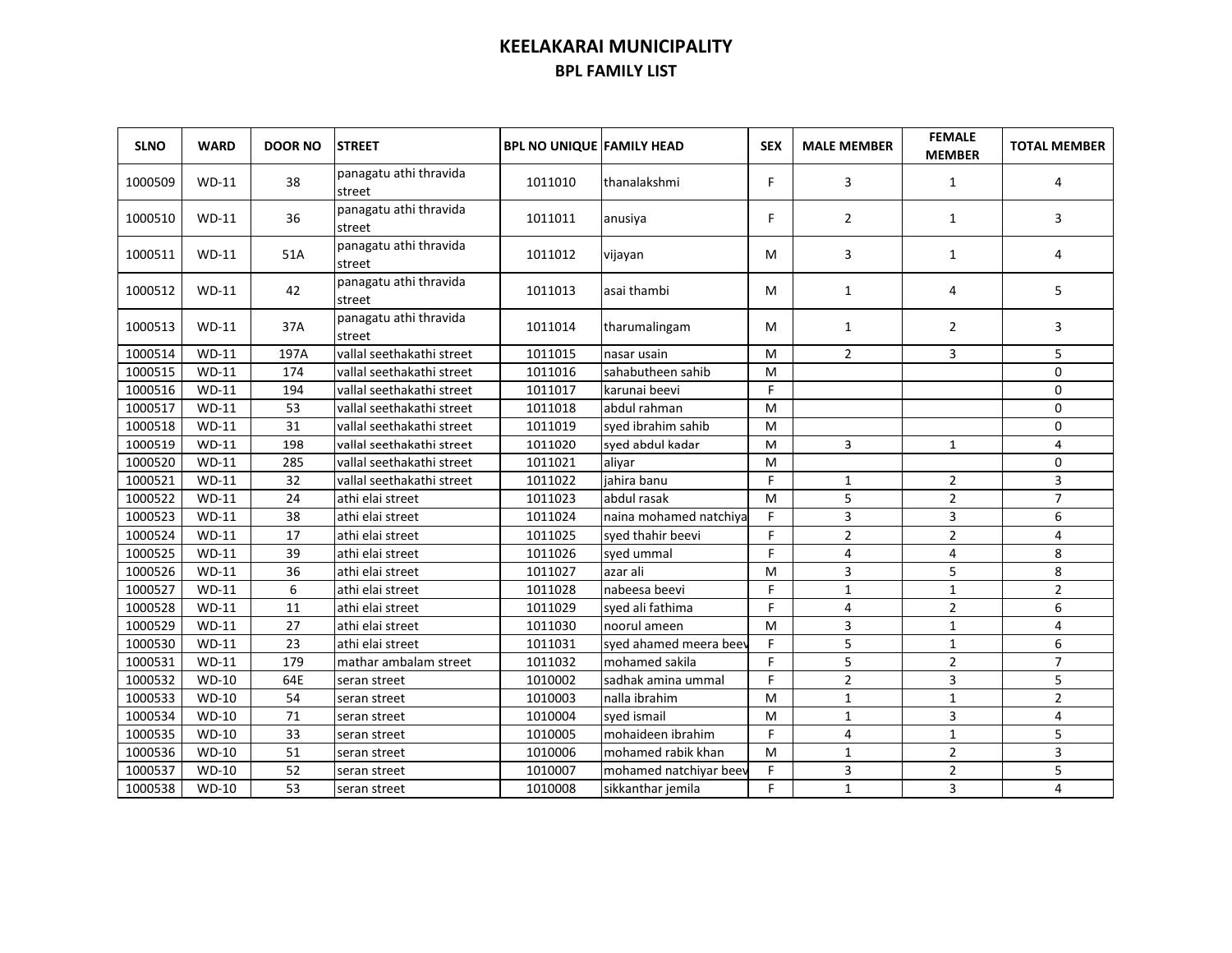| <b>SLNO</b> | <b>WARD</b>  | <b>DOOR NO</b> | <b>STREET</b>  | <b>BPL NO UNIQUE FAMILY HEAD</b> |                      | <b>SEX</b> | <b>MALE MEMBER</b> | <b>FEMALE</b><br><b>MEMBER</b> | <b>TOTAL MEMBER</b> |
|-------------|--------------|----------------|----------------|----------------------------------|----------------------|------------|--------------------|--------------------------------|---------------------|
| 1000539     | <b>WD-10</b> | 53 A           | seran street   | 1010009                          | noorjahan beevi      | F.         | 3                  | $\overline{2}$                 | 5                   |
| 1000540     | <b>WD-10</b> | 54             | seran street   | 1010010                          | saba vegam           | F          | 5                  | $\overline{2}$                 | $\overline{7}$      |
| 1000541     | $WD-10$      | 59             | seran street   | 1010011                          | iinnah beevi         | F.         | 3                  | 3                              | 6                   |
| 1000542     | $WD-10$      | 61             | seran street   | 1010012                          | mohmaed fathima      | F          | $\overline{2}$     | $\overline{2}$                 | 4                   |
| 1000543     | <b>WD-10</b> | 65             | seran street   | 1010013                          | fathima beevi        | F.         | $\overline{4}$     | 4                              | 8                   |
| 1000544     | $WD-10$      | 68             | seran street   | 1010014                          | mohamed sailathumamm | F.         | 3                  | 5                              | 8                   |
| 1000545     | $WD-10$      | 70             | seran street   | 1010015                          | naina mohamed        | F.         | $\mathbf{1}$       | $\mathbf 1$                    | $\overline{2}$      |
| 1000546     | $WD-10$      | 75A            | seran street   | 1010016                          | sikkanthar           | M          | 4                  | $\overline{2}$                 | 6                   |
| 1000547     | <b>WD-10</b> | 75             | seran street   | 1010017                          | marival beevi        | F.         | 5                  | $\overline{2}$                 | $\overline{7}$      |
| 1000548     | $WD-10$      | 77             | seran street   | 1010018                          | naina mohamed        | M          | 3                  | 3                              | 6                   |
| 1000549     | <b>WD-10</b> | 80             | seran street   | 1010019                          | sulthan              | M          | $\overline{2}$     | $\overline{2}$                 | 4                   |
| 1000550     | $WD-10$      | 82             | seran street   | 1010020                          | beer mohamed         | M          | $\overline{4}$     | 4                              | 8                   |
| 1000551     | <b>WD-10</b> | 84             | seran street   | 1010021                          | mohaideen ummal      | F          | 3                  | 5                              | 8                   |
| 1000552     | $WD-10$      | 85             | seran street   | 1010022                          | sved ibrahim         | M          | $\mathbf{1}$       | 1                              | $\overline{2}$      |
| 1000553     | $WD-10$      | 100            | seran street   | 1010023                          | mohaideen adumai     | M          | $\overline{4}$     | $\overline{2}$                 | 6                   |
| 1000554     | $WD-10$      | 100A           | seran street   | 1010024                          | sikkanthar bathusha  | M          | 5                  | $\overline{2}$                 | $\overline{7}$      |
| 1000555     | $WD-10$      | 101A           | seran street   | 1010025                          | bab sahib            | м          | 3                  | 3                              | 6                   |
| 1000556     | $WD-10$      | 82             | seran street   | 1010026                          | haja mohaideen       | M          | $\overline{2}$     | $\overline{2}$                 | 4                   |
| 1000557     | $WD-10$      | 110D           | seran street   | 1010027                          | vajar rahman         | M          | $\overline{4}$     | 4                              | 8                   |
| 1000558     | $WD-10$      | 110M           | seran street   | 1010028                          | mujibur rahman       | M          | 3                  | 5                              | 8                   |
| 1000559     | $WD-10$      | 111            | seran street   | 1010029                          | haja rafiq           | M          | $\mathbf{1}$       | $\mathbf{1}$                   | $\overline{2}$      |
| 1000560     | $WD-10$      | 128            | seran street   | 1010030                          | thisiya beevi        | F.         | 4                  | $\overline{2}$                 | 6                   |
| 1000561     | $WD-10$      | 207            | seran street   | 1010031                          | seeni sahul mohamed  | M          | 5                  | $\overline{2}$                 | $\overline{7}$      |
| 1000562     | $WD-10$      | 207B           | seran street   | 1010032                          | hathija beevi        | F          | 3                  | 3                              | 6                   |
| 1000563     | $WD-10$      | 212A           | seran street   | 1010033                          | buharee              | M          | $\overline{2}$     | $\overline{2}$                 | 4                   |
| 1000564     | $WD-10$      | 212            | prabkal street | 1010034                          | kabeer               | M          | $\overline{4}$     | 4                              | 8                   |
| 1000565     | $WD-10$      | 214            | prabkal street | 1010035                          | mutha ameen ummal    | F.         | $\overline{3}$     | 5                              | $\,$ 8 $\,$         |
| 1000566     | $WD-10$      | 219            | prabkal street | 1010036                          | syed mohamed bhuhari | M          | $\mathbf{1}$       | $\mathbf{1}$                   | $\overline{2}$      |
| 1000567     | $WD-10$      | 271            | prabkal street | 1010037                          | mohamed lathif beevi | F.         | $\overline{4}$     | $\overline{2}$                 | 6                   |
| 1000568     | $WD-10$      | 222A           | prabkal street | 1010038                          | syed ismail ummal    | F.         | 3                  | $\mathbf{1}$                   | 4                   |
| 1000569     | $WD-10$      | 222            | prabkal street | 1010039                          | mohaideen ummal      | F          | 5                  | $\mathbf{1}$                   | 6                   |
| 1000570     | $WD-10$      | 223            | prabkal street | 1010040                          | kayathul bathusha    | M          | 5                  | $\overline{2}$                 | $\overline{7}$      |
| 1000571     | $WD-10$      | 225            | prabkal street | 1010041                          | mohamed mariam       | F          | 3                  | 3                              | 6                   |
| 1000572     | $WD-10$      | 226            | prabkal street | 1010042                          | sakubar sha begam    | F          | $\overline{2}$     | $\overline{2}$                 | 4                   |
| 1000573     | WD-10        | 235            | prabkal street | 1010043                          | sheik abdul kadar    | M          | 4                  | 4                              | 8                   |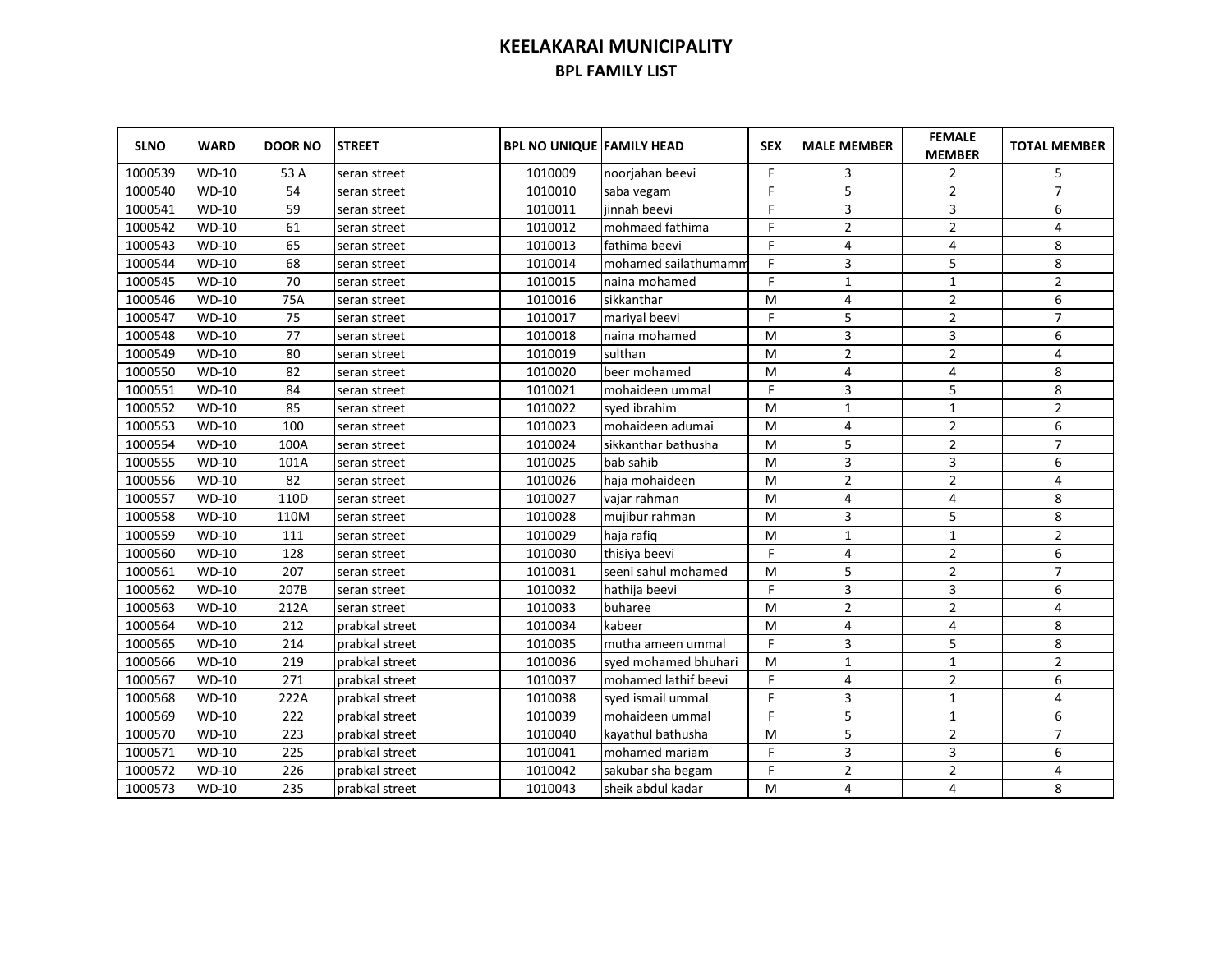| <b>SLNO</b> | <b>WARD</b>  | <b>DOOR NO</b>  | <b>STREET</b>    | <b>BPL NO UNIQUE FAMILY HEAD</b> |                      | <b>SEX</b> | <b>MALE MEMBER</b> | <b>FEMALE</b><br><b>MEMBER</b> | <b>TOTAL MEMBER</b> |
|-------------|--------------|-----------------|------------------|----------------------------------|----------------------|------------|--------------------|--------------------------------|---------------------|
| 1000574     | $WD-10$      | 236             | prabkal street   | 1010044                          | halitha              | F          | 3                  | 5                              | 8                   |
| 1000575     | $WD-10$      | 270             | prabkal street   | 1010045                          | mohamd fathima beevi | F          | $1\,$              | $\mathbf{1}$                   | $\overline{2}$      |
| 1000576     | $WD-10$      | 280A            | prabkal street   | 1010046                          | salima beevi         | F          | 4                  | $\overline{2}$                 | 6                   |
| 1000577     | $WD-10$      | 375             | seran street     | 1010047                          | syed frose khan      | M          | 3                  | $\mathbf{1}$                   | 4                   |
| 1000578     | <b>WD-10</b> | 67              | seran street     | 1010048                          | mohmamed abul jabbar | M          | 5                  | $\mathbf 1$                    | 6                   |
| 1000579     | $WD-10$      | 8               | saran street     | 1010049                          | najim nisha          | F          | $\mathbf 2$        | $\mathbf 1$                    | 3                   |
| 1000580     | $WD-10$      | 19              | saran street     | 1010050                          | thena asiya mariam   | F          | 3                  | $\overline{2}$                 | 5                   |
| 1000581     | $WD-10$      | 19 <sub>b</sub> | saran street     | 1010051                          | haja alavueen        | M          | $\overline{2}$     | 3                              | 5                   |
| 1000582     | <b>WD-10</b> | 24              | saran street     | 1010052                          | rajitha beevi        | F          | $\overline{2}$     | $1\,$                          | 3                   |
| 1000583     | <b>WD-10</b> | 25              | saran street     | 1010053                          | mohamed asiya um     | F          | $\overline{2}$     | $\overline{2}$                 | $\overline{4}$      |
| 1000584     | <b>WD-10</b> | 28              | saran street     | 1010054                          | sulthan syed ibrahim | M          | $\overline{2}$     | 5                              | $\overline{7}$      |
| 1000585     | <b>WD-10</b> | 35              | saran street     | 1010055                          | sathakathullah       | M          | $\overline{2}$     | $1\,$                          | 3                   |
| 1000586     | $WD-10$      | 36              | saran street     | 1010056                          | mohamed maideen      | M          | $\overline{2}$     | $\overline{2}$                 | 4                   |
| 1000587     | $WD-10$      | 40              | saran street     | 1010057                          | hajeetha beevi       | F          | 5                  | 3                              | 8                   |
| 1000588     | $WD-10$      | 42              | saran street     | 1010058                          | hairun nisha         | F          |                    | 3                              | 3                   |
| 1000589     | $WD-10$      | 43              | saran street     | 1010059                          | kulam thasthahir     | M          | $\overline{2}$     | $\mathbf 1$                    | 3                   |
| 1000590     | $WD-10$      | 46              | saran street     | 1010060                          | mehar nisha          | M          | $\overline{2}$     | $\overline{2}$                 | 4                   |
| 1000591     | $WD-10$      | 46              | saran street     | 1010061                          | abdus salam          | F          |                    |                                | 0                   |
| 1000592     | $WD-10$      | 51A             | o i m street     | 1010062                          | aysath fariha        | M          | 1                  | 3                              | 4                   |
| 1000593     | $WD-10$      | 51              | saran street     | 1010063                          | syed rabiya ummal    | F          | $\mathbf{1}$       | $\mathbf{1}$                   | $\overline{2}$      |
| 1000594     | $WD-10$      | 53A             | saran street     | 1010064                          | mohamed ali jinnah   | F.         |                    |                                | 0                   |
| 1000595     | $WD-10$      | 60              | saran street     | 1010065                          | sagar ba beevi       | M          | $\overline{2}$     | 2                              | 4                   |
| 1000596     | $WD-10$      | 64              | saran street     | 1010066                          | mohamed meera sahib  | F          |                    | 4                              | 4                   |
| 1000597     | <b>WD-08</b> | 115             | thachaiar street | 1008057                          | rajan                | M          | 5                  | $\mathbf{1}$                   | 6                   |
| 1000598     | <b>WD-08</b> | 118             | thachaiar street | 1008058                          | syed ibrahim         | M          | 5                  | $\overline{2}$                 | $\overline{7}$      |
| 1000599     | <b>WD-08</b> | 136             | thachaiar street | 1008059                          | syed hameed          | M          | 3                  | 3                              | 6                   |
| 1000600     | <b>WD-08</b> | 177             | thachaiar street | 1008060                          | ismath               | M          | $\overline{2}$     | $\overline{2}$                 | 4                   |
| 1000601     | <b>WD-08</b> | 184             | thachaiar street | 1008061                          | sahubar sathik       | M          | $\overline{4}$     | 4                              | 8                   |
| 1000602     | <b>WD-08</b> | 184b            | thachaiar street | 1008062                          | jahira banu          | F          | 3                  | 5                              | 8                   |
| 1000603     | <b>WD-08</b> | 1892            | s.n. street      | 1008063                          | syed faritha         | F.         | $\mathbf{1}$       | $\mathbf{1}$                   | $\overline{2}$      |
| 1000604     | <b>WD-08</b> | 204             | s.n. street      | 1008064                          | ahamed sahib         | M          | 4                  | $\overline{2}$                 | 6                   |
| 1000605     | <b>WD-08</b> | 219 b           | m. p.street      | 1008065                          | jamaliya beevi       | F          | 3                  | $\mathbf{1}$                   | 4                   |
| 1000606     | <b>WD-08</b> | 223             | thachaiar street | 1008066                          | sahira beevi         | F          | 5                  | $\mathbf{1}$                   | 6                   |
| 1000607     | <b>WD-08</b> | 229             | thachaiar street | 1008067                          | fathima              | F          | 5                  | $\overline{2}$                 | $\overline{7}$      |
| 1000608     | <b>WD-08</b> | 242             | thachaiar street | 1008068                          | mohamed aliyar       | M          | 3                  | 3                              | 6                   |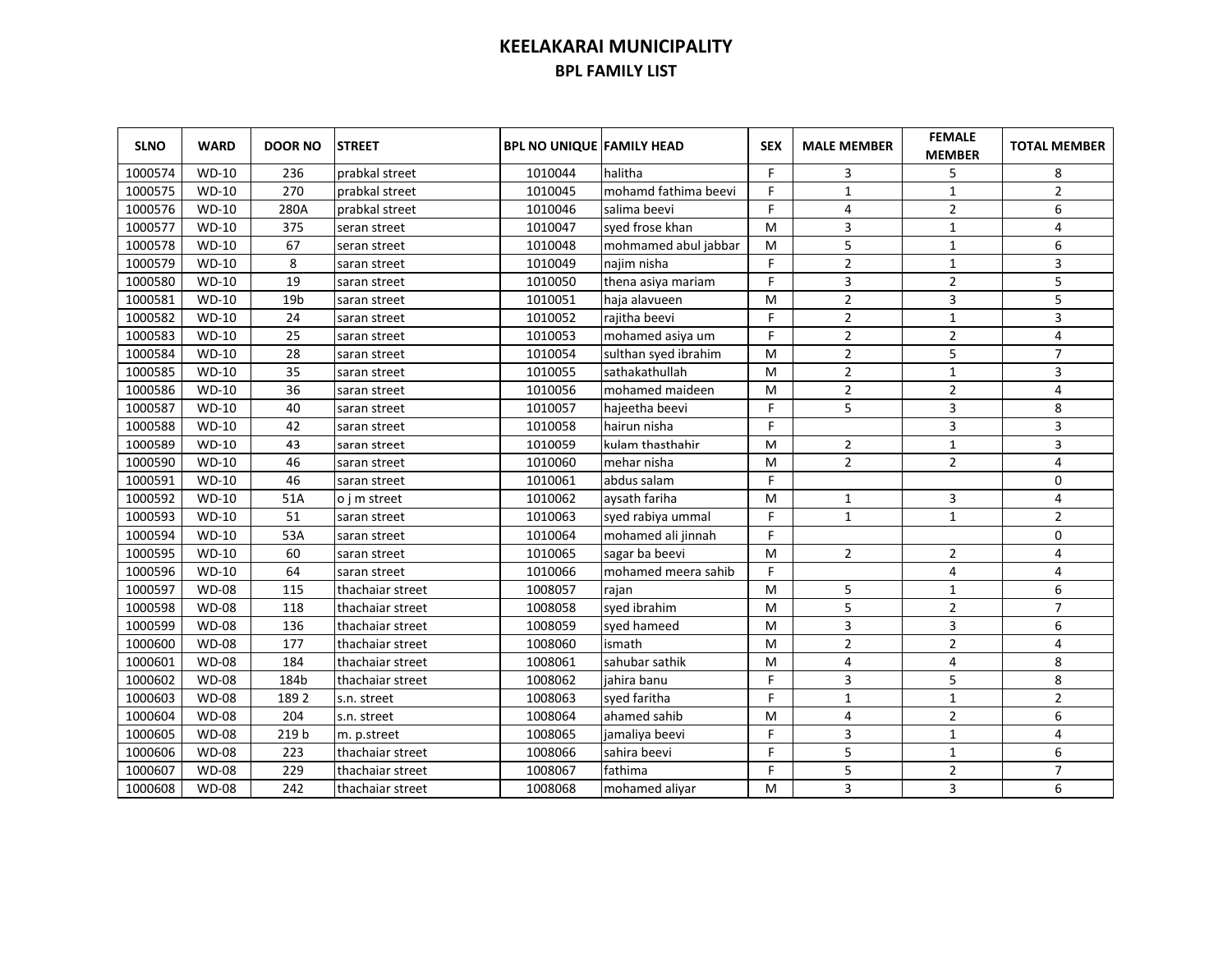| <b>SLNO</b> | <b>WARD</b>  | <b>DOOR NO</b> | <b>STREET</b>     | <b>BPL NO UNIQUE FAMILY HEAD</b> |                       | <b>SEX</b> | <b>MALE MEMBER</b> | <b>FEMALE</b><br><b>MEMBER</b> | <b>TOTAL MEMBER</b> |
|-------------|--------------|----------------|-------------------|----------------------------------|-----------------------|------------|--------------------|--------------------------------|---------------------|
| 1000609     | <b>WD-08</b> | 249 b          | thachaiar street  | 1008069                          | haja mohaideen        | М          | 2                  | 2                              | 4                   |
| 1000610     | <b>WD-08</b> | 253a           | thachaiar street  | 1008070                          | sariba beevi          | F          | 4                  | 4                              | 8                   |
| 1000611     | <b>WD-08</b> | 257            | thachaiar street  | 1008071                          | ameerun niha          | F          | 3                  | 5                              | 8                   |
| 1000612     | <b>WD-09</b> | 72             | paneyakarustreet  | 1009001                          | sheladis              | M          | $\mathbf{1}$       | $\mathbf{1}$                   | $\mathbf 2$         |
| 1000613     | <b>WD-09</b> | 32             | parathar street   | 1009002                          | lutharsamy fernando   | M          | $\mathbf{1}$       |                                | $\mathbf{1}$        |
| 1000614     | WD-09        | 62             | parathar street   | 1009003                          | marimuthu             | M          | $\overline{2}$     | $\overline{2}$                 | 4                   |
| 1000615     | <b>WD-09</b> | 70A            | parathar street   | 1009004                          | kingsli               | F          | 4                  | $\overline{2}$                 | 6                   |
| 1000616     | <b>WD-09</b> | 94A            | paniakara street  | 1009005                          | kamal bhatcha         | м          | $\mathbf{1}$       | 3                              | 4                   |
| 1000617     | <b>WD-09</b> | 16             | paniyakara street | 1009006                          | aysha banu            | F          | $\mathbf{1}$       | 3                              | 4                   |
| 1000618     | <b>WD-09</b> | 20             | parathar street   | 1009007                          | jeyam beevi           | F          | $\overline{2}$     | 3                              | 5                   |
| 1000619     | <b>WD-09</b> | 25             | parathar street   | 1009008                          | sulthan               | м          | 5                  | $\overline{2}$                 | $\overline{7}$      |
| 1000620     | <b>WD-09</b> | 25a            | parathar street   | 1009009                          | kabeer                | M          | 3                  | $\overline{2}$                 | 5                   |
| 1000621     | <b>WD-09</b> | 27             | customous road    | 1009010                          | habbeb mohamed        | M          | 3                  | 3                              | 6                   |
| 1000622     | <b>WD-09</b> | 28             | parathar street   | 1009011                          | santhiya muthammal    | F.         | $\mathbf{1}$       | 3                              | 4                   |
| 1000623     | <b>WD-09</b> | 29             | parathar street   | 1009012                          | kasli beevi           | F          | $\overline{2}$     | 3                              | 5                   |
| 1000624     | <b>WD-09</b> | 31             | parathar street   | 1009013                          | birthous beevi        | F          | 5                  | $\overline{2}$                 | $\overline{7}$      |
| 1000625     | <b>WD-09</b> | 43 1           | o i m street      | 1009014                          | mohamed mura sahib    | M          |                    | 4                              | 4                   |
| 1000626     | <b>WD-09</b> | 45             | customous road    | 1009015                          | bakker sahib          | м          | 1                  | 3                              | 4                   |
| 1000627     | <b>WD-09</b> | 50 k           | parathar street   | 1009016                          | vaytha                | F          | $\overline{2}$     | $\overline{2}$                 | 4                   |
| 1000628     | WD-09        | 64             | paniyakara street | 1009017                          | janthag meri          | F          | 1                  | $\mathbf 1$                    | $\overline{2}$      |
| 1000629     | WD-09        | 70             | parathar street   | 1009018                          | roopan koopalan rayan | M          | $\overline{2}$     | 3                              | 5                   |
| 1000630     | WD-09        | 71             | parathar street   | 1009019                          | ramesh                | м          | $\mathbf{1}$       | $\overline{2}$                 | 3                   |
| 1000631     | <b>WD-09</b> | 71             | parathar street   | 1009020                          | joseph koopalan rayan | M          | $\overline{2}$     | $\mathbf{1}$                   | 3                   |
| 1000632     | <b>WD-09</b> | 71A            | customous road    | 1009021                          | jebastin gurush       | M          | 4                  | $\mathbf{1}$                   | 5                   |
| 1000633     | <b>WD-09</b> | 72             | paniyakara street | 1009022                          | vinsent               | M          | 1                  | $\overline{2}$                 | 3                   |
| 1000634     | <b>WD-09</b> | 72             | parathar street   | 1009023                          | dennis retro          | M          | 3                  | 3                              | 6                   |
| 1000635     | <b>WD-09</b> | 72             | parathar street   | 1009024                          | jesu jeya             | M          | 1                  | $\overline{2}$                 | 3                   |
| 1000636     | <b>WD-09</b> | 75             | thatchaar street  | 1009025                          | juliates              | M          | $\mathbf{1}$       | $\mathbf{1}$                   | $\overline{2}$      |
| 1000637     | WD-09        | 83             | paniyakara street | 1009026                          | kabeer                | M          | 5                  | $\overline{2}$                 | $\overline{7}$      |
| 1000638     | WD-09        | 84             | paniyakara street | 1009027                          | kanikai               | M          | $\mathbf 2$        | 3                              | 5                   |
| 1000639     | <b>WD-09</b> | 93             | paniyakara street | 1009028                          | haja mohaideen        | M          | $\overline{2}$     | $\overline{3}$                 | 5                   |
| 1000640     | <b>WD-09</b> | 93B            | paniyakara street | 1009029                          | kabeer mohamed        | M          | 1                  | $\overline{2}$                 | 3                   |
| 1000641     | WD-09        | 72             | seran street      | 1009030                          | jalasteen             | M          | $\overline{2}$     | $\mathbf{1}$                   | 3                   |
| 1000642     | WD-09        | 14             | o.j. m street     | 1009031                          | Habeeb mohamed sathak | м          | $\mathbf{1}$       | $\mathbf{1}$                   | $\overline{2}$      |
| 1000643     | WD-09        | 21             | paniyakara street | 1009032                          | vahitha rahima        | F          | 4                  | $\overline{2}$                 | 6                   |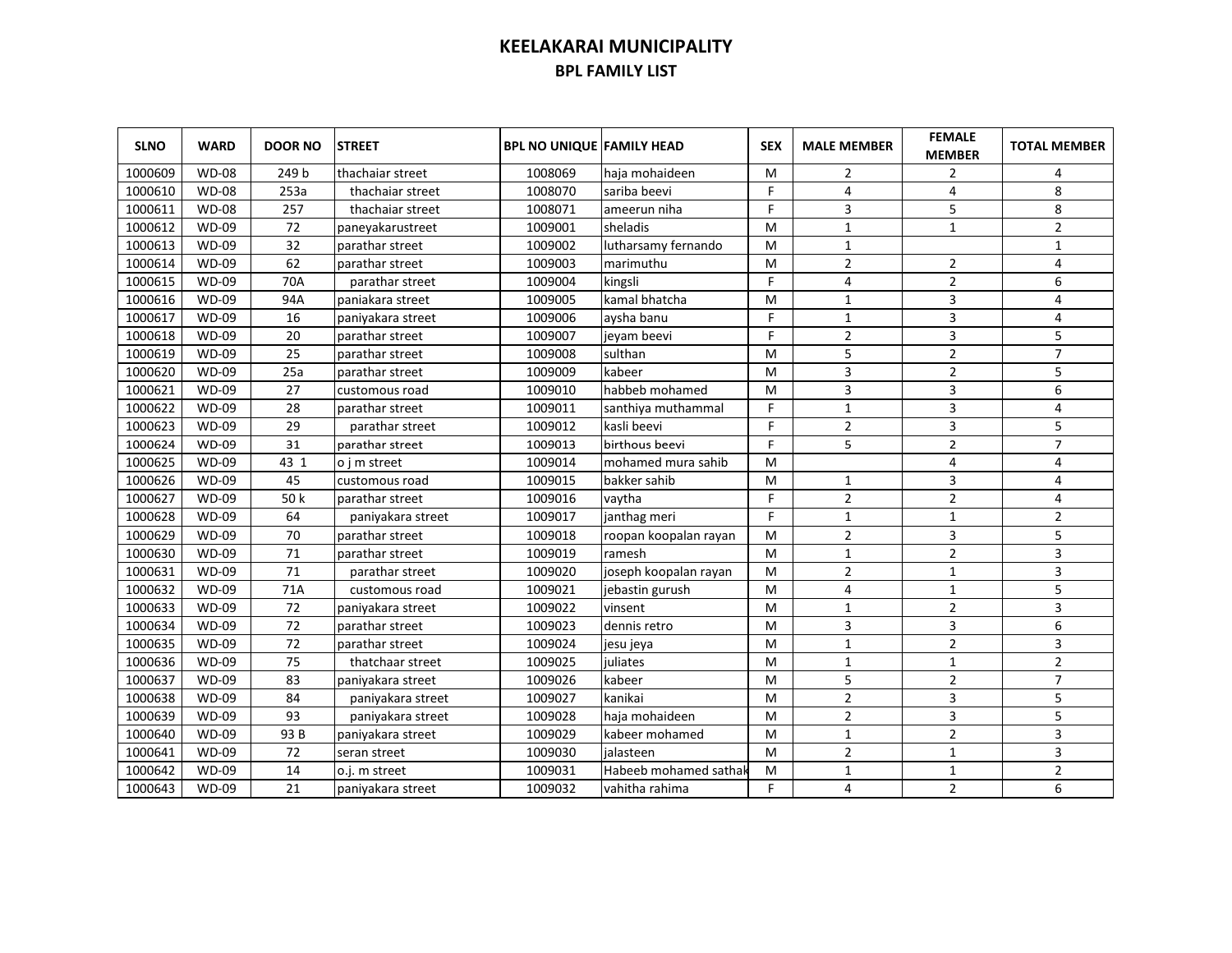| <b>SLNO</b> | <b>WARD</b>  | <b>DOOR NO</b> | <b>STREET</b>        | <b>BPL NO UNIQUE FAMILY HEAD</b> |                         | <b>SEX</b> | <b>MALE MEMBER</b> | <b>FEMALE</b><br><b>MEMBER</b> | <b>TOTAL MEMBER</b> |
|-------------|--------------|----------------|----------------------|----------------------------------|-------------------------|------------|--------------------|--------------------------------|---------------------|
| 1000644     | <b>WD-09</b> | 23             | barathir street      | 1009033                          | iubkhan                 | м          | 3                  | 1                              | 4                   |
| 1000645     | <b>WD-09</b> | 28a            | barathir street      | 1009034                          | jeya maree              | F          | 5                  | $\mathbf{1}$                   | 6                   |
| 1000646     | <b>WD-09</b> | 30             | barathir street      | 1009035                          | mumthaj begam           | F.         | 3                  | $\mathbf 2$                    | 5                   |
| 1000647     | <b>WD-09</b> | 31a            | barathir street      | 1009036                          | syed ali fathima        | F          | $\overline{2}$     | 3                              | 5                   |
| 1000648     | <b>WD-09</b> | 9 4 9          | paniyakara street    | 1009037                          | arullamma               | F.         |                    |                                | $\pmb{0}$           |
| 1000649     | <b>WD-09</b> | 53             | barathir street      | 1009038                          | seythun beevi           | F          |                    | $\mathbf 1$                    | $\mathbf 1$         |
| 1000650     | <b>WD-09</b> | 54             | barathir street      | 1009039                          | peter                   | M          | $\mathbf{1}$       |                                | $\mathbf{1}$        |
| 1000651     | <b>WD-09</b> | 55             | paniyakara street    | 1009040                          | kabeel                  | M          | $\mathbf{1}$       | $\mathbf{1}$                   | $\overline{2}$      |
| 1000652     | <b>WD-09</b> | 57a            | barathir street      | 1009041                          | labeer                  | м          | $\mathbf{1}$       |                                | $\mathbf{1}$        |
| 1000653     | <b>WD-09</b> | 59             | barathir street      | 1009042                          | mohamed abdul kadar     | М          | $\mathbf{1}$       | $\mathbf{1}$                   | $\overline{2}$      |
| 1000654     | <b>WD-09</b> | 61             | barathir street      | 1009043                          | asan ali                | M          |                    |                                | $\mathbf 0$         |
| 1000655     | <b>WD-09</b> | 78             | barathir street      | 1009044                          | syed ramisha beevi      | F.         | $\mathbf{1}$       | $\overline{2}$                 | 3                   |
| 1000656     | <b>WD-09</b> | 79             | paniyakara street    | 1009045                          | sahul hameed            | M          | 3                  | $\overline{2}$                 | 5                   |
| 1000657     | <b>WD-09</b> | 89             | paniyakara street    | 1009046                          | ariba beevi             | F.         | $\overline{2}$     | 3                              | 5                   |
| 1000658     | <b>WD-09</b> | 94b            | paniyakara street    | 1009047                          | sithi fathimna          | F.         | $\overline{2}$     | $\mathbf{1}$                   | 3                   |
| 1000659     | $WD-09$      | 94c            | paniyakara street    | 1009048                          | niana mohamed           | M          | $\overline{2}$     | $\mathbf 1$                    | 3                   |
| 1000660     | <b>WD-09</b> | 162            | thachaiar street     | 1009049                          | muthu mohamed           | м          | $\mathbf{1}$       | 4                              | 5                   |
| 1000661     | $WD-10$      | 6A             | seran street         | 1010001                          | muhaithin ibrahim sahib | м          | $\mathbf{1}$       | $\overline{2}$                 | 3                   |
| 1000662     | <b>WD-07</b> | 45             | adarathan street     | 1007057                          | iabeer                  | M          | $\mathbf{1}$       | $\mathbf{1}$                   | $\overline{2}$      |
| 1000663     | <b>WD-07</b> | 61             | adarathan street     | 1007058                          | faisul karunai          | M          | 4                  | $\overline{2}$                 | 6                   |
| 1000664     | <b>WD-07</b> | 65A            | adarathan street     | 1007059                          | sithi sarina            | M          | 3                  | $\mathbf{1}$                   | 4                   |
| 1000665     | <b>WD-07</b> | 68             | adarathan street     | 1007060                          | ansar ali               | F.         | 5                  | 1                              | 6                   |
| 1000666     | <b>WD-07</b> | 69C            | adarathan street     | 1007061                          | mohamed syed ummal      | F.         | 5                  | $\overline{2}$                 | $\overline{7}$      |
| 1000667     | <b>WD-07</b> | 81             | adarathan street     | 1007062                          | jahubar sathik          | M          | $\overline{3}$     | 3                              | 6                   |
| 1000668     | <b>WD-07</b> | 83             | adarathan street     | 1007063                          | umar sahib              | M          | $\overline{2}$     | $\overline{2}$                 | 4                   |
| 1000669     | <b>WD-07</b> | 87             | adarathan street     | 1007064                          | mohamed ummal kalma     | F.         | $\overline{4}$     | 4                              | 8                   |
| 1000670     | <b>WD-07</b> | 88             | adarathan street     | 1007065                          | mohamed sarja beevi     | F.         | 3                  | 5                              | $\,$ 8 $\,$         |
| 1000671     | <b>WD-07</b> | 121            | adarathan street     | 1007066                          | mohaideen abdul kadar   | M          | $\mathbf{1}$       | $\mathbf{1}$                   | $\overline{2}$      |
| 1000672     | <b>WD-08</b> | 10 186         | S.N.street           | 1008001                          | muhamed jaul aribu      | M          | $\mathbf{1}$       |                                | $\mathbf{1}$        |
| 1000673     | <b>WD-08</b> | 4A             | m p street           | 1008002                          | <b>bisaummal</b>        | F.         | $\mathbf{1}$       | 3                              | 4                   |
| 1000674     | <b>WD-08</b> | 84A            | s n street           | 1008003                          | pallakku ibrahum        | M          | $\overline{2}$     | 3                              | 5                   |
| 1000675     | <b>WD-08</b> | 89             | sn street            | 1008004                          | mohamed rabudeen        | M          | 5                  | $\overline{2}$                 | $\overline{7}$      |
| 1000676     | <b>WD-08</b> | 8 10           | sangooli kara street | 1008005                          | mohamed jalaludeen      | M          | 3                  | $\overline{2}$                 | 5                   |
| 1000677     | <b>WD-08</b> | 8 1 1          | m p street           | 1008006                          | sakila beevi            | F          | 3                  | 3                              | 6                   |
| 1000678     | <b>WD-08</b> | 8 1 6          | s n street           | 1008007                          | mohamed ibrahim         | M          | $\mathbf{1}$       | 3                              | 4                   |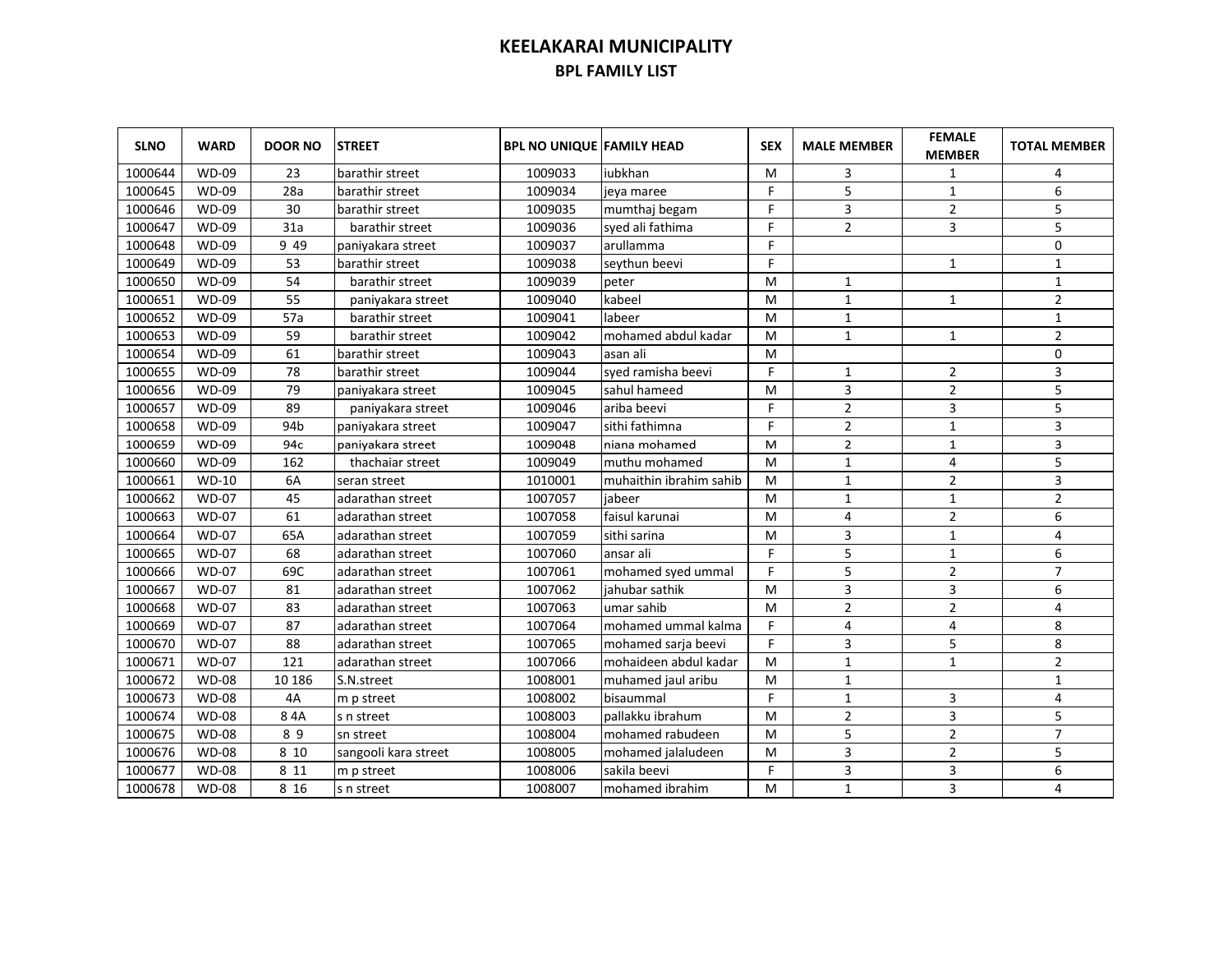| <b>SLNO</b> | <b>WARD</b>  | <b>DOOR NO</b> | <b>STREET</b>    | <b>BPL NO UNIQUE FAMILY HEAD</b> |                        | <b>SEX</b> | <b>MALE MEMBER</b> | <b>FEMALE</b><br><b>MEMBER</b> | <b>TOTAL MEMBER</b>     |
|-------------|--------------|----------------|------------------|----------------------------------|------------------------|------------|--------------------|--------------------------------|-------------------------|
| 1000679     | <b>WD-08</b> | 8 1 6          | s n street       | 1008008                          | abu bakkar             | м          | 2                  | 3                              | 5                       |
| 1000680     | <b>WD-08</b> | 89             | thatcharstreet   | 1008009                          | nilopar nisha          | м          | 5                  | $\overline{2}$                 | $\overline{7}$          |
| 1000681     | <b>WD-08</b> | 21             | s n street       | 1008010                          | inul arifa             | F.         | 3                  | $\overline{2}$                 | 5                       |
| 1000682     | <b>WD-08</b> | 22             | s n street       | 1008011                          | jahubar sathik         | F          | 3                  | 3                              | 6                       |
| 1000683     | <b>WD-08</b> | 33             | s n street       | 1008012                          | syedahamed nathchiyar  | M          | $\mathbf{1}$       | 3                              | $\overline{\mathbf{4}}$ |
| 1000684     | <b>WD-08</b> | 50             | thatcharstreet   | 1008013                          | mohaideen adumai       | F.         | $\overline{2}$     | 3                              | 5                       |
| 1000685     | <b>WD-08</b> | 66             | s n street       | 1008014                          | rahmathu beevi         | M          | 5                  | $\overline{2}$                 | $\overline{7}$          |
| 1000686     | <b>WD-08</b> | 87             | m p street       | 1008015                          | mohaideen karunai      | F.         | 3                  | $\overline{2}$                 | 5                       |
| 1000687     | <b>WD-08</b> | 89A            | s n street       | 1008016                          | mohamed rasiya banu    | М          | $\overline{3}$     | 3                              | 6                       |
| 1000688     | <b>WD-08</b> | 91/61          | m p street       | 1008017                          | rahmathu nisha         | F.         | $\mathbf{1}$       | 3                              | 4                       |
| 1000689     | <b>WD-08</b> | 95             | thatchar street  | 1008018                          | seeni naina mohamed bu | F.         | $\overline{2}$     | 3                              | 5                       |
| 1000690     | <b>WD-08</b> | 97             | thatchar street  | 1008019                          | mohamed thurukkiyamm   | M          | 5                  | $\overline{2}$                 | $\overline{7}$          |
| 1000691     | <b>WD-08</b> | 119            | thatchar street  | 1008020                          | hasina beevi           | F          | 3                  | $\overline{2}$                 | 5                       |
| 1000692     | <b>WD-08</b> | 124            | thatchar street  | 1008021                          | baseer ahamed          | F.         | $\mathbf{1}$       | 3                              | 4                       |
| 1000693     | <b>WD-08</b> | 125            | thatchar street  | 1008022                          | hbi mohamed sathakathu | м          | 3                  | $\overline{2}$                 | 5                       |
| 1000694     | <b>WD-08</b> | 132            | thatchar street  | 1008023                          | haja mohaideen         | M          | $\mathbf 1$        | 4                              | 5                       |
| 1000695     | <b>WD-08</b> | 133            | thatchar street  | 1008024                          | syed mohamed bhuhari   | M          | $\overline{2}$     | $\overline{2}$                 | 4                       |
| 1000696     | <b>WD-08</b> | 136            | thatchar street  | 1008025                          | syed mohamed bhuhari   | M          | 3                  | $\overline{2}$                 | 5                       |
| 1000697     | <b>WD-08</b> | 138            | thatchar street  | 1008026                          | mohamed asia umma      | F.         | $\mathbf{1}$       | 3                              | 4                       |
| 1000698     | <b>WD-08</b> | 145            | m p street       | 1008027                          | rosan nisha            | F.         | $\overline{2}$     | 3                              | 5                       |
| 1000699     | <b>WD-08</b> | 158            | s n street       | 1008028                          | Imohamedali            | M          | 5                  | $\overline{2}$                 | $\overline{7}$          |
| 1000700     | <b>WD-08</b> | 184            | thatchar street  | 1008029                          | kulop jagia beevi      | F.         | 3                  | $\overline{2}$                 | 5                       |
| 1000701     | <b>WD-08</b> | 185            | s n street       | 1008030                          | sulthan ibrahim        | M          | $\overline{3}$     | 3                              | 6                       |
| 1000702     | <b>WD-08</b> | 186            | s n street       | 1008031                          | mohaideen seeni ummal  | M          | $\mathbf{1}$       | 3                              | 4                       |
| 1000703     | <b>WD-08</b> | 187            | s n street       | 1008032                          | marju sukkal           | F          | $\overline{2}$     | 3                              | 5                       |
| 1000704     | <b>WD-08</b> | 196            | thatchar street  | 1008033                          | mahaboob rani          | F          | 5                  | $\overline{2}$                 | $\overline{7}$          |
| 1000705     | <b>WD-08</b> | 203            | s n street       | 1008034                          | mohaideen aisha beevi  | F          | $\overline{3}$     | $\overline{2}$                 | 5                       |
| 1000706     | <b>WD-08</b> | 205            | s n street       | 1008035                          | syed ahamed            | M          | 3                  | 3                              | 6                       |
| 1000707     | <b>WD-08</b> | 217            | thatchaar street | 1008036                          | syed rafiya kani       | F.         | $\mathbf{1}$       | 3                              | 4                       |
| 1000708     | <b>WD-08</b> | 219A           | m p street       | 1008037                          | mahaboob jailani       | F.         | $\overline{2}$     | 3                              | 5                       |
| 1000709     | <b>WD-08</b> | 223            | thatchaar street | 1008038                          | abbal ibrahim          | M          | 5                  | $\overline{2}$                 | $\overline{7}$          |
| 1000710     | <b>WD-08</b> | 226            | thatchaar street | 1008039                          | ibrahim                | M          | $\overline{2}$     | 3                              | 5                       |
| 1000711     | <b>WD-08</b> | 227            | thatchaar street | 1008040                          | saalima beevi          | F          | 5                  | $\overline{2}$                 | $\overline{7}$          |
| 1000712     | <b>WD-08</b> | 232            | m p street       | 1008041                          | thaskarnatchiya        | F          | 3                  | $\overline{2}$                 | 5                       |
| 1000713     | <b>WD-08</b> | 233A           | m p street       | 1008042                          | rahmath bisammal       | F.         | 3                  | 3                              | 6                       |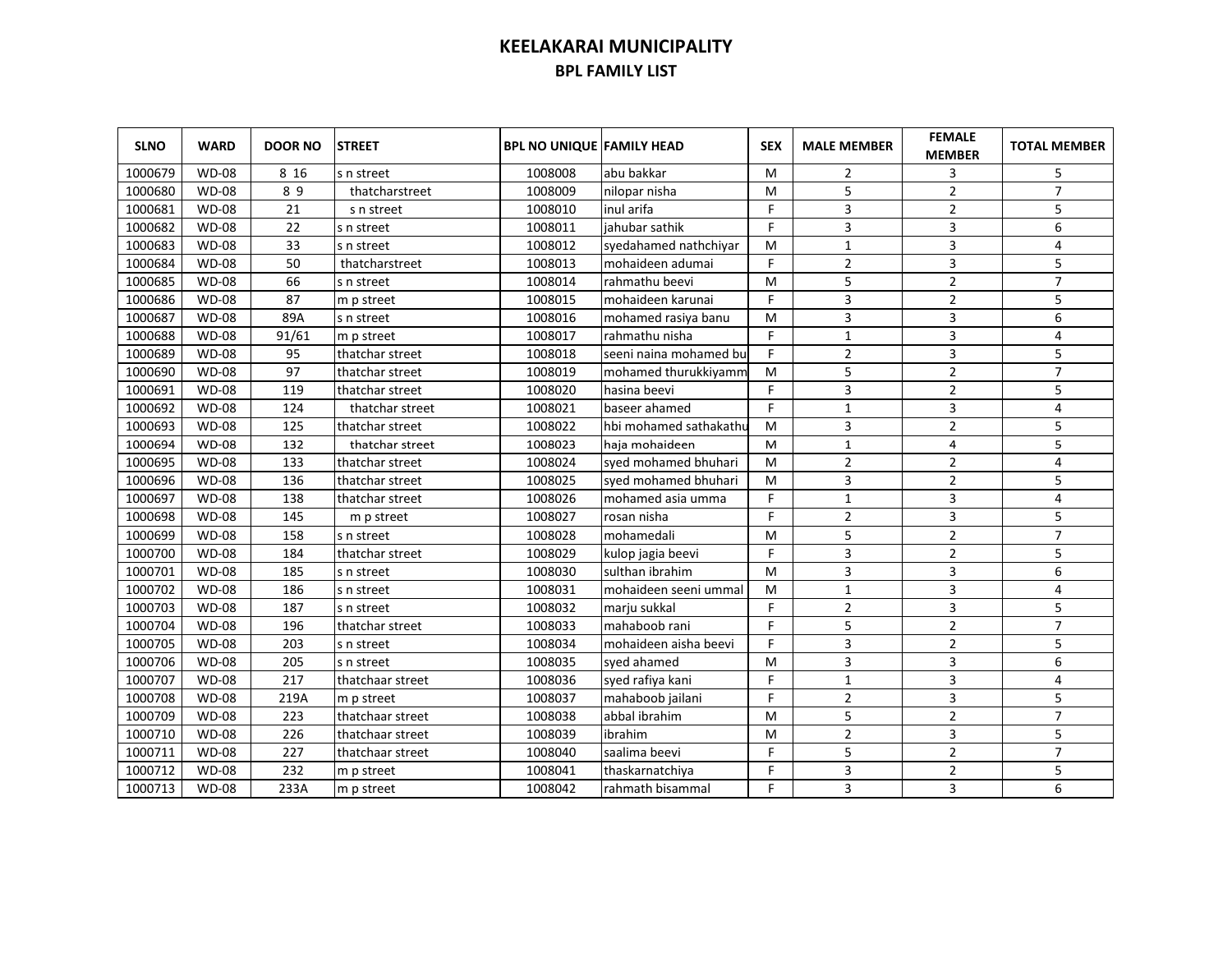| <b>SLNO</b> | <b>WARD</b>  | <b>DOOR NO</b> | <b>STREET</b>      | <b>BPL NO UNIQUE FAMILY HEAD</b> |                        | <b>SEX</b> | <b>MALE MEMBER</b> | <b>FEMALE</b><br><b>MEMBER</b> | <b>TOTAL MEMBER</b> |
|-------------|--------------|----------------|--------------------|----------------------------------|------------------------|------------|--------------------|--------------------------------|---------------------|
| 1000714     | <b>WD-08</b> | 247            | thatchaar street   | 1008043                          | mohamed janarajal umm  | F          | 1                  | 3                              | 4                   |
| 1000715     | <b>WD-08</b> | 249            | thatchaar street   | 1008044                          | hameedha beevi         | F          | $\overline{2}$     | 3                              | 5                   |
| 1000716     | <b>WD-08</b> | 249B           | thatchaar street   | 1008045                          | kurshitha              | F.         | 5                  | $\overline{2}$                 | $\overline{7}$      |
| 1000717     | <b>WD-08</b> | 250            | m p street         | 1008046                          | mohamed beevi          | F          | 3                  | $\overline{2}$                 | 5                   |
| 1000718     | <b>WD-08</b> | 253            | thatchaar street   | 1008047                          | sabiyaummal            | F          | 3                  | 3                              | 6                   |
| 1000719     | <b>WD-08</b> | 258            | thatchaar street   | 1008048                          | salim khan             | м          | $\mathbf{1}$       | 3                              | $\overline{4}$      |
| 1000720     | <b>WD-08</b> | 258A           | thatchaar street   | 1008049                          | navas                  | м          | $\overline{2}$     | 3                              | 5                   |
| 1000721     | <b>WD-08</b> | 261A/258-A     | m p street         | 1008050                          | syed sulthan beevi     | F          | 5                  | $\overline{2}$                 | $\overline{7}$      |
| 1000722     | <b>WD-08</b> | 275            | thatcharstreet     | 1008051                          | syed raviathul ummal   | F          | $\overline{2}$     | 3                              | 5                   |
| 1000723     | <b>WD-08</b> | 11             | o i m street       | 1008052                          | ahamed abdul kadar     | M          | 5                  | $\overline{2}$                 | $\overline{7}$      |
| 1000724     | <b>WD-08</b> | 13             | parathar street    | 1008053                          | mumthai                | F.         | 3                  | $\overline{2}$                 | 5                   |
| 1000725     | <b>WD-08</b> | 10             | parathar street    | 1008054                          | syed ibrahim sha       | M          | 3                  | 3                              | 6                   |
| 1000726     | <b>WD-08</b> | 114            | thachaiar street   | 1008055                          | fathima beevi          | F.         | 4                  | $\overline{2}$                 | 6                   |
| 1000727     | <b>WD-08</b> | 114A           | thachaiar street   | 1008056                          | kamlia beevi           | F          | 3                  | $\mathbf{1}$                   | 4                   |
| 1000728     | <b>WD-06</b> | 39             | thattarstreet      | 1006003                          | selvi                  | F          | $\mathbf{1}$       | $\mathbf{1}$                   | $\overline{2}$      |
| 1000729     | <b>WD-06</b> | 42             | thattarstreet      | 1006004                          | Dhanam                 | M          | $\overline{2}$     |                                | $\overline{2}$      |
| 1000730     | <b>WD-06</b> | 124            | thattar street     | 1006005                          | ramayee ammal          | F          | $\mathbf{1}$       | $\mathbf{1}$                   | $\overline{2}$      |
| 1000731     | <b>WD-06</b> | 417            | v seethakathi road | 1006006                          | chandran               | M          | 3                  | 3                              | 6                   |
| 1000732     | <b>WD-06</b> | 185            | vaniyarstreet      | 1006007                          | selvan                 | M          | 4                  | 3                              | $\overline{7}$      |
| 1000733     | <b>WD-06</b> | 6              | tattan street      | 1006008                          | ananthi                | F          |                    |                                | 0                   |
| 1000734     | <b>WD-06</b> | 40             | vannar street      | 1006009                          | ameertham              | M          | $\overline{2}$     | 2                              | 4                   |
| 1000735     | <b>WD-06</b> | 46             | tattan street      | 1006010                          | alegesan               | M          | 4                  | $\overline{2}$                 | 6                   |
| 1000736     | <b>WD-07</b> | 28             | adaruthan street   | 1007001                          | munath abdul           | M          | $\overline{2}$     | $\mathbf{1}$                   | 3                   |
| 1000737     | <b>WD-07</b> | 83A            | adaruthan street   | 1007002                          | hathika bevi           | F          | $\mathbf{1}$       | 3                              | 4                   |
| 1000738     | <b>WD-07</b> | 85B            | adaruthan street   | 1007003                          | muhamed                | F          | 3                  | 3                              | 6                   |
| 1000739     | <b>WD-07</b> | 11A 3          | adaruthan street   | 1007004                          | mohamed alibeevi       | F          | $\mathbf{1}$       | $\overline{2}$                 | 3                   |
| 1000740     | <b>WD-07</b> | 4              | adaruthan street   | 1007005                          | haja alaudeen          | M          | 3                  | 3                              | 6                   |
| 1000741     | <b>WD-07</b> | 6A             | adaruthan street   | 1007006                          | Imathina beevi         | F          | $\overline{4}$     | 4                              | 8                   |
| 1000742     | <b>WD-07</b> | 6              | adaruthan street   | 1007007                          | mohamed kasim          | M          | 3                  | $\mathbf{1}$                   | 4                   |
| 1000743     | <b>WD-07</b> | 8              | adaruthan street   | 1007008                          | naina mohamed nasim    | F          | 3                  | $\mathbf{1}$                   | 4                   |
| 1000744     | <b>WD-07</b> | 9              | adaruthan street   | 1007009                          | keeni basira beevi     | F          |                    | 3                              | 3                   |
| 1000745     | <b>WD-07</b> | <b>9A</b>      | adaruthan street   | 1007010                          | mohamed sulthana beevi | F          | $\overline{2}$     | 3                              | 5                   |
| 1000746     | <b>WD-07</b> | 10             | adaruthan street   | 1007011                          | nagenthran             | M          | 4                  | $\mathbf{1}$                   | 5                   |
| 1000747     | <b>WD-07</b> | 11             | adaruthan street   | 1007012                          | syed ibrahimsha        | M          | $\mathbf{1}$       | 3                              | 4                   |
| 1000748     | <b>WD-07</b> | 11A            | adaruthan street   | 1007013                          | kadarmeera sahib       | M          | $\overline{2}$     | $\overline{2}$                 | 4                   |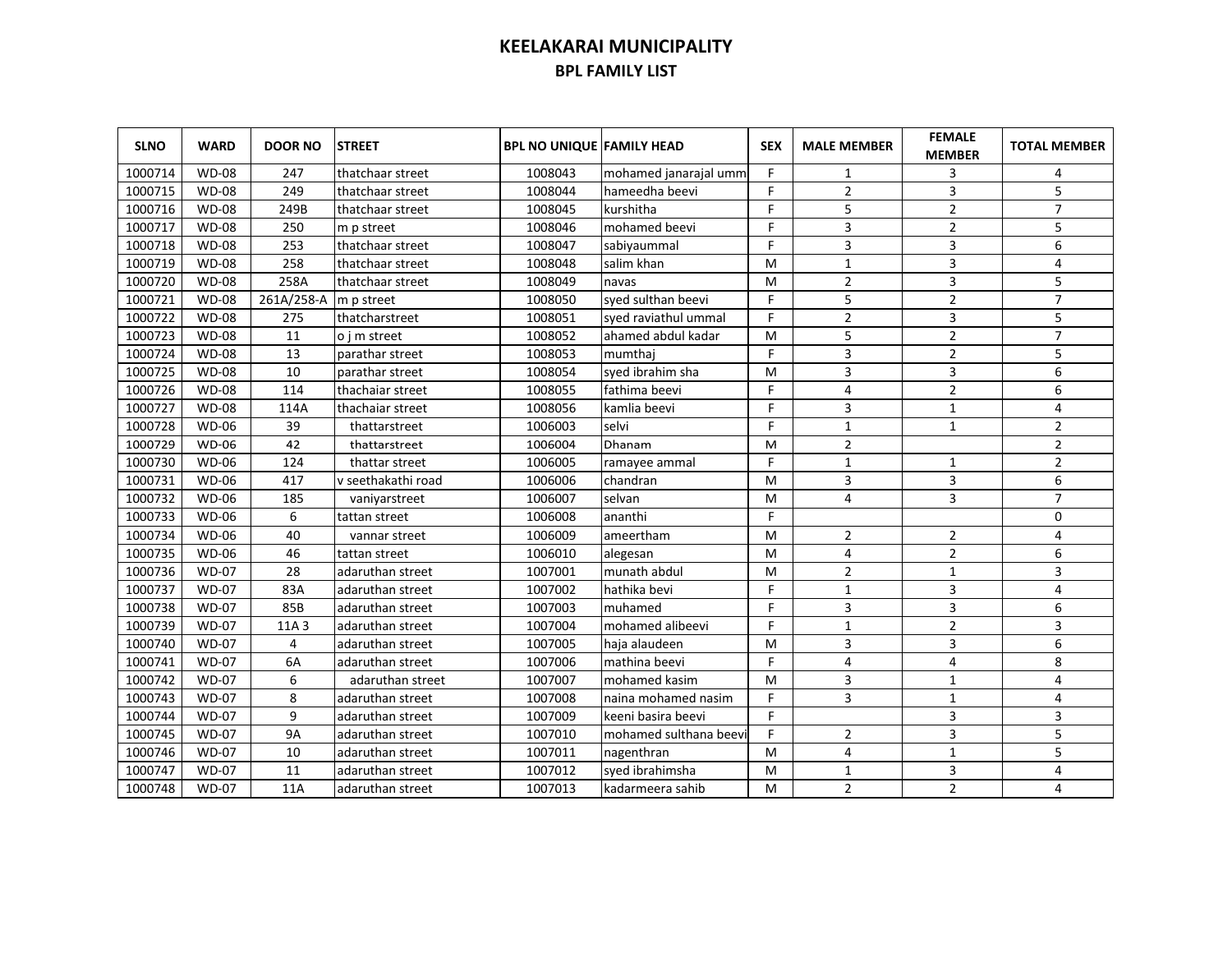| <b>SLNO</b> | <b>WARD</b>  | <b>DOOR NO</b> | <b>STREET</b>                  | <b>BPL NO UNIQUE FAMILY HEAD</b> |                       | <b>SEX</b> | <b>MALE MEMBER</b> | <b>FEMALE</b><br><b>MEMBER</b> | <b>TOTAL MEMBER</b> |
|-------------|--------------|----------------|--------------------------------|----------------------------------|-----------------------|------------|--------------------|--------------------------------|---------------------|
| 1000749     | <b>WD-07</b> | 12A            | adaruthan street               | 1007014                          | sahul hameed          | м          | 2                  |                                | 2                   |
| 1000750     | <b>WD-07</b> | 13             | adaruthan street               | 1007015                          | mohamed kadarali      | м          | 3                  | 3                              | 6                   |
| 1000751     | <b>WD-07</b> | 16             | adaruthan street               | 1007016                          | sakubarnisha          | F          | $\mathbf{1}$       | 3                              | 4                   |
| 1000752     | <b>WD-07</b> | 16             | adaruthan street               | 1007017                          | mohamed gani          | M          | 4                  | 3                              | $\overline{7}$      |
| 1000753     | <b>WD-07</b> | 17             | therku vellalar steert         | 1007018                          | birinas               | M          | $\mathbf{1}$       | $\mathbf 1$                    | $\overline{2}$      |
| 1000754     | <b>WD-07</b> | 17             | therku vellalar steert         | 1007019                          | velayutham            | M          | 3                  |                                | 3                   |
| 1000755     | <b>WD-07</b> | 25             | paniyakara street              | 1007020                          | kadr nisha            | F.         | 3                  | $\overline{2}$                 | 5                   |
| 1000756     | <b>WD-07</b> | 30             | adaruthan street               | 1007021                          | bathusha kani         | M          | 4                  | $\overline{2}$                 | 6                   |
| 1000757     | $WD-07$      | 31A            | adaruthan street               | 1007022                          | habbeb mohamed sathak | M          | 3                  | $\overline{2}$                 | 5                   |
| 1000758     | <b>WD-07</b> | 35             | therku vellalar steert         | 1007023                          | maruthalingam         | M          | $\overline{2}$     | 3                              | 5                   |
| 1000759     | <b>WD-07</b> | 39             | adaruthan street               | 1007024                          | syed ali fathima      | F          | 4                  | 5                              | 9                   |
| 1000760     | <b>WD-07</b> | 42             | adaruthan street               | 1007025                          | mohamed abina ummal   | F.         | $\overline{2}$     | 3                              | 5                   |
| 1000761     | <b>WD-07</b> | 45             | adaruthan street               | 1007026                          | jeylana beevi         | F          | 3                  | 3                              | 6                   |
| 1000762     | <b>WD-07</b> | 46             | o j m street                   | 1007027                          | mohamed meera sahib   | м          | 1                  | 3                              | 4                   |
| 1000763     | <b>WD-07</b> | 56             | thatcharstreet                 | 1007028                          | seku hajiyar          | M          | 3                  | 3                              | 6                   |
| 1000764     | <b>WD-07</b> | 61             | adaruthan street               | 1007029                          | mohamed kasim         | F.         | $\mathbf{1}$       | 3                              | 4                   |
| 1000765     | <b>WD-07</b> | 64A            | adaruthan street               | 1007030                          | lathif nisha          | F          | $\mathbf{1}$       | $\overline{2}$                 | 3                   |
| 1000766     | <b>WD-07</b> | 64             | adaruthan street               | 1007031                          | noorjahan beevi       | F          | 3                  | $\overline{2}$                 | 5                   |
| 1000767     | <b>WD-07</b> | 69             | thatcharstreet                 | 1007032                          | mohamed sar thambi    | M          | $\overline{2}$     | $\mathbf{1}$                   | 3                   |
| 1000768     | <b>WD-07</b> | 69B            | therku vellalar steert         | 1007033                          | nagasuntharam         | M          | $\overline{2}$     | $\mathbf{1}$                   | 3                   |
| 1000769     | <b>WD-07</b> | 70             | chinnathambi ambalam<br>street | 1007034                          | kaleerul jamal        | м          | 3                  | $\overline{2}$                 | 5                   |
| 1000770     | <b>WD-07</b> | 70A            | chinnathambi ambalam<br>street | 1007035                          | hameed ibrahim        | м          | $\overline{2}$     | 3                              | 5                   |
| 1000771     | <b>WD-07</b> | 70B            | adaruthan street               | 1007036                          | unus                  | M          | 3                  | 3                              | 6                   |
| 1000772     | <b>WD-07</b> | 71             | adaruthan street               | 1007037                          | yousuf sulaiha        | F          | $\mathbf{1}$       | $\overline{3}$                 | 4                   |
| 1000773     | <b>WD-07</b> | 71A            | adaruthan street               | 1007038                          | sheik abdul kadar     | M          | 4                  | $\overline{2}$                 | 6                   |
| 1000774     | <b>WD-07</b> | 72             | adaruthan street               | 1007039                          | rani ummal            | F          | $\mathbf{1}$       | 4                              | 5                   |
| 1000775     | <b>WD-07</b> | 74             | adaruthan street               | 1007040                          | jalaudeen             | M          | $\overline{2}$     | 6                              | 8                   |
| 1000776     | <b>WD-07</b> | 78             | adaruthan street               | 1007041                          | baseer ahamed         | M          | 6                  | $\mathbf{1}$                   | $\overline{7}$      |
| 1000777     | <b>WD-07</b> | 79             | adaruthan street               | 1007042                          | seeni syed ammal      | F          | $\mathbf{1}$       | $\overline{2}$                 | 3                   |
| 1000778     | <b>WD-07</b> | 79B            | adaruthan street               | 1007043                          | pallakku ibrahum      | M          | 1                  | $\mathbf{1}$                   | $\overline{2}$      |
| 1000779     | <b>WD-07</b> | 85A            | adaruthan street               | 1007044                          | sheik jalaudeen       | M          | $\overline{2}$     | 3                              | 5                   |
| 1000780     | <b>WD-07</b> | 92             | adaruthan street               | 1007045                          | ahamed jesima         | F          |                    | 3                              | 3                   |
| 1000781     | <b>WD-07</b> | 114            | adaruthan street               | 1007046                          | mohamed abu khan      | M          | 3                  | 3                              | 6                   |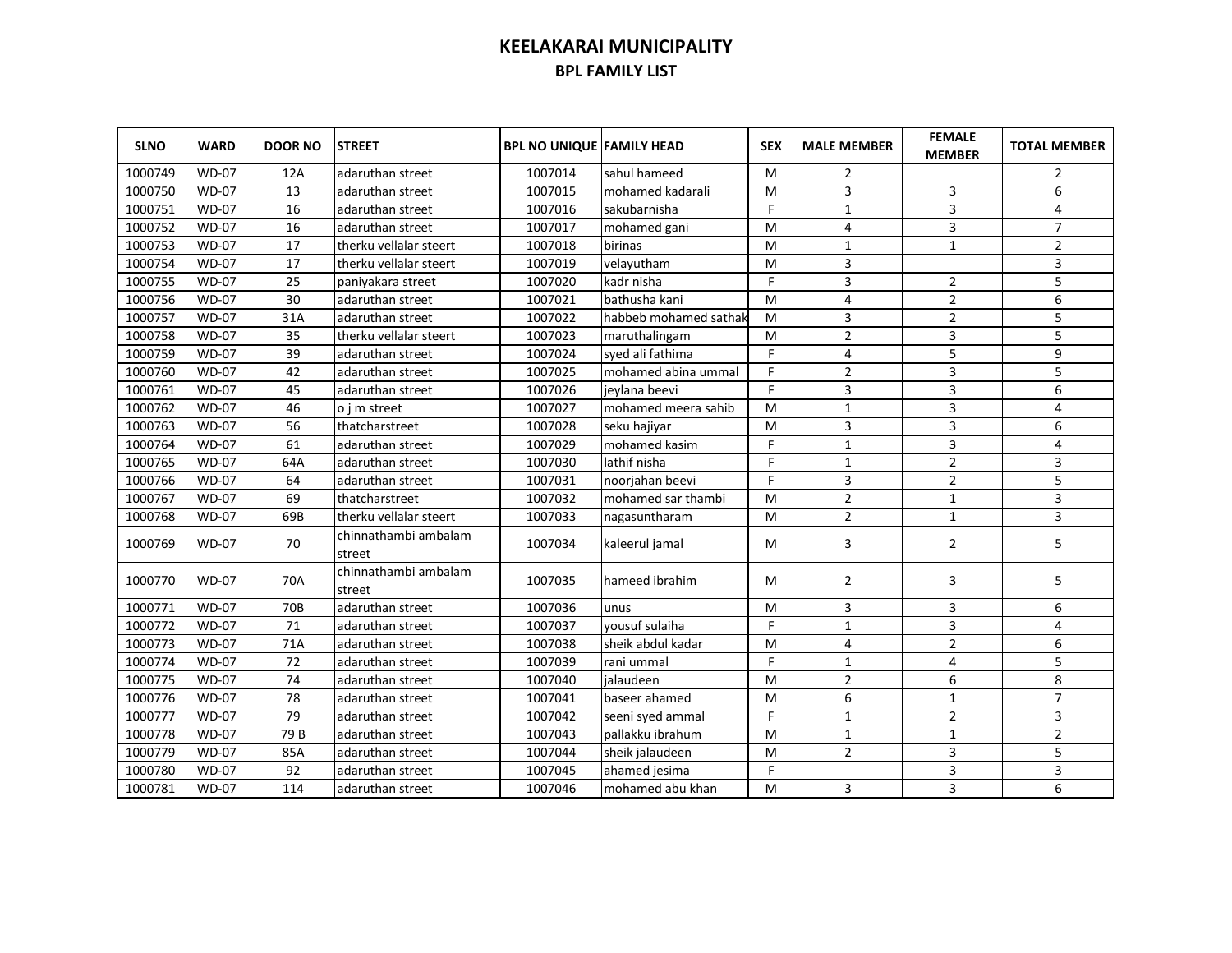| <b>SLNO</b> | <b>WARD</b>  | <b>DOOR NO</b> | <b>STREET</b>              | <b>BPL NO UNIQUE FAMILY HEAD</b> |                       | <b>SEX</b> | <b>MALE MEMBER</b> | <b>FEMALE</b><br><b>MEMBER</b> | <b>TOTAL MEMBER</b> |
|-------------|--------------|----------------|----------------------------|----------------------------------|-----------------------|------------|--------------------|--------------------------------|---------------------|
| 1000782     | <b>WD-07</b> | 6              | adarathan street           | 1007047                          | nasira beevi          | F.         | 3                  | $\overline{2}$                 | 5                   |
| 1000783     | <b>WD-07</b> | 12             | adarathan street           | 1007048                          | Seeni mohamed         | M          | $\overline{2}$     | 3                              | 5                   |
| 1000784     | <b>WD-07</b> | 13             | adarathan street           | 1007049                          | hamitha beevi         | F.         | $\mathbf{1}$       |                                | $\mathbf{1}$        |
| 1000785     | <b>WD-07</b> | 19             | sothu vellarlar street     | 1007050                          | ramanathan            | M          |                    |                                | $\mathbf 0$         |
| 1000786     | <b>WD-07</b> | 21             | sothu vellarlar street     | 1007051                          | kalakodi murugan      | м          |                    | 3                              | 3                   |
| 1000787     | <b>WD-07</b> | 33             | adarathan street           | 1007052                          | sikkanthar            | F.         | 5                  | $\overline{2}$                 | $\overline{7}$      |
| 1000788     | <b>WD-07</b> | 24             | paniyakara street          | 1007053                          | seeni ibrahim         | F.         | $\overline{3}$     | 3                              | 6                   |
| 1000789     | <b>WD-07</b> | 37             | adarathan street           | 1007054                          | mohamed mohaideen     | м          | $\overline{2}$     | $\overline{2}$                 | 4                   |
| 1000790     | <b>WD-07</b> | 41             | adarathan street           | 1007055                          | sugarpan beevi        | м          | $\overline{4}$     | 4                              | 8                   |
| 1000791     | <b>WD-07</b> | 43             | sina thambi ambalam street | 1007056                          | nasar                 | F.         | 3                  | 5                              | 8                   |
| 1000792     | <b>WD-05</b> | 22             | paruthikarastreet          | 1005009                          | jagubar ejainul abten | м          | 3                  | 3                              | 6                   |
| 1000793     | <b>WD-05</b> | 23             | paruthikarastreet          | 1005010                          | mohamed anifa         | м          | 3                  | 1                              | 4                   |
| 1000794     | <b>WD-05</b> | $23-1$         | paruthikarastreet          | 1005011                          | mukaitennisar         | м          | $\mathbf{1}$       | 4                              | 5                   |
| 1000795     | <b>WD-05</b> | $24-1$         | paruthikarastreet          | 1005012                          | sakul hamed           | M          | $\overline{2}$     | $\overline{2}$                 | 4                   |
| 1000796     | $WD-05$      | 25             | paruthikarastreet          | 1005013                          | mohamed ismail        | M          | $\overline{2}$     | 3                              | 5                   |
| 1000797     | <b>WD-05</b> | 27             | paruthikarastreet          | 1005014                          | siti marlima          | Ff         | 4                  | $\overline{2}$                 | 6                   |
| 1000798     | <b>WD-05</b> | 27a            | paruthikarastreet          | 1005015                          | mohamed kasim         | M          | 3                  | $\overline{2}$                 | 5                   |
| 1000799     | <b>WD-05</b> | 29             | paruthikarastreet          | 1005016                          | noormohamed           | M          | $\overline{2}$     | 3                              | 5                   |
| 1000800     | <b>WD-05</b> | 32             | paruthikarastreet          | 1005017                          | thajiten              | м          | 1                  | 1                              | $\overline{2}$      |
| 1000801     | <b>WD-05</b> | 33             | paruthikarastreet          | 1005018                          | iennath beevi         | F          | $\overline{2}$     | $\mathbf{1}$                   | 3                   |
| 1000802     | <b>WD-05</b> | 34             | paruthikarastreet          | 1005019                          | karunaimohamed        | м          | $\mathbf{1}$       | 3                              | 4                   |
| 1000803     | <b>WD-05</b> | 40             | paruthikarastreet          | 1005020                          | sahul hamed umal      | F          | $\mathbf{1}$       | $\mathbf{1}$                   | $\overline{2}$      |
| 1000804     | <b>WD-05</b> | 41             | paruthikarastreet          | 1005021                          | hamed asika           | F          |                    | 3                              | 3                   |
| 1000805     | <b>WD-05</b> | 42             | paruthikarastreet          | 1005022                          | syed ahamed kabir     | M          | 3                  | 3                              | 6                   |
| 1000806     | <b>WD-05</b> | 44             | paruthikarastreet          | 1005023                          | saripa beevi          | F.         | $\overline{2}$     | 3                              | 5                   |
| 1000807     | <b>WD-05</b> | 49             | paruthikarastreet          | 1005024                          | habib mohamedsathaktu | M          | $\overline{2}$     | $\overline{2}$                 | 4                   |
| 1000808     | <b>WD-05</b> | 50             | paruthikarastreet          | 1005025                          | mohamed ibrahim       | M          | $\mathbf{1}$       | $\overline{2}$                 | 3                   |
| 1000809     | <b>WD-05</b> | 51a            | paruthikarastreet          | 1005026                          | ahamed ibrahim        | M          | $\overline{2}$     | $\overline{2}$                 | $\overline{4}$      |
| 1000810     | <b>WD-05</b> | 52a            | paruthikarastreet          | 1005027                          | arifa beevi           | F.         | $\overline{2}$     | 3                              | 5                   |
| 1000811     | <b>WD-05</b> | 5 53a          | paruthikarastreet          | 1005028                          | bathar sikabudeen     | M          | $\overline{2}$     | $\mathbf{1}$                   | 3                   |
| 1000812     | <b>WD-05</b> | $5 - 58$       | paruthikarastreet          | 1005029                          | seeni mohamed         | M          | $\overline{2}$     | 3                              | 5                   |
| 1000813     | <b>WD-05</b> | $60 - 1$       | paruthikarastreet          | 1005030                          | mohamed meeran        | F          | $\mathbf{1}$       | 1                              | $\overline{2}$      |
| 1000814     | <b>WD-05</b> | $60 - 2$       | paruthikarastreet          | 1005031                          | bala ameena           | F          | $\mathbf{1}$       | 3                              | 4                   |
| 1000815     | <b>WD-05</b> | $5 - 60A$      | paruthikarastreet          | 1005032                          | sulthan ibrahim       | F.         | $\overline{2}$     | 3                              | 5                   |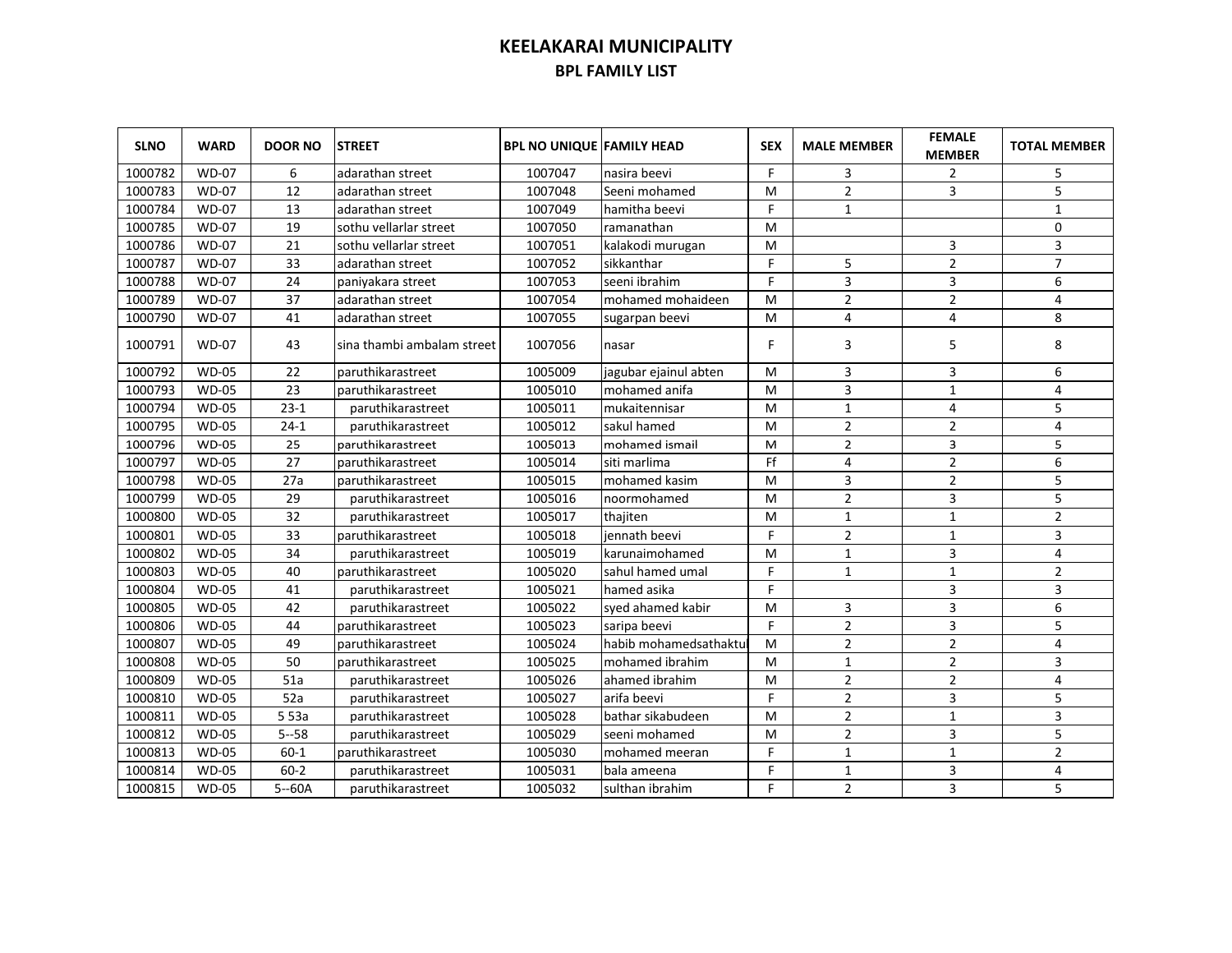| <b>SLNO</b> | <b>WARD</b>  | <b>DOOR NO</b> | <b>STREET</b>      | <b>BPL NO UNIQUE FAMILY HEAD</b> |                       | <b>SEX</b> | <b>MALE MEMBER</b> | <b>FEMALE</b><br><b>MEMBER</b> | <b>TOTAL MEMBER</b> |
|-------------|--------------|----------------|--------------------|----------------------------------|-----------------------|------------|--------------------|--------------------------------|---------------------|
| 1000816     | <b>WD-05</b> | $5 - 64$       | paruthikarastreet  | 1005033                          | Mohammed meera sahibi | M          | 2                  | 2                              | 4                   |
| 1000817     | <b>WD-05</b> | 66             | paruthikarastreet  | 1005034                          | jub khan              | м          | 4                  | 1                              | 5                   |
| 1000818     | <b>WD-05</b> | 67             | paruthikarastreet  | 1005035                          | seku sikkanthar       | м          | 2                  | 2                              | 4                   |
| 1000819     | <b>WD-05</b> | 105            | paruthikarastreet  | 1005036                          | sakubarnisha          | F          | $\overline{2}$     | 3                              | 5                   |
| 1000820     | <b>WD-05</b> | 98             | paruthikarastreet  | 1005037                          | mohamed farook        | M          | 3                  | 3                              | 6                   |
| 1000821     | <b>WD-05</b> | 15             | v seethakathi road | 1005038                          | rajarathinam          | м          | $\mathbf{1}$       | 3                              | 4                   |
| 1000822     | <b>WD-05</b> | 15             | thattar street     | 1005039                          | nagenthran            | м          | $\mathbf{1}$       | $\mathbf{1}$                   | $\overline{2}$      |
| 1000823     | <b>WD-05</b> | 20             | thattar street     | 1005040                          | raja mani             | F          | $\mathbf{1}$       | $\overline{2}$                 | 3                   |
| 1000824     | <b>WD-05</b> | 25             | v seethakathi road | 1005041                          | murugesan             | M          | $\overline{2}$     | 3                              | 5                   |
| 1000825     | <b>WD-05</b> | 34             | vaniyarstreet      | 1005042                          | jeva kumar            | м          | 3                  | 3                              | 6                   |
| 1000826     | <b>WD-05</b> | 35             | thattar street     | 1005043                          | muruganantham         | M          | $\mathbf{1}$       | 3                              | 4                   |
| 1000827     | <b>WD-05</b> | 37             | thattar street     | 1005044                          | lalexandar            | м          | 3                  | $\mathbf{1}$                   | 4                   |
| 1000828     | <b>WD-05</b> | 42             | vaniyarstreet      | 1005045                          | subbulakshmi          | F          | $\mathbf{1}$       | $\overline{2}$                 | 3                   |
| 1000829     | <b>WD-05</b> | 43             | vaniyarstreet      | 1005046                          | sekaran               | м          | $\overline{2}$     | $\overline{2}$                 | 4                   |
| 1000830     | <b>WD-05</b> | 71             | thattar street     | 1005047                          | mari muthu            | м          | 3                  | 4                              | $\overline{7}$      |
| 1000831     | <b>WD-05</b> | 72             | thattar street     | 1005048                          | murugan               | м          | 4                  | $\overline{2}$                 | 6                   |
| 1000832     | <b>WD-05</b> | $\overline{7}$ | paruti kara street | 1005049                          | mohaideen samatha     | M          | 3                  | $\overline{2}$                 | 5                   |
| 1000833     | <b>WD-05</b> | 9              | paruti kara street | 1005050                          | syed asan             | M          | $\overline{2}$     | 3                              | 5                   |
| 1000834     | <b>WD-05</b> | 10             | paruti kara street | 1005051                          | abdul wahab           | M          | 3                  | $\overline{2}$                 | 5                   |
| 1000835     | <b>WD-05</b> | 16             | paruti kara street | 1005052                          | kajar beevi           | M          | $\overline{7}$     | $\overline{2}$                 | 9                   |
| 1000836     | <b>WD-05</b> | 17             | paruti kara street | 1005053                          | sathak ameena         | F          | $\overline{2}$     | 3                              | 5                   |
| 1000837     | <b>WD-05</b> | 35             | paruti kara street | 1005054                          | syed mohamed buhari   | F          | $\overline{2}$     | 3                              | 5                   |
| 1000838     | <b>WD-05</b> | 48             | paruti kara street | 1005055                          | mohamed baish         | M          | 3                  | $\overline{2}$                 | 5                   |
| 1000839     | <b>WD-05</b> | 51             | paruti kara street | 1005056                          | mohamed ibrahim       | M          | 3                  | $\overline{2}$                 | 5                   |
| 1000840     | <b>WD-05</b> | 61             | paruti kara street | 1005057                          | mohamed usain parook  | M          | $\overline{2}$     | 3                              | 5                   |
| 1000841     | <b>WD-05</b> | 62             | paruti kara street | 1005058                          | syed noorul ameen     | M          | $\mathbf{1}$       | 3                              | 4                   |
| 1000842     | <b>WD-05</b> | 63             | paruti kara street | 1005059                          | nagula kani           | M          | $\overline{2}$     | 3                              | 5                   |
| 1000843     | <b>WD-05</b> | 69             | paruti kara street | 1005060                          | Irahmathula sahib     | M          | 5                  | $\overline{2}$                 | $\overline{7}$      |
| 1000844     | <b>WD-05</b> | 72             | paruti kara street | 1005061                          | moula mohaideen       | M          | 3                  | 3                              | 6                   |
| 1000845     | <b>WD-05</b> | 73             | paruti kara street | 1005062                          | syed samsudeen        | M          | $\overline{2}$     | $\overline{2}$                 | 4                   |
| 1000846     | <b>WD-05</b> | 74             | paruti kara street | 1005063                          | syed mohamed          | M          | 4                  | 4                              | 8                   |
| 1000847     | <b>WD-05</b> | 77             | paruti kara street | 1005064                          | noorul jab            | M          | 3                  | 5                              | 8                   |
| 1000848     | <b>WD-05</b> | 113            | paruti kara street | 1005065                          | jahubar sathik        | M          | 1                  | $\mathbf{1}$                   | $\overline{2}$      |
| 1000849     | <b>WD-05</b> | 119            | paruti kara street | 1005066                          | syed abuthahir        | M          | 4                  | $\overline{2}$                 | 6                   |
| 1000850     | <b>WD-05</b> | 120            | paruti kara street | 1005067                          | abdul samti           | м          | 3                  | 1                              | 4                   |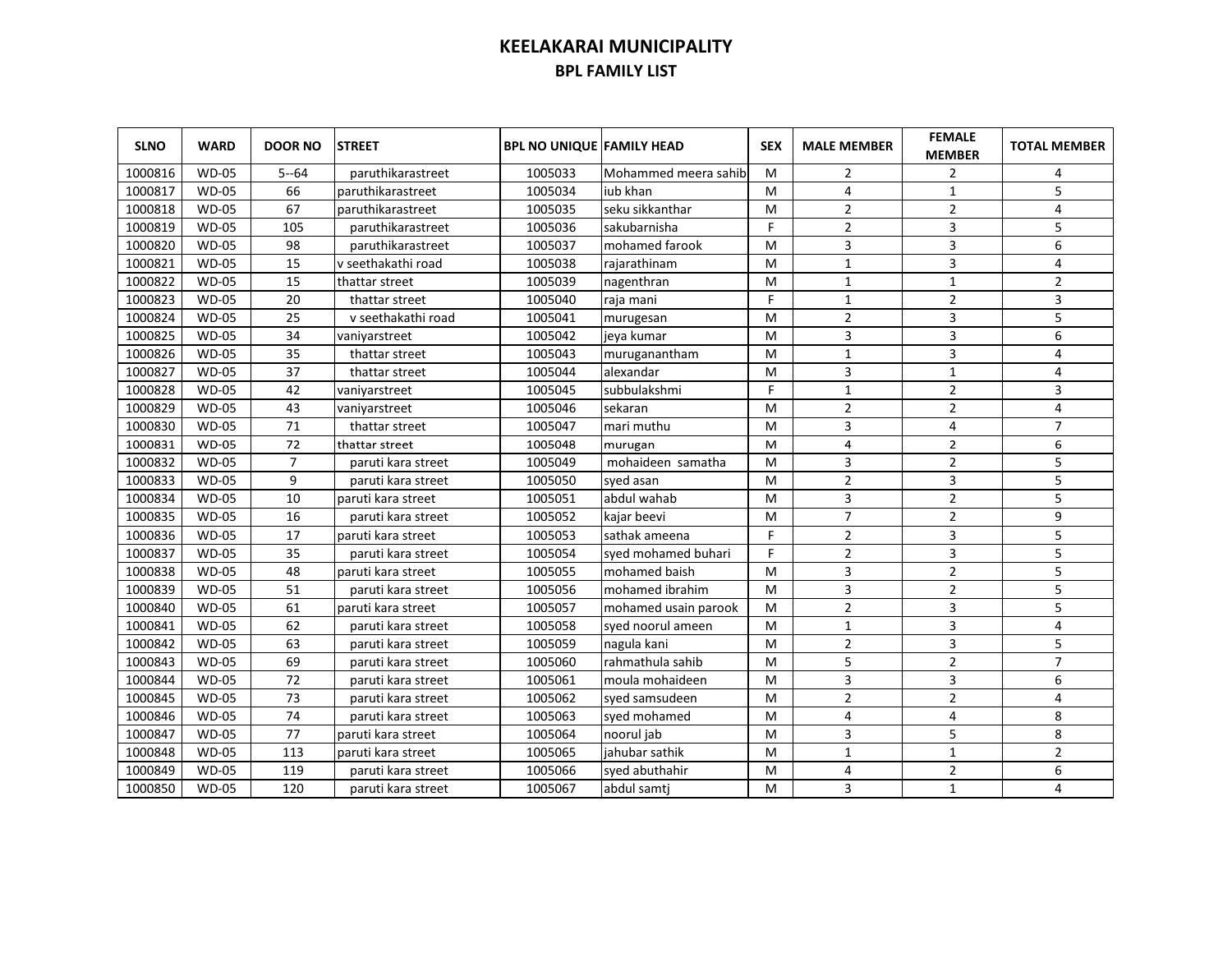| <b>SLNO</b> | <b>WARD</b>  | <b>DOOR NO</b> | <b>STREET</b>      | <b>BPL NO UNIQUE FAMILY HEAD</b> |                        | <b>SEX</b> | <b>MALE MEMBER</b> | <b>FEMALE</b><br><b>MEMBER</b> | <b>TOTAL MEMBER</b> |
|-------------|--------------|----------------|--------------------|----------------------------------|------------------------|------------|--------------------|--------------------------------|---------------------|
| 1000851     | <b>WD-05</b> | 125            | paruti kara street | 1005068                          | sulthan                | м          | 5                  | 1                              | 6                   |
| 1000852     | <b>WD-05</b> | 72B            | paruti kara street | 1005069                          | mohamed ibrahim umma   | F.         | $\mathbf{1}$       | $\overline{2}$                 | 3                   |
| 1000853     | <b>WD-06</b> | 25             | thattarstreet      | 1006001                          | andha valli            | F          | $\overline{2}$     | 5                              | $\overline{7}$      |
| 1000854     | <b>WD-06</b> | 38             | thattarstreet      | 1006002                          | gobal                  | M          | 3                  | 4                              | $\overline{7}$      |
| 1000855     | <b>WD-03</b> | 23             | new killaku street | 1003075                          | balu                   | M          | $\overline{2}$     | 5                              | $\overline{7}$      |
| 1000856     | <b>WD-03</b> | 13B            | new killaku street | 1003076                          | ahamed rafiya          | F          | $\mathbf{1}$       | 4                              | 5                   |
| 1000857     | <b>WD-03</b> | 37B            | new killaku street | 1003077                          | rajasekaran            | м          | $\overline{2}$     | $\mathbf{1}$                   | 3                   |
| 1000858     | <b>WD-03</b> | 36C            | new killaku street | 1003078                          | syed sathik            | м          | 5                  | $\overline{2}$                 | $\overline{7}$      |
| 1000859     | <b>WD-03</b> | 29A            | new killaku street | 1003079                          | muthunatchivar         | F          | 3                  | 3                              | 6                   |
| 1000860     | <b>WD-03</b> | 33             | new killaku street | 1003080                          | mariyam beevi          | F          | $\overline{2}$     | $\mathbf{1}$                   | 3                   |
| 1000861     | <b>WD-03</b> | 50             | new killaku street | 1003081                          | lanwarsha              | M          | $\overline{2}$     | $\overline{2}$                 | 4                   |
| 1000862     | <b>WD-03</b> | 197            | new killaku street | 1003082                          | mansoortheen           | м          | $\overline{2}$     | 5                              | $\overline{7}$      |
| 1000863     | <b>WD-03</b> | 36             | new killaku street | 1003083                          | syed mohamed           | M          | 3                  | $\overline{2}$                 | 5                   |
| 1000864     | <b>WD-03</b> | 178            | new killaku street | 1003084                          | syed sulaiha beevi'    | F          |                    |                                | $\mathbf 0$         |
| 1000865     | <b>WD-03</b> | $\mathbf{1}$   | new killaku street | 1003085                          | mohamed kasim          | M          | 4                  | 4                              | 8                   |
| 1000866     | <b>WD-03</b> | 46             | new killaku street | 1003086                          | inul ibrahim           | M          | 4                  | 3                              | $\overline{7}$      |
| 1000867     | <b>WD-03</b> | 43             | new killaku street | 1003087                          | rasina beevi           | F          | $\overline{2}$     | 3                              | 5                   |
| 1000868     | <b>WD-03</b> | 15             | new killaku street | 1003088                          | sheik sathak thambi    | м          | $\mathbf{1}$       | 4                              | 5                   |
| 1000869     | $WD-03$      | 41             | new killaku street | 1003089                          | sulthan syed karunai   | M          | $\overline{2}$     | $\mathbf{1}$                   | 3                   |
| 1000870     | <b>WD-03</b> | 30             | new killaku street | 1003090                          | noorul kithaya         | F          | 3                  | 4                              | $\overline{7}$      |
| 1000871     | $WD-03$      | <b>7A</b>      | new killaku street | 1003091                          | sethu sikkanthar beevi | M          | 3                  | 3                              | 6                   |
| 1000872     | <b>WD-03</b> | 11             | new killaku street | 1003092                          | ahamed ibrahim         | F.         | $\overline{2}$     | $\mathbf{1}$                   | 3                   |
| 1000873     | <b>WD-03</b> | 13A            | new killaku street | 1003093                          | habebathul hajitha     | M          | $\overline{2}$     | $\overline{2}$                 | 4                   |
| 1000874     | WD-03        | 15B            | new killaku street | 1003094                          | syed ali fathima       | F          | $\overline{2}$     | 5                              | $\overline{7}$      |
| 1000875     | <b>WD-03</b> | 13B            | new killaku street | 1003095                          | syed rabiya ummal      | F          | $\overline{2}$     | 5                              | $\overline{7}$      |
| 1000876     | WD-03        | 30             | new killaku street | 1003096                          | noorul kithaya         | F          |                    |                                | $\mathbf 0$         |
| 1000877     | <b>WD-03</b> | <b>7A</b>      | new killaku street | 1003097                          | sethu sikkanthar beevi | M          | 5                  | 3                              | 8                   |
| 1000878     | WD-03        | 11             | new killaku street | 1003098                          | ahamed ibrahim         | F          |                    | 3                              | 3                   |
| 1000879     | WD-03        | 13A            | new killaku street | 1003099                          | habebathul hajitha     | M          | $\mathbf{1}$       | 4                              | 5                   |
| 1000880     | <b>WD-03</b> | 15B            | new killaku street | 1003100                          | syed ali fathima       | F          | $\overline{2}$     | $\mathbf{1}$                   | 3                   |
| 1000881     | <b>WD-03</b> | 13B            | new killaku street | 1003101                          | syed rabiya ummal      | F          | 5                  | $\overline{2}$                 | $\overline{7}$      |
| 1000882     | <b>WD-03</b> | 255            | new killaku street | 1003102                          | velusamuy              | M          | 6                  | 4                              | 10                  |
| 1000883     | <b>WD-03</b> | 402A           | new killaku street | 1003103                          | nagarajan              | M          | $\overline{2}$     | $\mathbf{1}$                   | 3                   |
| 1000884     | <b>WD-03</b> | 561            | new killaku street | 1003104                          | thangaraju             | M          | 2                  | $\overline{2}$                 | 4                   |
| 1000885     | <b>WD-04</b> | 57/45          | east street        | 1004001                          | <b>SAHUL HAMEED</b>    | M          | $\overline{2}$     | 4                              | 6                   |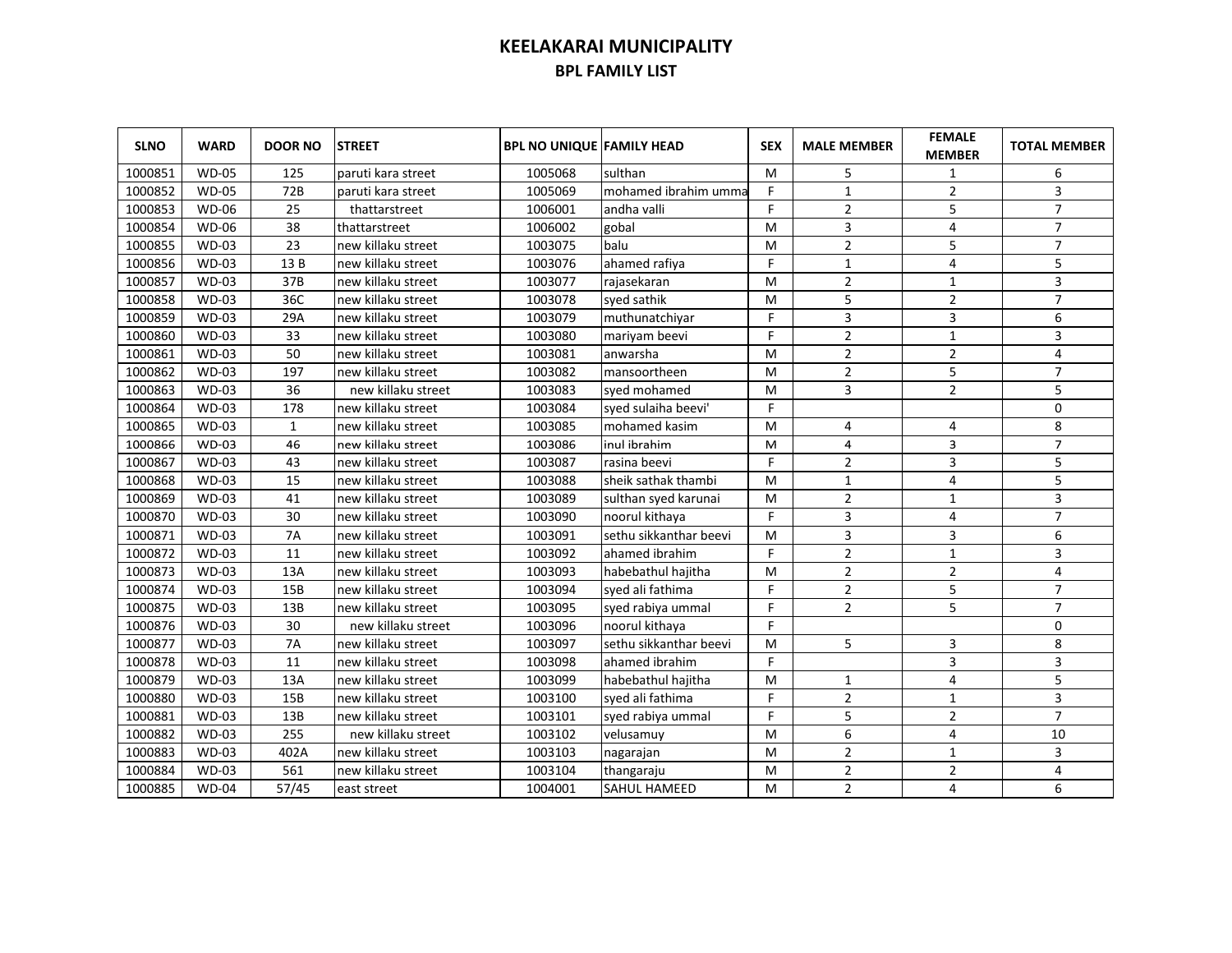| <b>SLNO</b> | <b>WARD</b>  | <b>DOOR NO</b> | <b>STREET</b>     | <b>BPL NO UNIQUE FAMILY HEAD</b> |                        | <b>SEX</b> | <b>MALE MEMBER</b>      | <b>FEMALE</b><br><b>MEMBER</b> | <b>TOTAL MEMBER</b>     |
|-------------|--------------|----------------|-------------------|----------------------------------|------------------------|------------|-------------------------|--------------------------------|-------------------------|
| 1000886     | <b>WD-04</b> | 4              | east street       | 1004002                          | abdul jakkar           | M          | 1                       | $\overline{2}$                 | 3                       |
| 1000887     | $WD-04$      | $\overline{7}$ | east street       | 1004003                          | ajisha begam           | F.         | 3                       | $\overline{2}$                 | 5                       |
| 1000888     | $WD-04$      | 13             | east street       | 1004004                          | jagithu aishabevi      | F.         | $\overline{2}$          | 3                              | 5                       |
| 1000889     | <b>WD-04</b> | 19             | east street       | 1004005                          | Syed Ali Fathima       | м          | $\overline{2}$          | $\mathbf{1}$                   | $\overline{3}$          |
| 1000890     | $WD-04$      | 20             | east street       | 1004006                          | syed padhurunisha      | F.         | $\mathbf{1}$            | $\mathbf{1}$                   | $\overline{2}$          |
| 1000891     | $WD-04$      | 41             | east nadar street | 1004007                          | kamila banu            | м          | 4                       | $\mathbf{1}$                   | 5                       |
| 1000892     | $WD-04$      | 41A            | east nadar street | 1004008                          | fasira bevi            | F.         | $\mathbf 2$             | $\overline{2}$                 | $\overline{\mathbf{4}}$ |
| 1000893     | $WD-04$      | 41B            | east nadar street | 1004009                          | mumtaj begam           | F.         | $\mathbf 2$             | 3                              | 5                       |
| 1000894     | $WD-04$      | 71A            | east nadar street | 1004010                          | seenisubaieer          | M          | $\overline{3}$          | 3                              | $\sqrt{6}$              |
| 1000895     | $WD-04$      | 73             | east nadar street | 1004011                          | sagubar asia           | F.         | $\overline{4}$          | $\mathbf{1}$                   | 5                       |
| 1000896     | $WD-04$      | 73A            | east nadar street | 1004012                          | sved hamithu           | M          | $\overline{2}$          | $\overline{2}$                 | $\overline{4}$          |
| 1000897     | $WD-04$      | 75A            | east nadar street | 1004013                          | mohamed yasim          | M          | $\overline{2}$          | 3                              | 5                       |
| 1000898     | <b>WD-04</b> | 756A-1         | east nadar street | 1004014                          | rahamathulla           | M          | 4                       | $\mathbf{1}$                   | 5                       |
| 1000899     | <b>WD-04</b> | 75A2           | east nadar street | 1004015                          | Kamila beevi           | F.         | $\overline{2}$          | $\overline{2}$                 | $\overline{4}$          |
| 1000900     | <b>WD-04</b> | 75B            | east nadar street | 1004016                          | fasir ahamed           | M          | $\overline{2}$          | 3                              | 5                       |
| 1000901     | <b>WD-04</b> | 142            | east nadar street | 1004017                          | Ayisathu nooria        | F.         | $\overline{\mathbf{3}}$ | 3                              | $\boldsymbol{6}$        |
| 1000902     | $WD-04$      | 142 1A         | east nadar street | 1004018                          | abdul hakem            | M          | $\overline{2}$          | $\mathbf{1}$                   | $\overline{3}$          |
| 1000903     | <b>WD-04</b> | 142 CD         | east nadar street | 1004019                          | haidhar ali            | M          | $\mathbf{1}$            | 3                              | $\overline{4}$          |
| 1000904     | <b>WD-04</b> | 177            | east nadar street | 1004020                          | muhaideen abdul kathar | M          | $\overline{2}$          | $\overline{2}$                 | $\overline{4}$          |
| 1000905     | <b>WD-04</b> | 205            | east nadar street | 1004021                          | jinath uma             | F.         | $\mathbf{1}$            | $\overline{2}$                 | $\overline{3}$          |
| 1000906     | <b>WD-04</b> | 206            | east nadar street | 1004022                          | sahul hamidhu          | M          |                         |                                | $\mathbf 0$             |
| 1000907     | <b>WD-04</b> | 208            | east nadar street | 1004023                          | <b>Syed Amanullah</b>  | F.         | 4                       | $\mathbf{1}$                   | 5                       |
| 1000908     | <b>WD-04</b> | 211            | east nadar street | 1004024                          | hashi sajidha          | F.         | 3                       | $\overline{2}$                 | 5                       |
| 1000909     | <b>WD-04</b> | 212            | east nadar street | 1004025                          | mohaideen abdul        | M          | $1\,$                   | 3                              | $\overline{\mathbf{4}}$ |
| 1000910     | <b>WD-05</b> | 4              | paruthikarastreet | 1005001                          | mohamed umma           | F.         | $\overline{2}$          | $\overline{2}$                 | $\overline{4}$          |
| 1000911     | <b>WD-05</b> | 6              | paruthikarastreet | 1005002                          | mohamed pathima        | F.         | $\overline{4}$          | 3                              | $\overline{7}$          |
| 1000912     | <b>WD-05</b> | 8              | paruthikarastreet | 1005003                          | ysup sahibu            | M          | $\mathbf{1}$            | $\overline{2}$                 | 3                       |
| 1000913     | <b>WD-05</b> | 11             | paruthikarastreet | 1005004                          | abdul kani             | M          | 4                       | 3                              | $\overline{7}$          |
| 1000914     | <b>WD-05</b> | 14             | paruthikarastreet | 1005005                          | hamitha beevi          | F          | 5                       | $\overline{4}$                 | 9                       |
| 1000915     | <b>WD-05</b> | 15             | paruthikarastreet | 1005006                          | mohamedrabikan         | M          | $\mathbf{1}$            | $\overline{2}$                 | 3                       |
| 1000916     | <b>WD-05</b> | 16A            | paruthikarastreet | 1005007                          | jeyelani beevi         | F.         | 3                       | $\mathbf 1$                    | 4                       |
| 1000917     | <b>WD-05</b> | 20             | paruthikarastreet | 1005008                          | alipuhari              | M          | $\mathbf{1}$            | $\overline{2}$                 | 3                       |
| 1000918     | <b>WD-03</b> | 78             | Minavarkupam      | 1003011                          | muthumanian            | M          | $\overline{2}$          | $\mathbf 2$                    | $\overline{\mathbf{4}}$ |
| 1000919     | <b>WD-03</b> | 80             | Minavarkupam      | 1003012                          | muthuumaiyan           | M          | $\mathbf 2$             | $\mathbf 2$                    | $\overline{4}$          |
| 1000920     | <b>WD-03</b> | 81             | pethari theru     | 1003013                          | selvaraj               | M          | $\overline{2}$          | $\mathbf{1}$                   | 3                       |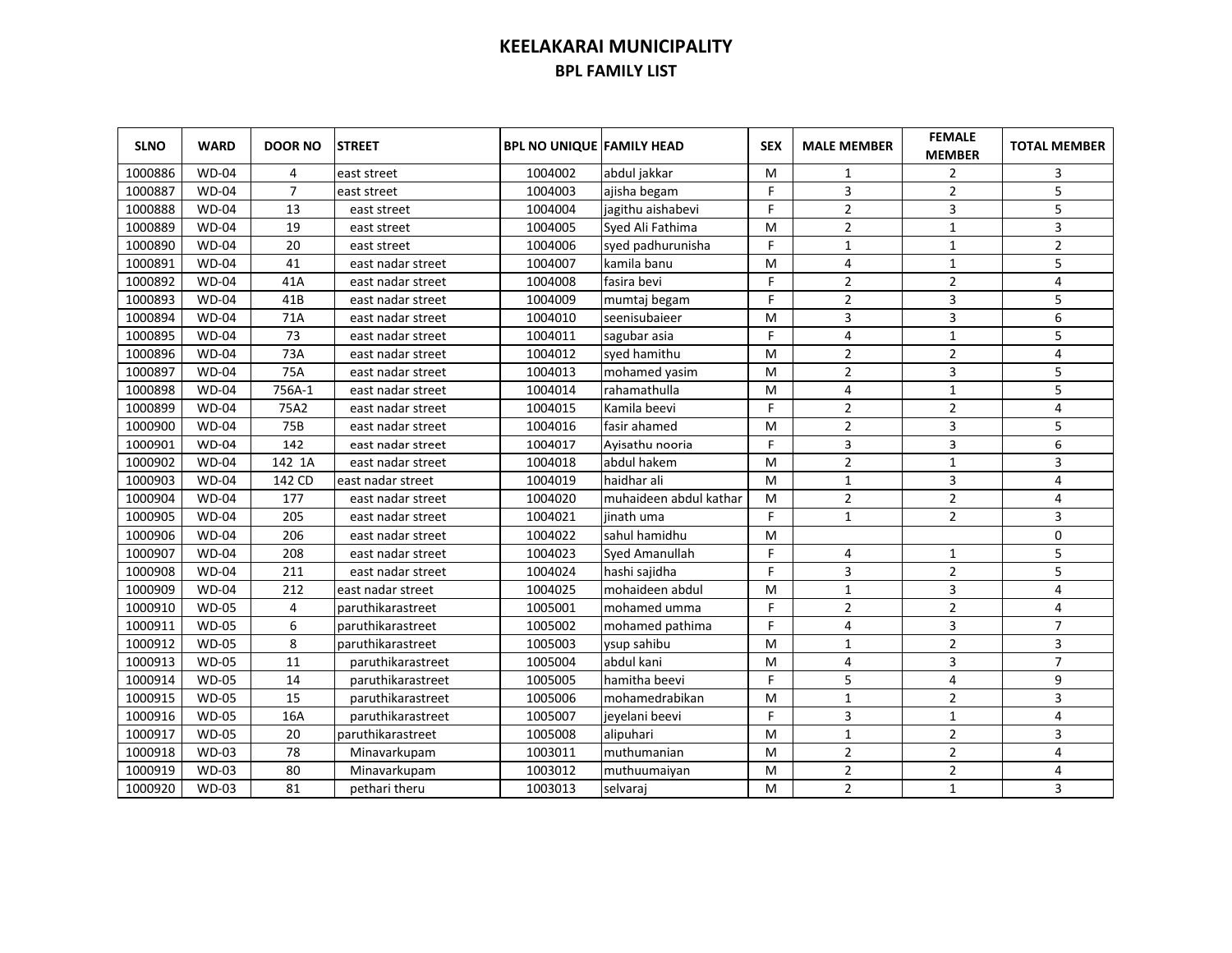| <b>SLNO</b> | <b>WARD</b>  | <b>DOOR NO</b> | <b>STREET</b>      | <b>BPL NO UNIQUE FAMILY HEAD</b> |                    | <b>SEX</b> | <b>MALE MEMBER</b> | <b>FEMALE</b><br><b>MEMBER</b> | <b>TOTAL MEMBER</b> |
|-------------|--------------|----------------|--------------------|----------------------------------|--------------------|------------|--------------------|--------------------------------|---------------------|
| 1000921     | <b>WD-03</b> | 87             | pethari theru      | 1003014                          | mukkammal          | F.         | 3                  | $\overline{2}$                 | 5                   |
| 1000922     | <b>WD-03</b> | 89             | Minavarkupam       | 1003015                          | kuppamuthu         | M          | $\overline{2}$     | $\mathbf{1}$                   | 3                   |
| 1000923     | <b>WD-03</b> | 89             | petharistreet      | 1003016                          | muthumuniyandi     | м          | $\mathbf{1}$       | $\mathbf{1}$                   | $\overline{2}$      |
| 1000924     | <b>WD-03</b> | 90             | pethari street     | 1003017                          | rakay              | F.         | 3                  | 5                              | 8                   |
| 1000925     | <b>WD-03</b> | 95             | pethari street     | 1003018                          | vijenran           | M          | 4                  | $\overline{2}$                 | 6                   |
| 1000926     | <b>WD-03</b> | 97-69          | pethari street     | 1003019                          | uamiyar            | F          | $\mathbf{1}$       | $\mathbf 1$                    | $\mathbf 2$         |
| 1000927     | <b>WD-03</b> | 101            | pethari street     | 1003020                          | Muniyasamy         | м          | $\overline{2}$     | $\overline{2}$                 | 4                   |
| 1000928     | <b>WD-03</b> | 141            | pethari street     | 1003021                          | vasmin             | F          | 3                  | 4                              | $\overline{7}$      |
| 1000929     | <b>WD-03</b> | 38             | Minavarkupam       | 1003022                          | seeni              | M          | 6                  |                                | 6                   |
| 1000930     | <b>WD-03</b> | 41             | Minavarkupam       | 1003023                          | marimuthu          | M          | 3                  | $\mathbf{1}$                   | 4                   |
| 1000931     | <b>WD-03</b> | 68A            | Minavarkupam       | 1003024                          | muthu              | M          | 3                  | $\mathbf{1}$                   | 4                   |
| 1000932     | <b>WD-03</b> | 69             | Minavarkupam       | 1003025                          | kuppamuthu         | м          | 4                  | $\mathbf{1}$                   | 5                   |
| 1000933     | <b>WD-03</b> | 69A            | Minavarkupam       | 1003026                          | mohaideen          | M          | $\overline{2}$     | $\mathbf{1}$                   | 3                   |
| 1000934     | <b>WD-03</b> | 69E            | Minavarkupam       | 1003027                          | thangaraj          | M          | 3                  | $\overline{2}$                 | 5                   |
| 1000935     | <b>WD-03</b> | 69G            | Minavarkupam       | 1003028                          | muthuammal         | F.         | 4                  | $\overline{2}$                 | 6                   |
| 1000936     | WD-03        | 70A            | Minavarkupam       | 1003029                          | ramakrishnan       | M          | $\overline{2}$     | 5                              | $\overline{7}$      |
| 1000937     | WD-03        | 74             | Minavarkupam       | 1003030                          | muthukkarupan      | M          | $\overline{2}$     | $\overline{2}$                 | 4                   |
| 1000938     | <b>WD-03</b> | 75             | Minavarkupam       | 1003031                          | bhullani           | м          | $\overline{2}$     | $\mathbf{1}$                   | 3                   |
| 1000939     | $WD-03$      | 77             | Minavarkupam       | 1003032                          | muniyasamy         | M          |                    | $\mathbf{1}$                   | 1                   |
| 1000940     | <b>WD-03</b> | 79             | Minavarkupam       | 1003033                          | ramasamy           | M          | $\mathbf{1}$       | $\overline{2}$                 | 3                   |
| 1000941     | $WD-03$      | 79             | Minavarkupam       | 1003034                          | raiu               | M          | $\overline{2}$     | $\overline{2}$                 | 4                   |
| 1000942     | $WD-03$      | 85             | pethari street     | 1003035                          | muniyasamy         | M          | $\mathbf{1}$       | $\overline{2}$                 | 3                   |
| 1000943     | <b>WD-03</b> | 96             | pethari street     | 1003036                          | palsamy            | M          | $\overline{2}$     | $\mathbf{1}$                   | 3                   |
| 1000944     | <b>WD-03</b> | 100            | Minavarkupam       | 1003037                          | phusaya            | M          | 4                  |                                | 4                   |
| 1000945     | <b>WD-03</b> | 101            | pethari street     | 1003038                          | muthuraman         | M          | 4                  | $\overline{2}$                 | 6                   |
| 1000946     | <b>WD-03</b> | 104            | Minavarkupam       | 1003039                          | kalanjiam          | M          | $\overline{4}$     | $\overline{2}$                 | 6                   |
| 1000947     | <b>WD-03</b> | 59             | Minavarkupam       | 1003040                          | mohamed anifa      | M          | 3                  | 3                              | 6                   |
| 1000948     | <b>WD-03</b> | 41B            | menaver kuppam     | 1003041                          | veda muthu         | M          |                    | $\overline{2}$                 | $\overline{2}$      |
| 1000949     | WD-03        | 46             | menaver kuppam     | 1003042                          | ramasamy           | M          | $\mathbf{1}$       |                                | $\mathbf{1}$        |
| 1000950     | <b>WD-03</b> | 47             | menaver kuppam     | 1003043                          | sadayandci         | M          | $\mathbf{1}$       | $\overline{2}$                 | 3                   |
| 1000951     | $WD-03$      | 48             | menaver kuppam     | 1003044                          | labdul kani        | M          | $\overline{2}$     | $\overline{2}$                 | 4                   |
| 1000952     | <b>WD-03</b> | 76             | menaver kuppam     | 1003045                          | tharakudiyar       | M          |                    | 2                              | $\overline{2}$      |
| 1000953     | <b>WD-03</b> | 101            | pathairi street    | 1003046                          | thasnevoos         | M          | $\overline{2}$     | 3                              | 5                   |
| 1000954     | <b>WD-03</b> | 237            | new killaku street | 1003047                          | kani naina mohamed | M          | 5                  | $\overline{2}$                 | $\overline{7}$      |
| 1000955     | <b>WD-03</b> | 239            | new killaku street | 1003048                          | maithuoon beevi    | F          | $\mathbf{1}$       | 4                              | 5                   |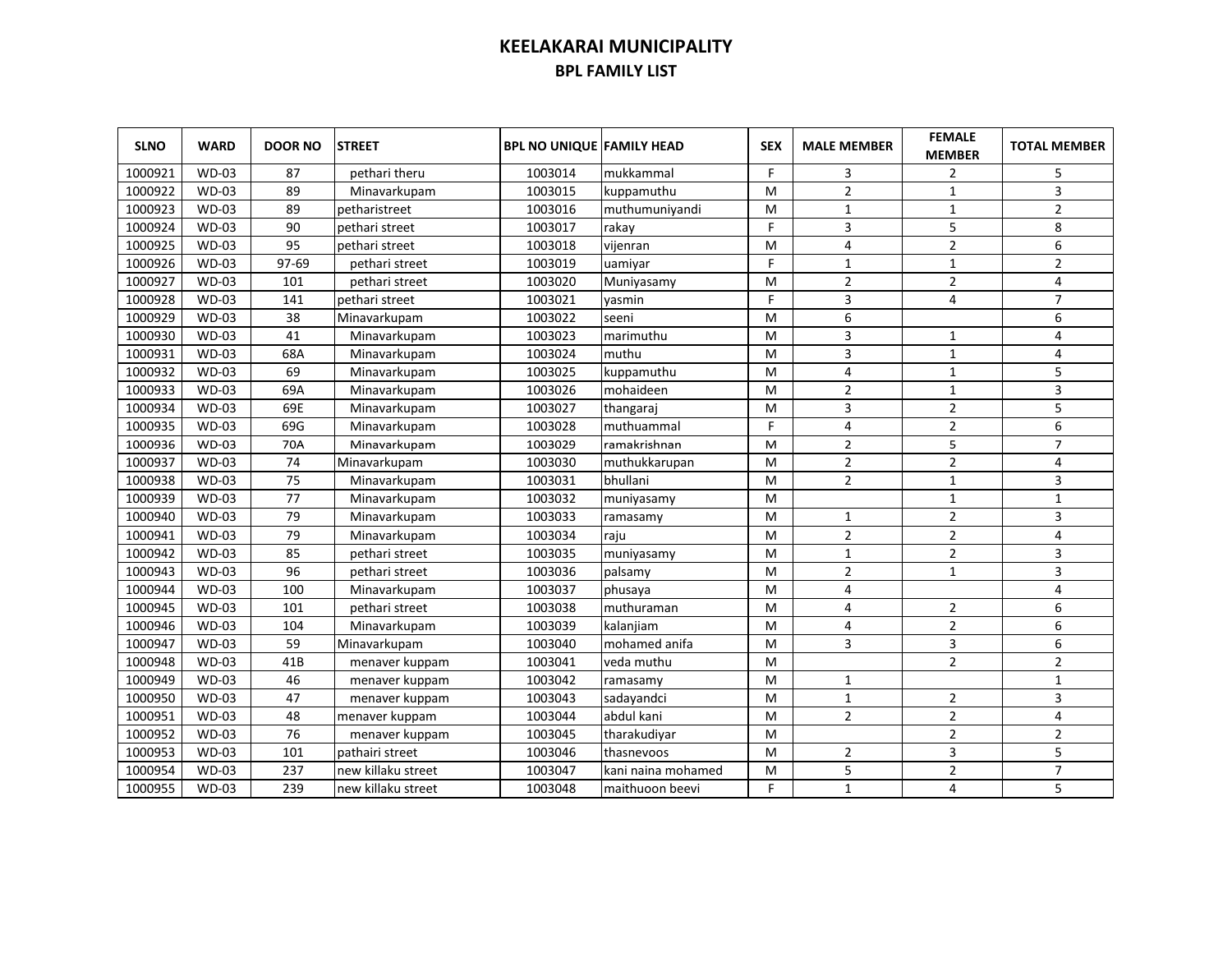| <b>SLNO</b> | <b>WARD</b>  | <b>DOOR NO</b> | <b>STREET</b>      | <b>BPL NO UNIQUE FAMILY HEAD</b> |                    | <b>SEX</b> | <b>MALE MEMBER</b> | <b>FEMALE</b><br><b>MEMBER</b> | <b>TOTAL MEMBER</b> |
|-------------|--------------|----------------|--------------------|----------------------------------|--------------------|------------|--------------------|--------------------------------|---------------------|
| 1000956     | <b>WD-03</b> | 260            | new killaku street | 1003049                          | abdul asis         | м          | $\overline{2}$     | 4                              | 6                   |
| 1000957     | <b>WD-03</b> | 261            | new killaku street | 1003050                          | mankujan beevi     | F          | 3                  | 5                              | 8                   |
| 1000958     | <b>WD-03</b> | 280            | new killaku street | 1003051                          | sulthan ibrahim    | M          | 5                  | $\overline{2}$                 | $\overline{7}$      |
| 1000959     | <b>WD-03</b> | 375            | new killaku street | 1003052                          | nagendran          | M          | 4                  | 3                              | $\overline{7}$      |
| 1000960     | <b>WD-03</b> | 39             | new killaku street | 1003053                          | balasubramanian    | м          | $\overline{2}$     | $\mathbf 1$                    | 3                   |
| 1000961     | <b>WD-03</b> | 11B            | new killaku street | 1003054                          | selvam             | м          | $\overline{4}$     | $\mathbf{1}$                   | 5                   |
| 1000962     | <b>WD-03</b> | 28             | new killaku street | 1003055                          | sitha mathar sahib | м          | $\overline{2}$     | 3                              | 5                   |
| 1000963     | <b>WD-03</b> | 100F           | new killaku street | 1003056                          | saivin beevi       | F          | 4                  | 4                              | 8                   |
| 1000964     | <b>WD-03</b> | 107 B          | new killaku street | 1003057                          | vajigar nisha      | F          | 5                  | $\overline{2}$                 | $\overline{7}$      |
| 1000965     | <b>WD-03</b> | 116            | new killaku street | 1003058                          | syed mohamed       | F          | $\mathbf{1}$       | 4                              | 5                   |
| 1000966     | <b>WD-03</b> | 211            | new killaku street | 1003059                          | lowra haba         | F          | $\overline{2}$     | 4                              | 6                   |
| 1000967     | <b>WD-03</b> | 216            | new killaku street | 1003060                          | abu bakar najiya   | F.         | 3                  | 5                              | 8                   |
| 1000968     | <b>WD-03</b> | 218            | new killaku street | 1003061                          | noorjahan beevi    | F.         | 6                  | 4                              | 10                  |
| 1000969     | <b>WD-03</b> | 220A           | new killaku street | 1003062                          | hajitha beevi      | F          | 3                  | $\mathbf{1}$                   | 4                   |
| 1000970     | <b>WD-03</b> | 223A           | new killaku street | 1003063                          | saithan beevi      | F.         | 5                  | $\overline{2}$                 | $\overline{7}$      |
| 1000971     | <b>WD-03</b> | 237            | new killaku street | 1003064                          | kani naina mohamed | M          | $\mathbf{1}$       | 4                              | 5                   |
| 1000972     | <b>WD-03</b> | 239            | new killaku street | 1003065                          | maithuoon beevi    | F          | $\overline{2}$     | 4                              | 6                   |
| 1000973     | <b>WD-03</b> | 260            | new killaku street | 1003066                          | abdul asis         | M          | 3                  | 5                              | 8                   |
| 1000974     | <b>WD-03</b> | 261            | new killaku street | 1003067                          | mankujan beevi     | F          | 5                  | 6                              | 11                  |
| 1000975     | <b>WD-03</b> | 280            | new killaku street | 1003068                          | sulthan ibrahim    | M          | 4                  | 4                              | 8                   |
| 1000976     | $WD-03$      | 375            | new killaku street | 1003069                          | nagendran          | M          | 5                  | 2                              | $\overline{7}$      |
| 1000977     | <b>WD-03</b> | 39             | new killaku street | 1003070                          | balasubramanian    | M          | 1                  | 4                              | 5                   |
| 1000978     | <b>WD-03</b> | 11B            | new killaku street | 1003071                          | selvam             | M          | $\overline{2}$     | 4                              | 6                   |
| 1000979     | <b>WD-03</b> | 28             | new killaku street | 1003072                          | fathima beevi      | F          | 3                  | 5                              | 8                   |
| 1000980     | <b>WD-03</b> | 20             | new killaku street | 1003073                          | umar farook        | M          | 5                  | $\overline{2}$                 | $\overline{7}$      |
| 1000981     | <b>WD-03</b> | 31             | new killaku street | 1003074                          | chellam            | M          | 3                  | 3                              | 6                   |
| 1000982     | <b>WD-02</b> | 125            | muthusamy puram    | 1002047                          | Nagan              | M          | $1\,$              | 4                              | 5                   |
| 1000983     | <b>WD-02</b> | 2/140          | muthusamy puram    | 1002048                          | virammal           | F          | 3                  | $\overline{2}$                 | 5                   |
| 1000984     | <b>WD-02</b> | 62             | muthusamy puram    | 1002049                          | Selvam             | F          | 4                  | $\mathbf{1}$                   | 5                   |
| 1000985     | $WD-02$      | 136            | muthusamy puram    | 1002050                          | saroja             | F.         | 3                  | $\overline{2}$                 | 5                   |
| 1000986     | $WD-02$      | 155            | muthusamy puram    | 1002051                          | vadamalai          | M          |                    | 4                              | 4                   |
| 1000987     | <b>WD-02</b> | 2/19           | muthusamy puram    | 1002052                          | Muniyasamy         | M          | 2                  | 2                              | 4                   |
| 1000988     | <b>WD-02</b> | 2/125          | muthusamy puram    | 1002053                          | dhiraviam          | M          | 3                  | $\overline{2}$                 | 5                   |
| 1000989     | <b>WD-02</b> | 164            | muthusamy puram    | 1002054                          | vellachi           | F          | 3                  | $\overline{2}$                 | 5                   |
| 1000990     | <b>WD-02</b> | 163            | muthusamy puram    | 1002055                          | Ananthi            | M          | $\overline{2}$     | 3                              | 5                   |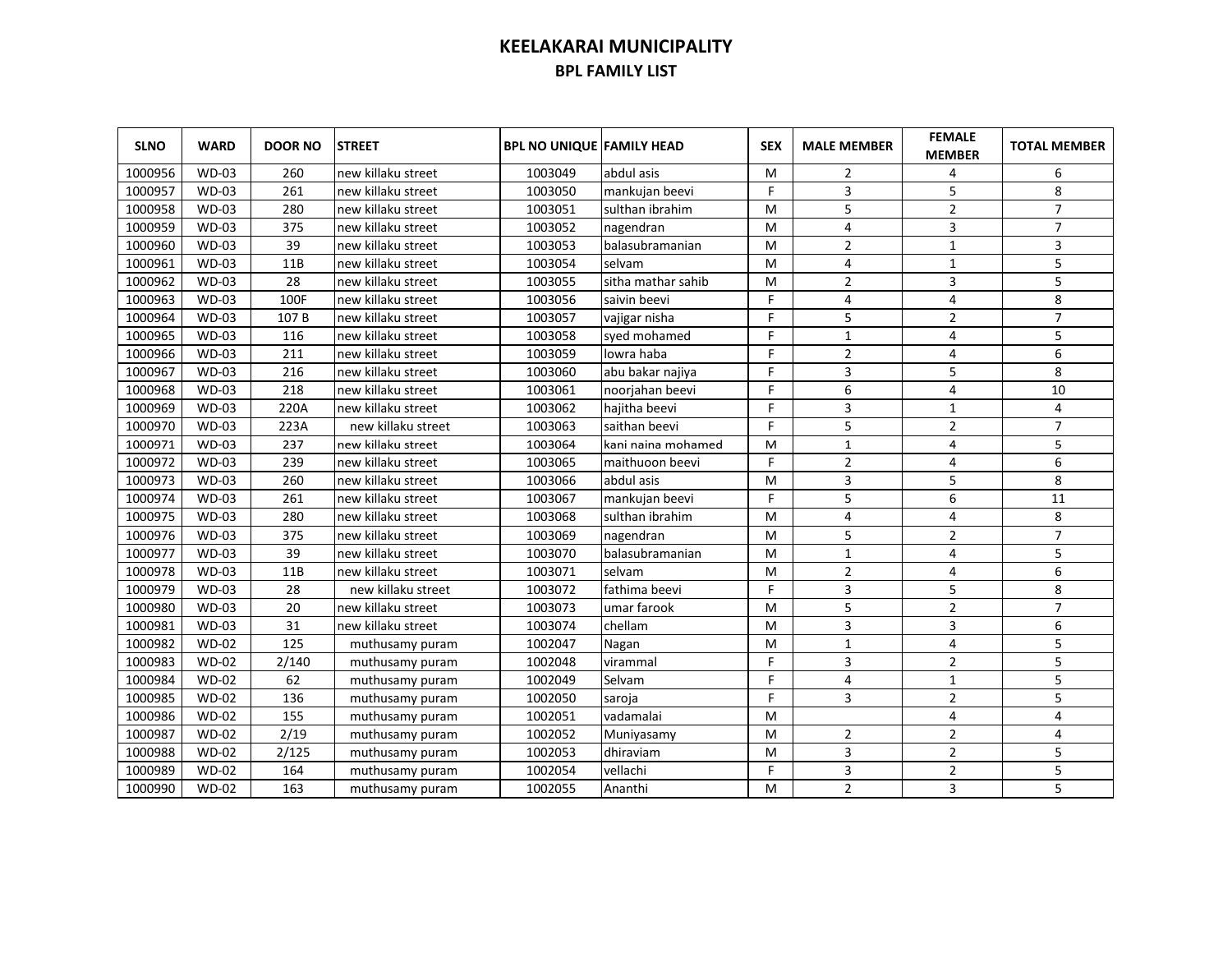| <b>SLNO</b> | <b>WARD</b>  | <b>DOOR NO</b> | <b>STREET</b>   | <b>BPL NO UNIQUE FAMILY HEAD</b> |              | <b>SEX</b> | <b>MALE MEMBER</b> | <b>FEMALE</b><br><b>MEMBER</b> | <b>TOTAL MEMBER</b> |
|-------------|--------------|----------------|-----------------|----------------------------------|--------------|------------|--------------------|--------------------------------|---------------------|
| 1000991     | <b>WD-02</b> | 164            | muthusamy puram | 1002056                          | muthuppandi  | м          | 1                  | 5                              | 6                   |
| 1000992     | <b>WD-02</b> | 165            | muthusamy puram | 1002057                          | sonai        | M          | 4                  | $\mathbf{1}$                   | 5                   |
| 1000993     | <b>WD-02</b> | 170            | muthusamy puram | 1002058                          | karunan      | M          | 3                  | $\mathbf{1}$                   | 4                   |
| 1000994     | <b>WD-02</b> | 128            | muthusamy puram | 1002059                          | muthu        | M          | 4                  | $\mathbf{1}$                   | 5                   |
| 1000995     | $WD-02$      | 174            | muthusamy puram | 1002060                          | Karungan     | M          | $\overline{2}$     | $\mathbf{1}$                   | $\overline{3}$      |
| 1000996     | <b>WD-02</b> | 2/117          | muthusamy puram | 1002061                          | velli        | м          | $\overline{2}$     | $\overline{2}$                 | 4                   |
| 1000997     | <b>WD-02</b> | 181/121        | muthusamy puram | 1002062                          | anndi        | M          | 5                  | $\mathbf{1}$                   | 6                   |
| 1000998     | <b>WD-02</b> | 183/182        | muthusamy puram | 1002063                          | sanmugam     | M          | $\overline{3}$     | 3                              | 6                   |
| 1000999     | $WD-02$      | 192            | muthusamy puram | 1002064                          | ieva         | F.         |                    | 3                              | 3                   |
| 1001000     | <b>WD-02</b> | 193            | muthusamy puram | 1002065                          | muniyandi    | M          | $\mathbf{1}$       | $\mathbf{1}$                   | $\overline{2}$      |
| 1001001     | $WD-02$      | 152            | muthusamy puram | 1002066                          | pakriyammal  | F          | 4                  | $\mathbf{1}$                   | 5                   |
| 1001002     | <b>WD-02</b> | 2A             | muthusamypuram  | 1002067                          | umaiyanan    | M          | $\mathbf{1}$       | $\mathbf{1}$                   | $\overline{2}$      |
| 1001003     | <b>WD-02</b> | 14             | meentchipuram   | 1002068                          | meiiar       | M          | $\overline{2}$     | 3                              | 5                   |
| 1001004     | <b>WD-02</b> | 34             | meentchipuram   | 1002069                          | ramu         | M          | 4                  | $\overline{2}$                 | 6                   |
| 1001005     | <b>WD-02</b> | 59             | meentchipuram   | 1002070                          | gurusamy     | M          | $\mathbf{1}$       | 3                              | 4                   |
| 1001006     | $WD-02$      | 34             | meentchipuram   | 1002071                          | dhiagarajan  | M          | 3                  | $\mathbf 1$                    | 4                   |
| 1001007     | <b>WD-02</b> | 40             | meentchipuram   | 1002072                          | ramachandran | M          | $\overline{2}$     | $\mathbf{1}$                   | 3                   |
| 1001008     | <b>WD-02</b> | 41             | meentchipuram   | 1002073                          | anngammal    | м          | $\overline{2}$     | 5                              | $\overline{7}$      |
| 1001009     | <b>WD-02</b> | 41             | anna nagar      | 1002074                          | dharmalingam | M          |                    |                                | 0                   |
| 1001010     | <b>WD-02</b> | 41A            | anna nagar      | 1002075                          | selaial      | M          | $\overline{2}$     |                                | $\overline{2}$      |
| 1001011     | <b>WD-02</b> | 2/121B         | anna nagar      | 1002076                          | alagar       | м          | $\mathbf{1}$       | 2                              | 3                   |
| 1001012     | <b>WD-02</b> | 43             | meentchipuram   | 1002077                          | kaliyammal   | M          | 3                  | $\mathbf{1}$                   | 4                   |
| 1001013     | <b>WD-02</b> | 48             | anbunagar       | 1002078                          | dharman      | M          | $\overline{2}$     |                                | $\overline{2}$      |
| 1001014     | <b>WD-02</b> | 49             | meentchipuram   | 1002079                          | pethya       | M          | 3                  | $\mathbf{1}$                   | 4                   |
| 1001015     | <b>WD-02</b> | 50Aa           | anbunagar       | 1002080                          | chellathurai | M          | $\mathbf{1}$       | 4                              | 5                   |
| 1001016     | <b>WD-02</b> | 51             | anbunagar       | 1002081                          | mani         | M          | $\overline{2}$     | $\overline{2}$                 | 4                   |
| 1001017     | <b>WD-02</b> | 53             | anbunagar       | 1002082                          | Seetha       | M          | 3                  | $\overline{2}$                 | 5                   |
| 1001018     | <b>WD-02</b> | 53A-54-1       | anbunagar       | 1002083                          | raajendran   | M          | 3                  | 3                              | 6                   |
| 1001019     | <b>WD-02</b> | 53B            | anbunagar       | 1002084                          | subramnaian  | M          | 4                  | $\mathbf{1}$                   | 5                   |
| 1001020     | <b>WD-02</b> | 54             | anbunagar       | 1002085                          | nazeer       | M          | $\overline{2}$     | $\overline{2}$                 | 4                   |
| 1001021     | <b>WD-02</b> | 55             | anbunagar       | 1002086                          | kandha vel   | M          | $\overline{2}$     | 3                              | 5                   |
| 1001022     | $WD-02$      | 55A            | anbunagar       | 1002087                          | pandi        | M          | 3                  | 3                              | 6                   |
| 1001023     | <b>WD-02</b> | 57             | anbunagar       | 1002088                          | murugan      | M          | 4                  | $\mathbf{1}$                   | 5                   |
| 1001024     | <b>WD-02</b> | 54             | anbunagar       | 1002089                          | senimohamed  | M          | $\overline{2}$     | $\overline{2}$                 | 4                   |
| 1001025     | <b>WD-02</b> | 102            | anna nagar      | 1002090                          | ganesan      | M          | $\overline{2}$     | 3                              | 5                   |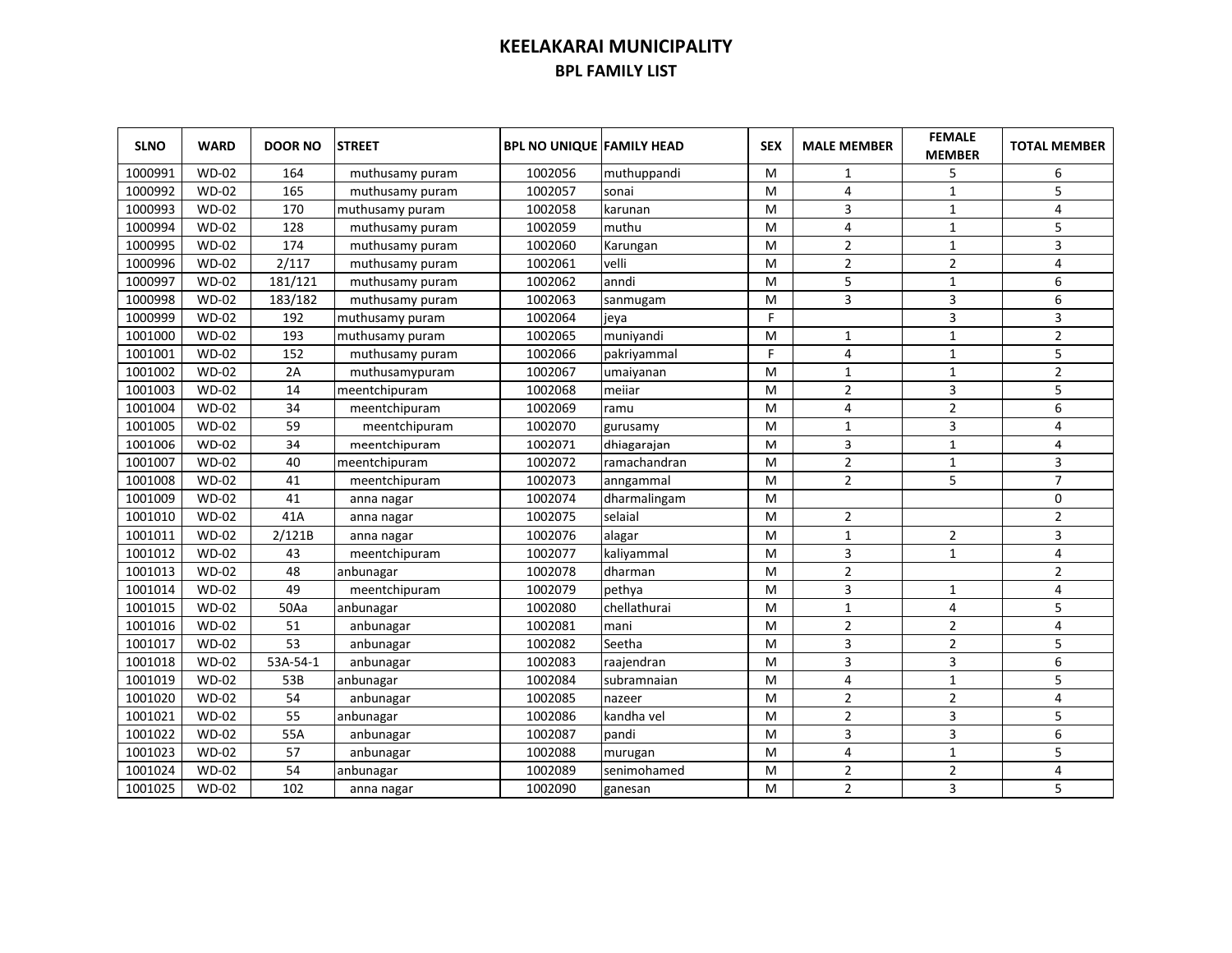| <b>SLNO</b> | <b>WARD</b>  | <b>DOOR NO</b> | <b>STREET</b>       | <b>BPL NO UNIQUE FAMILY HEAD</b> |                | <b>SEX</b> | <b>MALE MEMBER</b> | <b>FEMALE</b><br><b>MEMBER</b> | <b>TOTAL MEMBER</b> |
|-------------|--------------|----------------|---------------------|----------------------------------|----------------|------------|--------------------|--------------------------------|---------------------|
| 1001026     | $WD-02$      | 114            | muthusamypuram      | 1002091                          | mallan         | M          | 3                  | 1                              | 4                   |
| 1001027     | <b>WD-02</b> | 118            | muthusamypuram      | 1002092                          | raji           | M          | $1\,$              | $\overline{2}$                 | 3                   |
| 1001028     | <b>WD-02</b> | 135            | muthusamypuram      | 1002093                          | sankra devi    | F.         | $\mathbf{1}$       | $\overline{2}$                 | 3                   |
| 1001029     | <b>WD-02</b> | 140            | muthusamypuram      | 1002094                          | rethinam       | M          | 4                  | $\overline{2}$                 | 6                   |
| 1001030     | $WD-02$      | 140            | muthusamypuram      | 1002095                          | mukkammal      | F.         | $\overline{2}$     | $\mathbf{1}$                   | 3                   |
| 1001031     | <b>WD-02</b> | 151/150        | muthusamypuram      | 1002096                          | Karungan       | M          | $\mathbf{1}$       | $\mathbf 1$                    | $\overline{2}$      |
| 1001032     | $WD-02$      | 168            | muthusamypuram      | 1002097                          | gurusamy       | м          | $\overline{2}$     | $\mathbf{1}$                   | 3                   |
| 1001033     | <b>WD-02</b> | 178            | muthusamypuram      | 1002098                          | Pushpavalli    | M          | $\mathbf{1}$       | $\mathbf{1}$                   | $\overline{2}$      |
| 1001034     | <b>WD-02</b> | 38A            | Minavarkupam        | 1002099                          | sadaiyandi     | M          | $\mathbf{1}$       | $\mathbf{1}$                   | $\overline{2}$      |
| 1001035     | <b>WD-02</b> | 28             | anna nager          | 1002100                          | muniyandi      | M          | 4                  | $\overline{2}$                 | 6                   |
| 1001036     | <b>WD-02</b> | 11             | menachi puram       | 1002101                          | kesavan        | M          | 3                  | $\overline{2}$                 | 5                   |
| 1001037     | <b>WD-02</b> | 47             | anbu nager          | 1002102                          | mari           | M          | $\overline{2}$     | 3                              | 5                   |
| 1001038     | <b>WD-02</b> | 50B            | anbu nager          | 1002103                          | arumugam       | M          |                    |                                | 0                   |
| 1001039     | <b>WD-02</b> | 62             | menachi puram       | 1002104                          | ramanathan     | M          | 1                  | 1                              | $\overline{2}$      |
| 1001040     | <b>WD-03</b> | 40             | Minavarkupam        | 1003001                          | muniraj        | M          | $\mathbf{1}$       | $\overline{2}$                 | 3                   |
| 1001041     | <b>WD-03</b> | 44             | Minavarkupam        | 1003002                          | umaiyanan      | M          |                    | $1\,$                          | $\mathbf{1}$        |
| 1001042     | <b>WD-03</b> | 47C            | Minavarkupam        | 1003003                          | chelathurai    | M          | $\overline{2}$     | 3                              | 5                   |
| 1001043     | <b>WD-03</b> | 61             | Minavarkupam        | 1003004                          | umayar         | м          | $\mathbf{1}$       | $\overline{2}$                 | 3                   |
| 1001044     | <b>WD-03</b> | 60             | Minavarkupam        | 1003005                          | kuppusamy      | M          | $\mathbf{1}$       | $\overline{2}$                 | 3                   |
| 1001045     | <b>WD-03</b> | 67             | Minavarkupam        | 1003006                          | ravi           | M          | 3                  | 3                              | 6                   |
| 1001046     | <b>WD-03</b> | 68             | Minavarkupam        | 1003007                          | karupaiya      | M          |                    | $\overline{2}$                 | $\overline{2}$      |
| 1001047     | <b>WD-03</b> | 75A            | Minavarkupam        | 1003008                          | umaiyanan      | M          | $\overline{2}$     | 3                              | 5                   |
| 1001048     | <b>WD-03</b> | 75B            | Minavarkupam        | 1003009                          | rajenthran     | M          | $\overline{2}$     | $\mathbf{1}$                   | 3                   |
| 1001049     | <b>WD-03</b> | 78             | Minavarkupam        | 1003010                          | sanmugavelu    | M          | $\mathbf{1}$       | $\mathbf{1}$                   | $\overline{2}$      |
| 1001050     | <b>WD-01</b> | 44B            | maravar street      | 1001003                          | Ponnammal      | F          | $\overline{2}$     | 5                              | $\overline{7}$      |
| 1001051     | <b>WD-01</b> | 56.1           | maravar street      | 1001004                          | Ratha krishnan | M          | $\mathbf{1}$       | 4                              | 5                   |
| 1001052     | $WD-01$      | 47             | maravar street      | 1001005                          | rajenthran     | M          | $1\,$              | 4                              | 5                   |
| 1001053     | $WD-01$      | 49             | maravar street      | 1001006                          | pandi          | M          | $\overline{2}$     | $1\,$                          | 3                   |
| 1001054     | $WD-01$      | 91             | maravar street      | 1001007                          | jeyakumar      | M          | $\overline{2}$     | $\overline{2}$                 | 4                   |
| 1001055     | $WD-01$      | 4/7C           | kilakku nadarstreet | 1001008                          | sakthi         | M          | $\overline{2}$     | 5                              | $\overline{7}$      |
| 1001056     | $WD-01$      | 6/91           | kilakku nadarstreet | 1001009                          | sanmuga thai   | M          | $\overline{2}$     | 5                              | $\overline{7}$      |
| 1001057     | $WD-01$      | 53A            | kilakku nadarstreet | 1001010                          | raman          | M          | $\overline{2}$     | $\overline{2}$                 | 4                   |
| 1001058     | $WD-01$      | 14A/93A        | kilakku nadarstreet | 1001011                          | selvamani      | м          | $\overline{2}$     | 5                              | $\overline{7}$      |
| 1001059     | $WD-01$      | 25             | krishnapuram        | 1001012                          | marakatham     | F          | 3                  | 3                              | 6                   |
| 1001060     | $WD-01$      | 29A            | krishnapuram        | 1001013                          | santhavadiyan  | M          | $\overline{2}$     | $\overline{2}$                 | 4                   |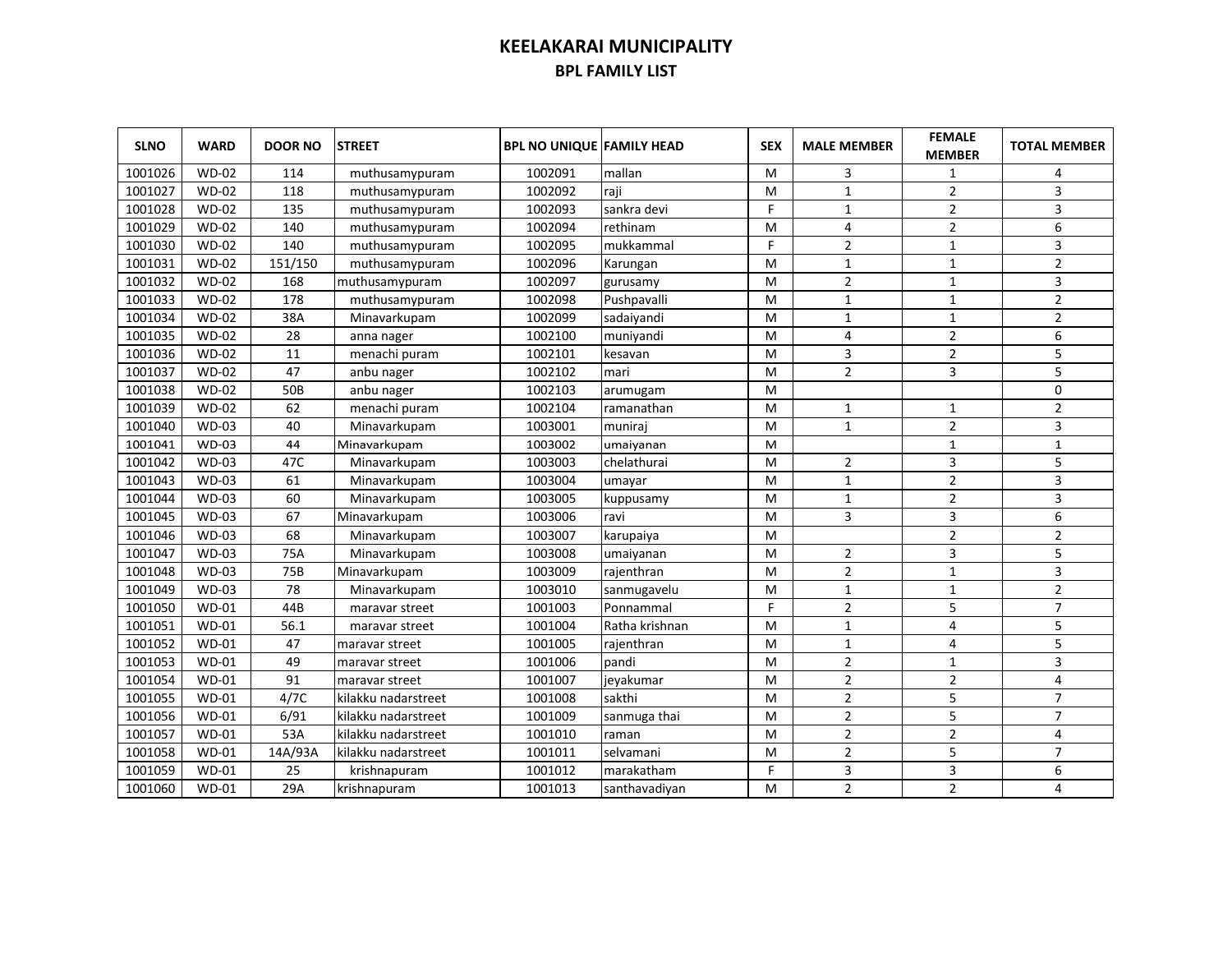| <b>SLNO</b> | <b>WARD</b>  | <b>DOOR NO</b> | <b>STREET</b>       | <b>BPL NO UNIQUE FAMILY HEAD</b> |              | <b>SEX</b> | <b>MALE MEMBER</b> | <b>FEMALE</b><br><b>MEMBER</b> | <b>TOTAL MEMBER</b> |
|-------------|--------------|----------------|---------------------|----------------------------------|--------------|------------|--------------------|--------------------------------|---------------------|
| 1001061     | <b>WD-01</b> | 36             | krishnapuram        | 1001014                          | murugan      | M          | 5                  | 3                              | 8                   |
| 1001062     | $WD-01$      | 52             | kilakku nadarstreet | 1001015                          | mariyammal   | F          |                    | 3                              | 3                   |
| 1001063     | $WD-01$      | 66             | kilakku nadarstreet | 1001016                          | thangam      | M          | $\overline{2}$     | $\overline{2}$                 | 4                   |
| 1001064     | $WD-01$      | 67B            | kilakku nadarstreet | 1001017                          | ragavan      | M          | $\overline{2}$     | 5                              | $\overline{7}$      |
| 1001065     | $WD-01$      | 69             | kilakku nadarstreet | 1001018                          | kumaran      | M          | $\mathbf{1}$       | $\overline{4}$                 | 5                   |
| 1001066     | $WD-01$      | 93             | kilakku nadarstreet | 1001019                          | saravanan    | м          | $\mathbf{1}$       | 3                              | 4                   |
| 1001067     | $WD-01$      | 93A            | kilakku nadarstreet | 1001020                          | murugesan    | м          | $\mathbf{1}$       | $\mathbf 1$                    | $\overline{2}$      |
| 1001068     | $WD-01$      | 156            | kilakku nadarstreet | 1001021                          | subramanian  | M          | $\overline{2}$     | 3                              | 5                   |
| 1001069     | $WD-01$      | 161            | kilakku nadarstreet | 1001022                          | chithra      | F.         | $\overline{2}$     | $\overline{2}$                 | 4                   |
| 1001070     | $WD-01$      | 162/233        | kilakku nadarstreet | 1001023                          | boominathan  | М          |                    | 4                              | 4                   |
| 1001071     | $WD-01$      | 163            | kilakku nadarstreet | 1001024                          | namburajan   | M          | $\mathbf{1}$       | 4                              | 5                   |
| 1001072     | $WD-01$      | 182            | kilakku nadarstreet | 1001025                          | naganathan   | M          | $\overline{2}$     | $\overline{2}$                 | 4                   |
| 1001073     | $WD-01$      | 173            | kilakku nadarstreet | 1001026                          | nagarajan    | м          | $\mathbf{1}$       | $\overline{2}$                 | 3                   |
| 1001074     | $WD-01$      | 61A            | maravar street      | 1001027                          | lakshmi      | F          |                    |                                | $\mathbf 0$         |
| 1001075     | $WD-01$      | 11B            | krishnapuram        | 1001028                          | kalidass     | M          | $\mathbf{1}$       | 4                              | 5                   |
| 1001076     | $WD-01$      | 16A            | Maravar street      | 1001029                          | karnan       | M          | $\overline{2}$     | $\overline{2}$                 | 4                   |
| 1001077     | $WD-01$      | 25             | maravar street      | 1001030                          | dhorappandi  | M          | 3                  | $\overline{2}$                 | 5                   |
| 1001078     | $WD-01$      | 25A            | maravar street      | 1001031                          | muthuselvam  | м          | $\mathbf{2}$       | 3                              | 5                   |
| 1001079     | $WD-01$      | 44             | maravar street      | 1001032                          | anbalgan     | M          | $\mathbf{1}$       | 3                              | 4                   |
| 1001080     | $WD-01$      | 50/59          | maravar street      | 1001033                          | rajenthran   | M          | $\overline{2}$     | $\overline{2}$                 | 4                   |
| 1001081     | $WD-01$      | 51             | maravar street      | 1001034                          | santhanamari | F.         | $\mathbf{1}$       | 4                              | 5                   |
| 1001082     | $WD-01$      | 54/158         | maravar street      | 1001035                          | loganathan   | M          | $\overline{2}$     |                                | $\overline{2}$      |
| 1001083     | <b>WD-01</b> | 65             | maravar street      | 1001036                          | poobathi     | M          | $\mathbf{1}$       | 4                              | 5                   |
| 1001084     | $WD-01$      | 79             | maravar street      | 1001037                          | somu         | M          | $\overline{2}$     | $\overline{2}$                 | 4                   |
| 1001085     | $WD-01$      | 79A            | maravar street      | 1001038                          | karupaiya    | M          | 3                  | $\overline{2}$                 | 5                   |
| 1001086     | $WD-01$      | 79B            | maravar street      | 1001039                          | lakshmanan   | M          | 3                  | 3                              | 6                   |
| 1001087     | $WD-01$      | 84             | maravar street      | 1001040                          | logammal     | F          | 4                  | $1\,$                          | 5                   |
| 1001088     | $WD-01$      | 115            | maravar street      | 1001041                          | ramesh babu  | M          | $\overline{2}$     | $\overline{2}$                 | 4                   |
| 1001089     | $WD-01$      | 114            | maravar street      | 1001042                          | maari muthu  | M          | $\overline{2}$     | 3                              | 5                   |
| 1001090     | $WD-01$      | 6E             | east nadar street   | 1001043                          | vijyakkumar  | M          | $\mathbf{1}$       | 4                              | 5                   |
| 1001091     | $WD-01$      | 14             | east nadar street   | 1001044                          | faruk        | M          | $\overline{2}$     | $\overline{2}$                 | 4                   |
| 1001092     | $WD-01$      | 22             | krishnapuram        | 1001045                          | sevalppandi  | M          | 3                  | 2                              | 5                   |
| 1001093     | $WD-01$      | 26             | krishnapuram        | 1001046                          | ponnaia      | M          |                    |                                | $\mathbf 0$         |
| 1001094     | $WD-01$      | 29             | krishnapuram        | 1001047                          | sangargandi  | M          | 4                  | 1                              | 5                   |
| 1001095     | <b>WD-01</b> | 19             | maravar street      | 1001001                          | s.santhi     | F.         | $\overline{2}$     | $\mathbf{1}$                   | 3                   |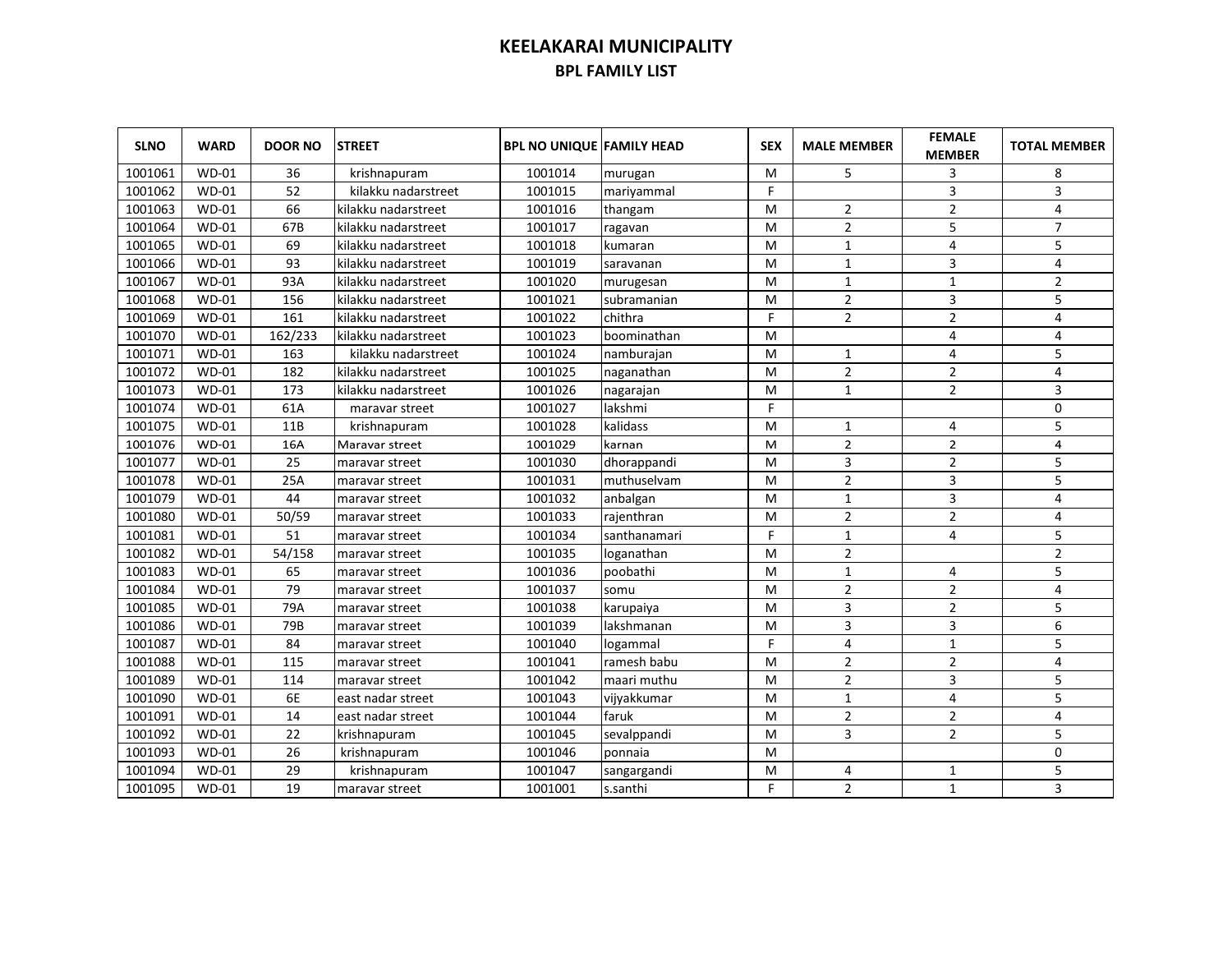| <b>SLNO</b> | <b>WARD</b>  | <b>DOOR NO</b> | <b>STREET</b>     | <b>BPL NO UNIQUE FAMILY HEAD</b> |                | <b>SEX</b> | <b>MALE MEMBER</b> | <b>FEMALE</b><br><b>MEMBER</b> | <b>TOTAL MEMBER</b> |
|-------------|--------------|----------------|-------------------|----------------------------------|----------------|------------|--------------------|--------------------------------|---------------------|
| 1001096     | <b>WD-01</b> | 52             | maravar street    | 1001002                          | E.RamaPillai   | м          | 2                  | 2                              | 4                   |
| 1001097     | $WD-01$      | 47/101A        | east nadar street | 1001048                          | ravi           | M          | 2                  | $\overline{2}$                 | 4                   |
| 1001098     | $WD-01$      | 59             | east nadar street | 1001049                          | selvamani      | M          | 2                  | 3                              | 5                   |
| 1001099     | $WD-01$      | 631            | east nadar street | 1001050                          | rajenthran     | M          | 4                  | $\mathbf 2$                    | 6                   |
| 1001100     | $WD-01$      | 67             | east nadar street | 1001051                          | Ponnammal      | F          | 3                  | 3                              | 6                   |
| 1001101     | $WD-01$      | 72             | east nadar street | 1001052                          | ravichandran   | M          | $\mathbf{1}$       | $\overline{2}$                 | 3                   |
| 1001102     | <b>WD-01</b> | 77/110         | east nadar street | 1001053                          | sarsvathi      | f          | 3                  | $\overline{2}$                 | 5                   |
| 1001103     | <b>WD-01</b> | 78/187A        | east nadar street | 1001054                          | munishwaran    | M          | $\mathbf{1}$       | 4                              | 5                   |
| 1001104     | <b>WD-01</b> | 80A            | east nadar street | 1001055                          | kotaisamy      | M          | $\overline{2}$     | $\overline{2}$                 | 4                   |
| 1001105     | <b>WD-01</b> | 83             | east nadar street | 1001056                          | kuamarasamy    | м          | 3                  | $\overline{2}$                 | 5                   |
| 1001106     | <b>WD-01</b> | 85             | east nadar street | 1001057                          | naganathan     | M          | 3                  | 3                              | 6                   |
| 1001107     | $WD-01$      | 88             | east nadar street | 1001058                          | muthuppandi    | м          | 4                  | $\mathbf 1$                    | 5                   |
| 1001108     | WD-01        | 126            | east nadar street | 1001059                          | sekar          | м          | $\overline{2}$     | $\overline{2}$                 | $\overline{4}$      |
| 1001109     | <b>WD-01</b> | 136            | east nadar street | 1001060                          | keasavan       | м          | $\overline{2}$     | 3                              | 5                   |
| 1001110     | $WD-01$      | 144            | east nadar street | 1001061                          | jeyparasuraman | м          | $\mathbf{1}$       | 4                              | 5                   |
| 1001111     | <b>WD-01</b> | 160/61         | east nadar street | 1001062                          | magendran      | M          | $\overline{2}$     | $\overline{2}$                 | 4                   |
| 1001112     | <b>WD-01</b> | 167            | east nadar street | 1001063                          | sunthararajan  | M          | 3                  | $\overline{2}$                 | 5                   |
| 1001113     | <b>WD-01</b> | 174            | East nadar street | 1001064                          | panjavaranam   | M          | 3                  | 3                              | 6                   |
| 1001114     | <b>WD-01</b> | 176            | east nadar street | 1001065                          | arnachalam     | M          | 4                  | $\mathbf{1}$                   | 5                   |
| 1001115     | $WD-01$      | 179            | east nadar street | 1001066                          | mani settiyar  | M          | $\overline{2}$     | $\overline{2}$                 | 4                   |
| 1001116     | $WD-01$      | 19B            | krishnaapuram     | 1001067                          | muniyasamy     | M          | $\overline{2}$     | 3                              | 5                   |
| 1001117     | $WD-01$      | 79             | east nadar street | 1001068                          | leelavathi     | F.         | 1                  | 3                              | 4                   |
| 1001118     | $WD-01$      | 81/71          | maravar street    | 1001069                          | murugan        | M          | $\overline{2}$     | $\mathbf{1}$                   | 3                   |
| 1001119     | $WD-01$      | 48             | east nadar street | 1001070                          | gowri          | F          | 3                  | $\overline{2}$                 | 5                   |
| 1001120     | $WD-01$      | 61             | maraver street    | 1001071                          | murugan        | M          | $\overline{2}$     | 3                              | 5                   |
| 1001121     | $WD-01$      | 64             | maraver street    | 1001072                          | jeyaraman      | M          | $\overline{2}$     | $\overline{2}$                 | 4                   |
| 1001122     | $WD-01$      | 70             | maraver street    | 1001073                          | serthu raja    | M          | 5                  | $\overline{2}$                 | $\overline{7}$      |
| 1001123     | $WD-01$      | 9              | east nadar street | 1001074                          | vijaya sekaran | M          | 3                  | 3                              | 6                   |
| 1001124     | $WD-01$      | 9 1            | east nadar street | 1001075                          | ilangovan      | M          | $\overline{2}$     | $\overline{2}$                 | 4                   |
| 1001125     | $WD-01$      | 10             | east nadar street | 1001076                          | selvam         | M          | 4                  | 4                              | 8                   |
| 1001126     | $WD-01$      | 20             | kirshna puram     | 1001077                          | pandi          | M          | 3                  | 5                              | 8                   |
| 1001127     | <b>WD-01</b> | 38             | kirshna puram     | 1001078                          | ramanathan     | M          | 1                  | $\mathbf{1}$                   | $\overline{2}$      |
| 1001128     | $WD-01$      | 40             | kirshna puram     | 1001079                          | malai selvam   | M          | 4                  | $\overline{2}$                 | 6                   |
| 1001129     | $WD-01$      | 51             | kirshna puram     | 1001080                          | subramanian    | M          | 3                  | $\mathbf{1}$                   | 4                   |
| 1001130     | <b>WD-01</b> | 53             | east nadar street | 1001081                          | nagethran      | M          | 5                  | 1                              | 6                   |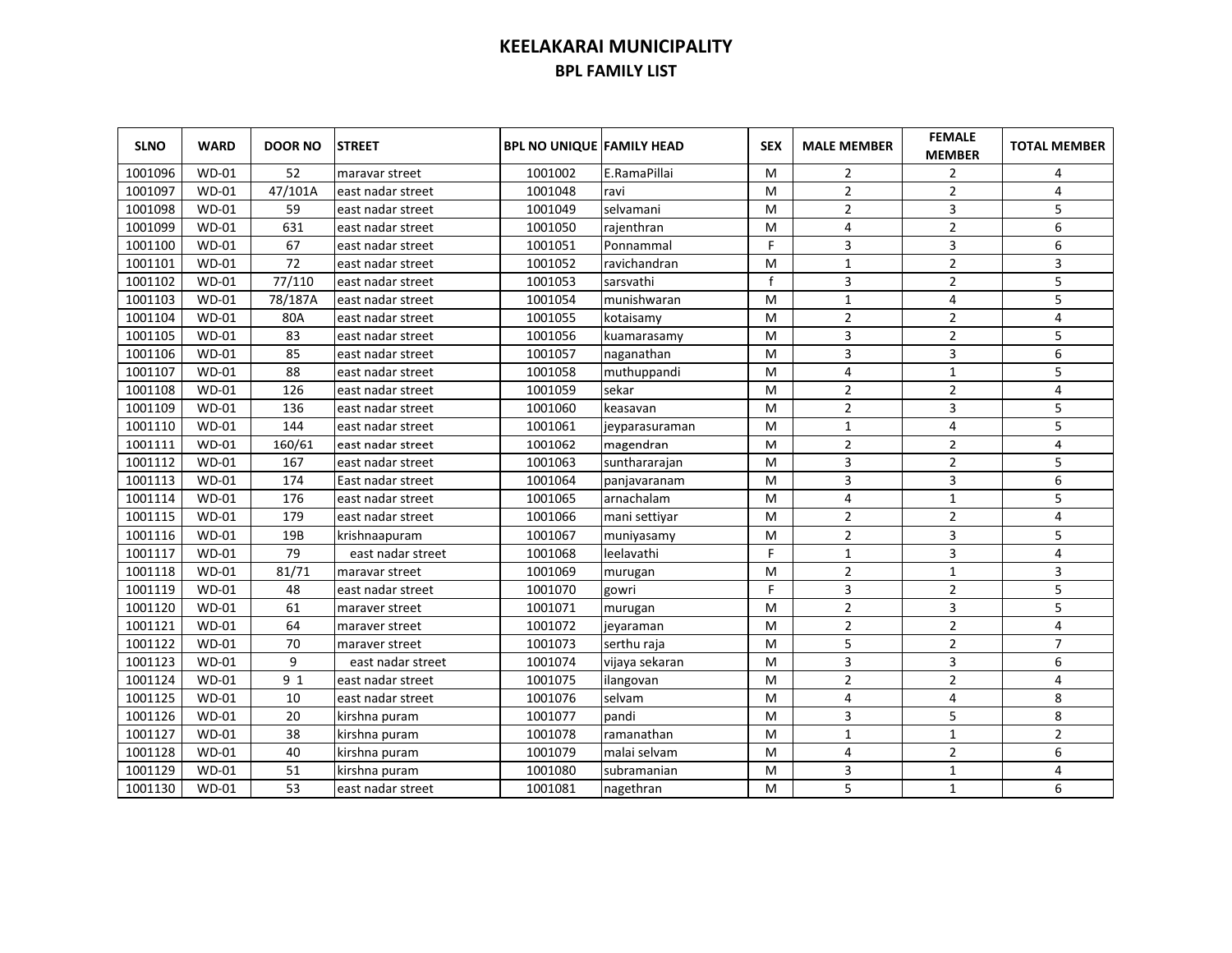| <b>SLNO</b> | <b>WARD</b>  | <b>DOOR NO</b> | <b>STREET</b>     | <b>BPL NO UNIQUE FAMILY HEAD</b> |              | <b>SEX</b> | <b>MALE MEMBER</b> | <b>FEMALE</b><br><b>MEMBER</b> | <b>TOTAL MEMBER</b> |
|-------------|--------------|----------------|-------------------|----------------------------------|--------------|------------|--------------------|--------------------------------|---------------------|
| 1001131     | <b>WD-01</b> | 135            | east nadar street | 1001082                          | minuyaraj    | M          | 3                  | $\overline{2}$                 | 5                   |
| 1001132     | <b>WD-01</b> | 140/43         | East nadar street | 1001083                          | muniswari    | F          | $\overline{2}$     | 3                              | 5                   |
| 1001133     | <b>WD-01</b> | 181            | east nadar street | 1001084                          | murali       | M          |                    |                                | 0                   |
| 1001134     | <b>WD-01</b> | 127            | dhattanththoopu   | 1001085                          | purnam       | F          | 3                  | 3                              | 6                   |
| 1001135     | <b>WD-02</b> | $\overline{2}$ | muthusami puram   | 1002001                          | Sharmila     | F.         | $\overline{4}$     | $\overline{2}$                 | 6                   |
| 1001136     | <b>WD-02</b> | 3              | muthusami puram   | 1002002                          | gurusamy     | M          | 3                  | $\mathbf 1$                    | 4                   |
| 1001137     | <b>WD-02</b> | 4              | anna nagar        | 1002003                          | vel pannayar | м          | $\overline{2}$     | $\overline{2}$                 | 4                   |
| 1001138     | <b>WD-02</b> | 6              | meentchipuram     | 1002004                          | subramnaian  | м          | $\mathbf{1}$       | $\overline{2}$                 | 3                   |
| 1001139     | <b>WD-02</b> | 12             | meentchipuram     | 1002005                          | murugesan    | м          | $\overline{4}$     | $\mathbf{1}$                   | 5                   |
| 1001140     | <b>WD-02</b> | 14             | meentchipuram     | 1002006                          | govintharaj  | M          | $\overline{2}$     | 3                              | 5                   |
| 1001141     | <b>WD-02</b> | 16             | puthu colony      | 1002007                          | Murugeswari  | M          | $\mathbf{1}$       | $\overline{2}$                 | 3                   |
| 1001142     | <b>WD-02</b> | 36             | meentchipuram     | 1002008                          | Muniyasamy   | M          | $\overline{2}$     | 4                              | 6                   |
| 1001143     | $WD-02$      | 37             | meentchipuram     | 1002009                          | rajitukhan   | M          | $\overline{2}$     | $\overline{2}$                 | 4                   |
| 1001144     | <b>WD-02</b> | 38             | meentchipuram     | 1002010                          | balu         | M          | $\overline{2}$     | 4                              | 6                   |
| 1001145     | $WD-02$      | 41/58          | meentchipuram     | 1002011                          | lakshmanan   | M          | $\overline{4}$     | $\mathbf{1}$                   | 5                   |
| 1001146     | $WD-02$      | 45C            | meentchipuram     | 1002012                          | kannan       | M          | $\overline{2}$     | $\overline{2}$                 | 4                   |
| 1001147     | <b>WD-02</b> | 49/59-B        | meentchipuram     | 1002013                          | panchavarnam | м          | $\mathbf{1}$       | 5                              | 6                   |
| 1001148     | <b>WD-02</b> | 53             | meentchipuram     | 1002014                          | rakku        | M          | $\overline{2}$     | $\overline{2}$                 | 4                   |
| 1001149     | $WD-02$      | 82             | anna nagar        | 1002015                          | balakirshnan | M          | 3                  | 4                              | $\overline{7}$      |
| 1001150     | $WD-02$      | 113            | muthusamy puram   | 1002016                          | Munivandi    | M          | $\overline{2}$     | $\overline{2}$                 | 4                   |
| 1001151     | $WD-02$      | 113            | muthusamy puram   | 1002017                          | valli        | F          |                    | 4                              | 4                   |
| 1001152     | $WD-02$      | 115B           | muthusamy puram   | 1002018                          | panjachram   | M          | 1                  | 1                              | $\overline{2}$      |
| 1001153     | $WD-02$      | 115            | muthusamy puram   | 1002019                          | sandran      | M          | $\overline{2}$     | 3                              | 5                   |
| 1001154     | $WD-02$      | 116            | muthusamy puram   | 1002020                          | panchavarnam | F          | $\mathbf{1}$       | $\mathbf{1}$                   | $\overline{2}$      |
| 1001155     | <b>WD-02</b> | 117            | muthusamy puram   | 1002021                          | karupaiya    | M          | $\mathbf{1}$       | 4                              | 5                   |
| 1001156     | $WD-02$      | 2/28           | muthusamy puram   | 1002022                          | santhi       | F.         | $\mathbf{1}$       | $\overline{2}$                 | $\overline{3}$      |
| 1001157     | <b>WD-02</b> | 117            | muthusamy puram   | 1002023                          | nagarajan    | M          | $\overline{3}$     | $\overline{2}$                 | 5                   |
| 1001158     | <b>WD-02</b> | 120            | muthusamy puram   | 1002024                          | andichi      | F.         | $\mathbf{1}$       | $\overline{2}$                 | $\overline{3}$      |
| 1001159     | <b>WD-02</b> | 120A           | muthusamy puram   | 1002025                          | muthu        | M          | $\overline{2}$     | 3                              | 5                   |
| 1001160     | $WD-02$      | 120B           | muthusamy puram   | 1002026                          | vethamuthu   | M          | 3                  | $\overline{2}$                 | 5                   |
| 1001161     | $WD-02$      | 121            | muthusamy puram   | 1002027                          | Karungan     | M          | $\overline{2}$     | $\overline{2}$                 | 4                   |
| 1001162     | $WD-02$      | 123            | muthusamy puram   | 1002028                          | arumugam     | M          | $\overline{2}$     | 3                              | 5                   |
| 1001163     | <b>WD-02</b> | 124            | muthusamy puram   | 1002029                          | irulan       | M          |                    |                                | 0                   |
| 1001164     | <b>WD-02</b> | 124            | muthusamy puram   | 1002030                          | balamurugan  | M          | 1                  | 4                              | 5                   |
| 1001165     | <b>WD-02</b> | 126            | muthusamy puram   | 1002031                          | aaraye       | F.         | $\mathbf{1}$       | 4                              | 5                   |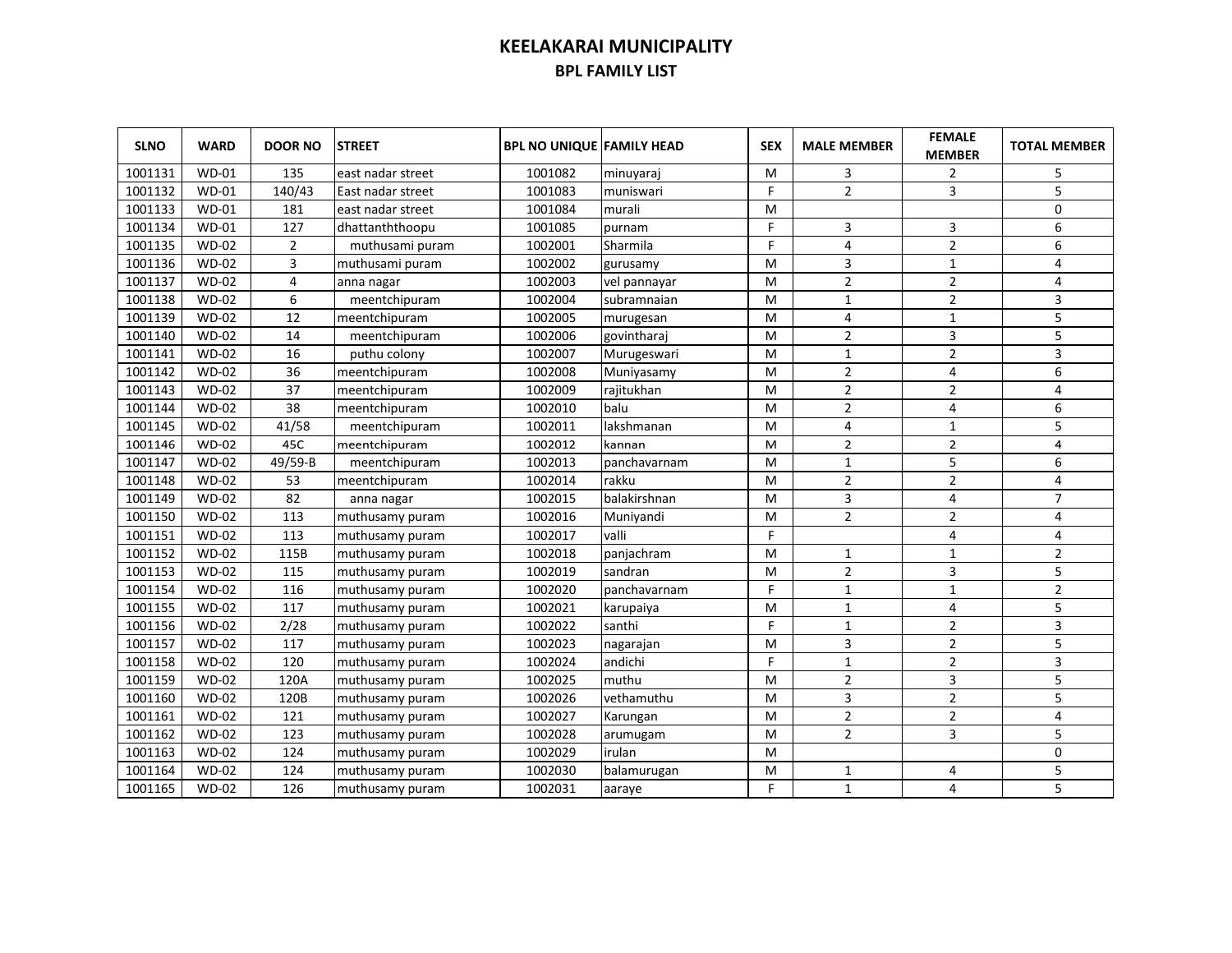| <b>SLNO</b> | <b>WARD</b>  | <b>DOOR NO</b> | <b>STREET</b>   | <b>BPL NO UNIQUE FAMILY HEAD</b> |                     | <b>SEX</b> | <b>MALE MEMBER</b>      | <b>FEMALE</b><br><b>MEMBER</b> | <b>TOTAL MEMBER</b> |
|-------------|--------------|----------------|-----------------|----------------------------------|---------------------|------------|-------------------------|--------------------------------|---------------------|
| 1001166     | $WD-02$      | 126            | muthusamy puram | 1002032                          | thangavel           | м          | 1                       | 2                              | 3                   |
| 1001167     | $WD-02$      | 126            | muthusamy puram | 1002033                          | velmurugan          | м          | 3                       | $\overline{2}$                 | 5                   |
| 1001168     | $WD-02$      | 130            | muthusamy puram | 1002034                          | sigapi              | м          |                         | $\overline{2}$                 | $\overline{2}$      |
| 1001169     | <b>WD-02</b> | 136            | muthusamy puram | 1002035                          | Sathayi             | м          | 3                       | $\overline{2}$                 | 5                   |
| 1001170     | <b>WD-02</b> | 134            | muthusamy puram | 1002036                          | mukkammal           | F          |                         | 3                              | 3                   |
| 1001171     | <b>WD-02</b> | 129            | muthusamy puram | 1002037                          | mallammal           | F          | 1                       |                                | $1\,$               |
| 1001172     | <b>WD-02</b> | 135B           | muthusamy puram | 1002038                          | Pakkiri             | м          | 3                       | 3                              | 6                   |
| 1001173     | <b>WD-02</b> | 136            | muthusamy puram | 1002039                          | poominathan         | м          | $\mathbf{1}$            |                                | $\mathbf{1}$        |
| 1001174     | <b>WD-02</b> | 141-139        | muthusamy puram | 1002040                          | virammal            | F          | $\overline{2}$          | 4                              | 6                   |
| 1001175     | <b>WD-02</b> | 142            | muthusamy puram | 1002041                          | murugesan           | м          | $\overline{2}$          | 3                              | 5                   |
| 1001176     | <b>WD-02</b> | 141            | muthusamy puram | 1002042                          | suran               | м          | $\overline{2}$          | $\mathbf 1$                    | 3                   |
| 1001177     | <b>WD-02</b> | 142/144        | muthusamy puram | 1002043                          | rajamani            | M          | $\mathbf{1}$            | 4                              | 5                   |
| 1001178     | <b>WD-02</b> | 144            | muthusamy puram | 1002044                          | alhammal            | F          | 3                       | 3                              | 6                   |
| 1001179     | <b>WD-02</b> | 149            | muthusamy puram | 1002045                          | aaraye              | F          | $\mathbf{1}$            | 3                              | 4                   |
| 1001180     | $WD-02$      | 148            | muthusamy puram | 1002046                          | Kani                | м          | $\mathbf{1}$            | $\overline{2}$                 | 3                   |
| 1001181     | $WD-21$      | 355            | thatanthoppu    | 1021101                          | thahira fathima     | F          | $\overline{2}$          | $\overline{2}$                 | 4                   |
| 1001182     | $WD-21$      | $\mathbf{1}$   | thatanthoppu    | 1021102                          | ramalingam          | м          | $\overline{2}$          | 5                              | $\overline{7}$      |
| 1001183     | $WD-21$      | 6              | thatanthoppu    | 1021103                          | poomail             | F          | $\overline{2}$          | 5                              | $\overline{7}$      |
| 1001184     | $WD-21$      | $\overline{7}$ | thatanthoppu    | 1021104                          | puridass            | M          | $\overline{2}$          | $\overline{2}$                 | 4                   |
| 1001185     | $WD-21$      | 9              | thatanthoppu    | 1021105                          | panchavarnam        | F          | $\overline{2}$          | 5                              | $\overline{7}$      |
| 1001186     | $WD-21$      | <b>9A</b>      | thatanthoppu    | 1021106                          | ponnaiya            | M          | $\overline{2}$          | $\mathbf{1}$                   | 3                   |
| 1001187     | $WD-21$      | 10B            | thatanthoppu    | 1021107                          | asai thambi         | M          | $\overline{2}$          | $\overline{2}$                 | 4                   |
| 1001188     | $WD-21$      | 13             | thatanthoppu    | 1021108                          | muruganantham       | M          | $\overline{2}$          | 5                              | 7                   |
| 1001189     | $WD-21$      |                | thatanthoppu    | 1021109                          |                     |            | $\mathbf{1}$            | $\overline{4}$                 | 5                   |
| 1001190     | $WD-21$      |                | thatanthoppu    | 1021110                          |                     |            | $\overline{2}$          | $\overline{2}$                 | 4                   |
| 1001191     | $WD-21$      |                | thatanthoppu    | 1021111                          |                     |            | $\mathbf{1}$            | $\overline{2}$                 | 3                   |
| 1001192     | $WD-21$      |                | thatanthoppu    | 1021112                          |                     |            | $\overline{2}$          | 4                              | 6                   |
| 1001193     | $WD-21$      |                | thatanthoppu    | 1021113                          |                     |            | 4                       | $\overline{3}$                 | $\overline{7}$      |
| 1001194     | $WD-21$      | 51A            | thatanthoppu    | 1021114                          | aysath fariha       | M          | $\overline{2}$          | 3                              | 5                   |
| 1001195     | $WD-21$      | 51             | thatanthoppu    | 1021115                          | syed rabiya ummal   | F          | $\overline{\mathbf{c}}$ | $\overline{2}$                 | 4                   |
| 1001196     | $WD-21$      | 53A            | thatanthoppu    | 1021116                          | mohamed ali jinnah  | F          | $\overline{2}$          | 5                              | $\overline{7}$      |
| 1001197     | $WD-21$      | 60             | thatanthoppu    | 1021117                          | sagar ba beevi      | M          | $\overline{2}$          | $\mathbf{1}$                   | 3                   |
| 1001198     | $WD-21$      | 64             | thatanthoppu    | 1021118                          | mohamed meera sahib | F          | $\overline{2}$          | 5                              | $\overline{7}$      |
| 1001199     | $WD-21$      | 64C            | thatanthoppu    | 1021119                          | karunai beevi       | M          | $\overline{2}$          | $\overline{2}$                 | 4                   |
| 1001200     | $WD-21$      | 64A            | thatanthoppu    | 1021120                          | rani ummal          | F          | $\overline{2}$          | 5                              | $\overline{7}$      |